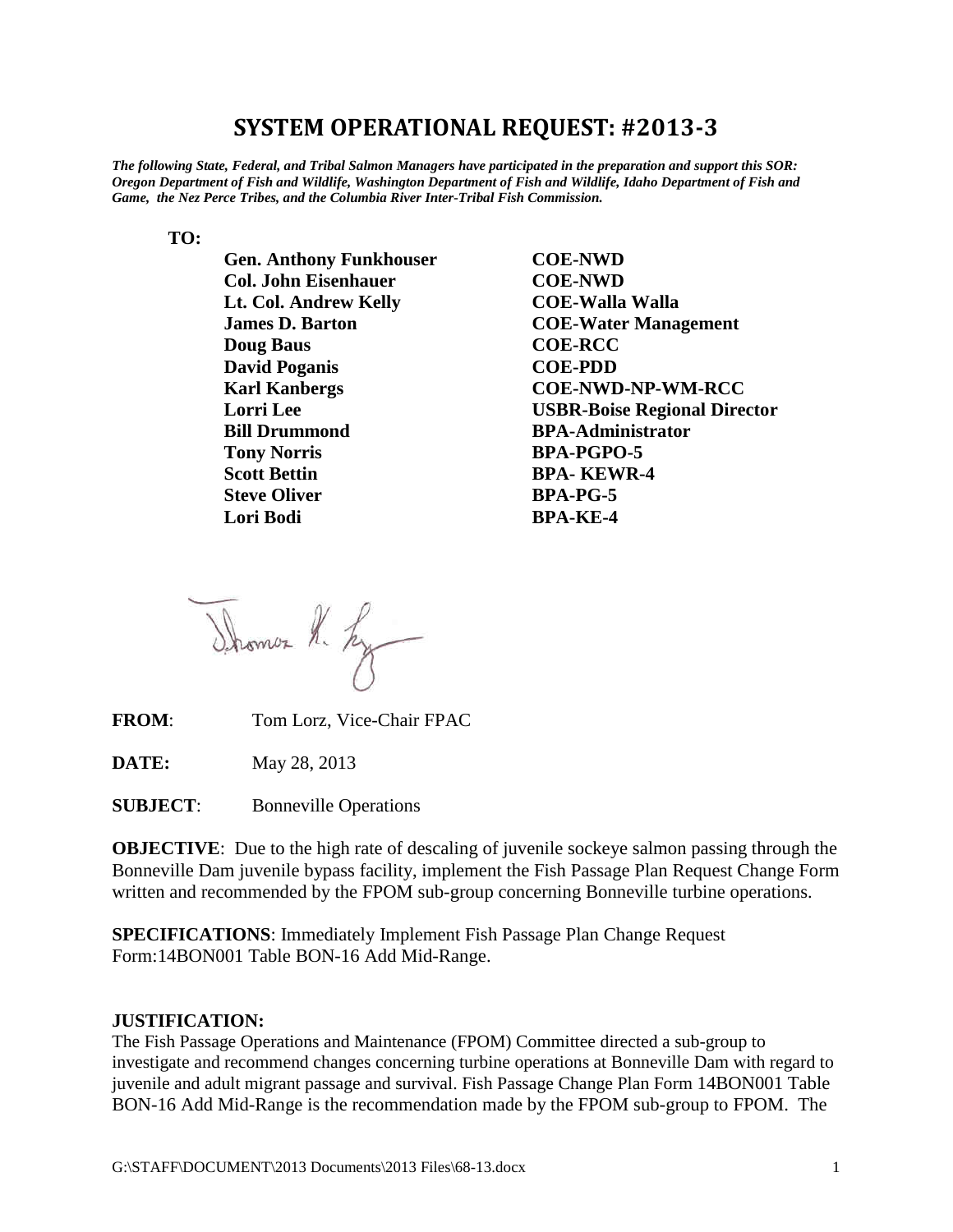sub-group justification is in the attached memo *Bonneville Dam Turbine Unit Operations and Fish Condition* dated May 3, 2013. To date, this change form has been agreed upon by all fisheries agencies, but is waiting for approval from the Action Agencies. This change form and FPOM sub-group support memo are attached and can be found at the FPOM website under the May meeting minutes at: [http://www.nwd-](http://www.nwd-wc.usace.army.mil/tmt/documents/FPOM/2010/2013_FPOM_MEET/2013_MAY/)

[wc.usace.army.mil/tmt/documents/FPOM/2010/2013\\_FPOM\\_MEET/2013\\_MAY/.](http://www.nwd-wc.usace.army.mil/tmt/documents/FPOM/2010/2013_FPOM_MEET/2013_MAY/)

|                |           | <b>Number</b>   | <b>Percent</b> |
|----------------|-----------|-----------------|----------------|
| <b>Species</b> | Date      | <b>Examined</b> | Descaled       |
| S <sub>O</sub> | 5/16/2013 | 35              | 8.6%           |
|                | 5/17/2013 | 70              | 2.9%           |
|                | 5/18/2013 | 102             | 15.7%          |
|                | 5/19/2013 | 171             | 15.8%          |
|                | 5/20/2013 | 97              | 14.4%          |
|                | 5/21/2013 | 106             | 7.5%           |
|                | 5/22/2013 | 226             | 10.2%          |
|                | 5/23/2013 | 56              | 3.6%           |
|                | 5/24/2013 | 147             | 4.1%           |
|                | 5/25/2013 | 104             | 14.4%          |
|                | 5/26/2013 | 80              | 5.0%           |
|                | 5/27/2013 | 71              | 8.5%           |
|                | 5/28/2013 | 45              | 4.4%           |

The following table summarizes sockeye descaling at Bonneville Dam since May 16, 2013.

With continued elevated sockeye descaling recorded at Bonneville Dam, it is the recommendation of the members signed on to this SOR that the action agencies immediately implement the change form written and recommended by an FPOM sub-group to FPOM. Attached is a memorandum written on June 7, 2012 by the Fish passage Center concerning Juvenile Fish Mortality Estimates for Bonneville Second Powerhouse Bypass.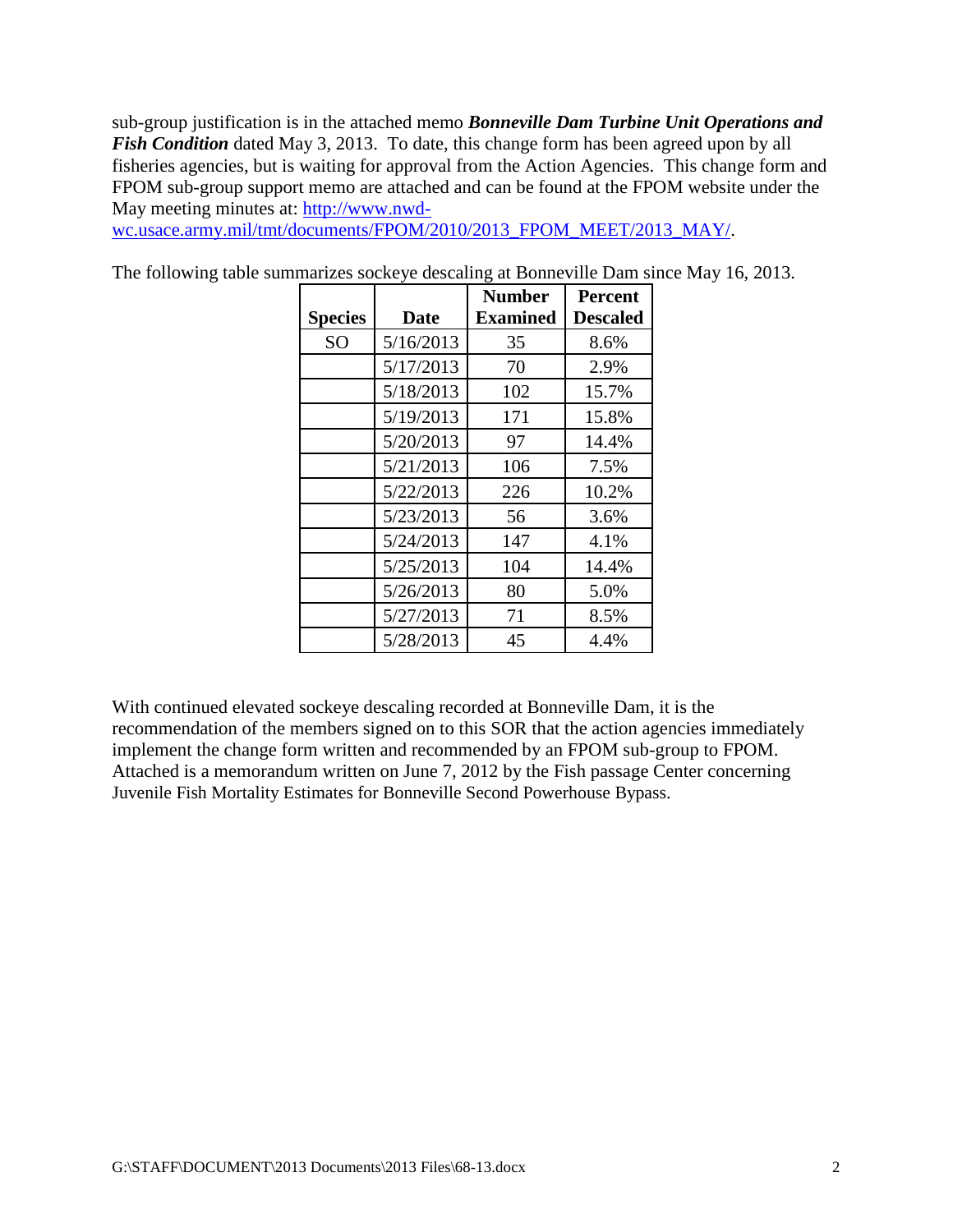# **ATTACHMENTS**

#### **FPP Change Request Form**

**Change Request Number:** 14BON001 Table BON-16 Add Mid-Range **Date Submitted:** 3/29/2013 **Project:** BON **Requester Name, Agency:** FPOM BON Ops Task Group

#### **Location of Change** - **FPP Project and Section**:

BON sections 5.2 and 5.3 (Turbine Unit Operations and Maintenance), and Table BON-16 (PH2 turbine 1% range)

#### **Proposed Changes:**

#### **5. TURBINE UNIT OPERATION AND MAINTENANCE**

**5.1.** Powerhouse priority is detailed in **Table BON-14.** When splitting flows, as directed in section **2.1.2,** the top two available priority units for PH1 will be operated first followed by normal unit priority at PH2. If there is a need for more units, and all available units at PH2 are in operation, proceed with the normal unit priority for PH1**.** 

**5.2. November 1 through March 31.** All turbine units will operate *as a soft constraint* within ±1% of peak efficiency (within upper and lower limits of the 1% range) as shown in **Tables BON-15** (PH1) and **BON-16** (PH2) for project heads of 35-70 feet. See **BPA Load Shaping Guidelines** (**Appendix C**) for further information on turbine operations within and outside of the 1% range.

**5.3. April 1 through October 31.** Except as defined below in **section 5.3.1**, all turbine units will operate *as a hard constraint* within  $\pm 1\%$  of peak efficiency (within upper and lower limits of the 1% range) as shown in **Tables BON-15** (PH1) and **BON-16** (PH2).

**5.3.1. April 10 through August 31.** During the spring and summer spill seasons when the project is spilling in accordance with the Fish Operations Plan (FOP, see **Appendix E**), turbine units will operate in the following priority order to pass increasing flow:

- **1.** Operate PH2 units within the 1% mid-range (**Table BON-16**);
- **2.** Then, operate PH1 units up to the 1% upper limit (**Table BON-15**);
- **3.** Then, operate PH1 units up to Best Operating Point (BOP; **Table BON-15**);
- **4. From April 10 through June 20 (spring spill season)**, additional flow above what can be passed in steps 1-3 will be passed in one of the two following ways, as directed by Project Fisheries based on monitoring of juvenile and adult spring Chinook passage and collection data: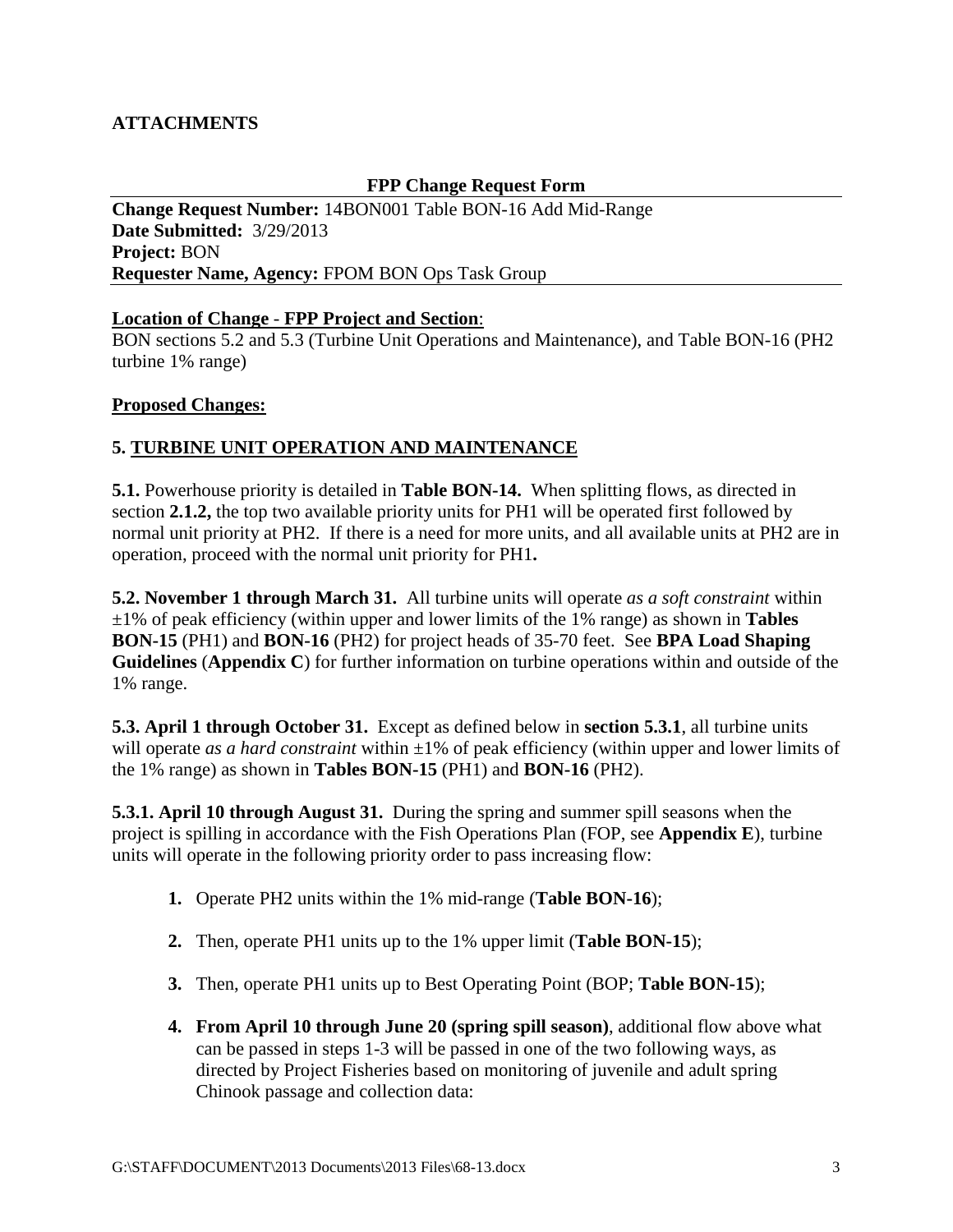- **a.** If the adult trigger is met (adult counts exceed juvenile collection counts for two consecutive days), then operate PH2 up to the 1% upper limit in the following unit priority order: 18, 17, 16, 15, 14, 13, 12, 11 until adult counts drop below juvenile counts for 3 consecutive days.
- **b.** If the adult trigger is *not* met (adult counts are less than juvenile collection counts for two consecutive days), then increase spill to pass the additional flow.
- **5. From June 21 through August 31 (summer spill season),** additional flow above what can be passed in steps 1-3 will be passed by operating PH2 up to the 1% upper limit.

**5.4.** The project turbine unit maintenance schedules will be reviewed by Project and Operations Division biologists for fish impacts. If possible, maintenance of priority units will be scheduled for winter maintenance periods, or when there are low numbers of fish passing the project.

#### **Existing Language For Section 5:**

### **5. TURBINE UNIT OPERATION AND MAINTENANCE**

**5.1.** Powerhouse priority is detailed in **Table BON-14.** When splitting flows, as directed in section **2.1.2,** the top two available priority units for PH1 will be operated first followed by normal unit priority at PH2. If there is a need for more units, and all available units at PH2 are in operation, proceed with the normal unit priority for PH1**.** 

**5.2.** Turbine units at PH1 will operate within 1% of best efficiency and within cavitation limits at various head ranges as shown in **Table BON-15**.

**5.2.1.** Turbine units at PH2 will operate at the mid to lower 1% range (unless total dissolved gas waivers are exceeded in the tailrace) of best efficiency and within cavitation limits at various head ranges as shown in **Table BON-16**.

**5.3.** Turbines will be operated within  $\pm 1\%$  of best turbine efficiency from April 1 through October 31 (as specified in the BPA load shaping guidelines), except as outlined in **Appendix C**.

**5.4.** The project turbine unit maintenance schedules will be reviewed by Project and Operations Division biologists for fish impacts. If possible, maintenance of priority units will be scheduled for winter maintenance periods, or when there are low numbers of fish passing the project.

#### **Justification for Change**:

FPOM requested adding PH2 1% mid-range columns since PH2 may be limited to mid-range operation. See Memo to FPOM from Bonneville Turbine task group for justification.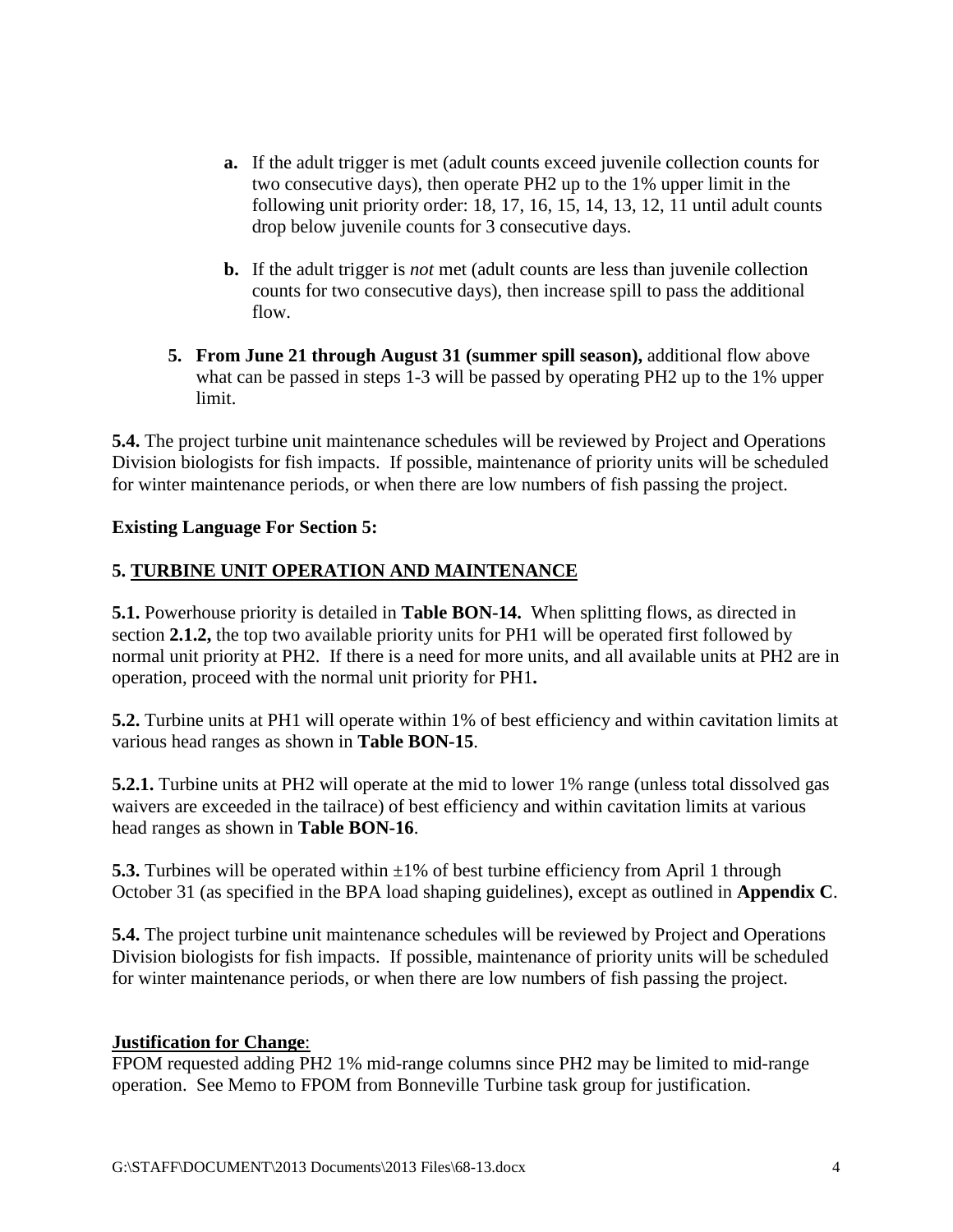# **Comments from others**: See FPC memo

# **Record of Final Action**:

### **Table BON-16. Bonneville Dam Powerhouse Two Turbine Units 11-18 (with and without STSs) Output (MW) and Discharge (cfs) at the Upper, Mid-Range and Lower Limits of the 1% of Peak Efficiency Operating Range.**

|                | <b>Powerhouse Two (units 11-18)</b> |                                   |                    |             |                    |            |                       |                         |      |                   |                    |            |
|----------------|-------------------------------------|-----------------------------------|--------------------|-------------|--------------------|------------|-----------------------|-------------------------|------|-------------------|--------------------|------------|
|                |                                     |                                   | 1% Limits With STS |             |                    |            | 1% Limits Without STS |                         |      |                   |                    |            |
| Head<br>(feet) |                                     | <b>Lower Limit</b>                | <b>Mid-Range</b>   | $13K - 15K$ | <b>Upper Limit</b> |            | <b>Lower Limit</b>    |                         |      | <b>Mid-Range</b>  | <b>Upper Limit</b> |            |
|                | (MW)                                | (cfs)                             | (MW                | (MW)        | (MW                | (cfs)      | (MW)                  | (cfs)                   | (MW) | (cfs)             | (MW                | (cfs)      |
| 35             | 27.6                                | 11,25<br>9                        | 31.9               | 36.8        | 44.3               | 18,06<br>8 | 28.2                  | 11,44<br>$\overline{4}$ | 36.7 | 14,86<br>1        | 45.1               | 18,27<br>7 |
| 36             | 28.5                                | 11,27                             | 32.9               | 37.9        | 45.8               | 18,09      | 29.2                  | 11,45                   | 37.9 | 14,88             | 46.6               | 18,30      |
| 37             | 29.4                                | 11,27                             | 33.9               | 39.1        | 47.3               | 18,12      | 30.1                  | 11,46                   | 39.1 | 14,89             | 48.1               | 18,33      |
| 38             | 30.3                                | 11,28                             | 34.9               | 40.3        | 48.8               | 18,13      | 31.0                  | 11,47                   | 40.4 | 14,91             | 49.7               | 18,35      |
| 39             | 31.3                                | 11,28                             | 36.0               | 41.6        | 50.3               | 18,15      | 32.0                  | 11,47                   | 41.6 | 14,91             | 51.2               | 18,36      |
| 40             | 32.2                                | $\overline{\phantom{a}}$<br>11,28 | 37.1               | 42.8        | 51.8               | 18,16      | 32.9                  | $\overline{11,47}$      | 42.8 | $\Omega$<br>14,92 | 52.7               | 18,37      |
| 41             | 33.0                                | 11,25                             | 38.1               | 44.0        | 53.3               | 18,19      | 33.7                  | 11,44                   | 44.0 | 14,92             | 54.3               | 18,40      |
| 42             | 33.8                                | 11,23                             | 39.1               | 45.2        | 54.9               | 18,22      | 34.6                  | 11,41                   | 45.2 | 14,92             | 55.8               | 18,44      |
| 43             | 34.6                                | 11,20                             | 40.2               | 46.3        | 56.4               | 18,25      | 35.4                  | 11,38                   | 46.4 | 14,92             | 57.4               | 18,46      |
| 44             | 35.4                                | 11,17                             | 41.2               | 47.5        | 57.9               | 18,27      | 36.2                  | 11,35                   | 47.6 | 14,92             | 58.9               | 18,49      |
| 45             | 36.2                                | 11,14                             | 42.2               | 48.7        | 59.4               | 18,29      | 37.0                  | 11,32                   | 48.8 | 14,92             | 60.5               | 18,51      |
| 46             | 37.0                                | 11,13                             | 43.2               | 49.8        | 61.0               | 18,36      | 37.9                  | 11,32                   | 50.0 | 14,95             | 62.1               | 18,58      |
| 47             | 37.8                                | 11,13                             | 44.2               | 51.0        | 61.9               | 18,20      | 38.7                  | 11,31                   | 50.9 | 14,86             | 63.0               | 18,41      |
| 48             | 38.7                                | 11,12                             | 45.2               | 52.1        | 62.7               | 18,04      | 39.6                  | 11,31                   | 51.7 | 14,78             | 63.8               | 18,25      |
| 49             | 39.5                                | 11,12                             | 46.2               | 53.3        | 63.5               | 17,88      | 40.4                  | 11,30                   | 52.6 | 14,70             | 64.7               | 18,10      |
| 50             | 40.3                                | 11,11                             | 47.2               | 54.4        | 67.5               | 18,59      | 41.3                  | 11,30                   | 55.0 | 15,06             | 68.7               | 18,81      |
| 51             | 41.3                                | 11,15                             | 48.1               | 55.5        | 69.8               | 18,85      | 42.2                  | 11,33                   | 56.7 | 15,20             | 71.1               | 19,07      |
| 52             | 42.3                                | 11,18                             | 49.1               | 56.7        | 72.1               | 19,09      | 43.2                  | 11,37                   | 58.3 | 15,34             | 73.4               | 19,31      |
| 53             | 43.2                                | 11,21                             | 50.1               | 57.8        | 74.5               | 19,32      | 44.2                  | 11,40                   | 60.0 | 15,47             | 75.8               | 19,55      |
| 54             | 44.2                                | 11,24                             | 51.0               | 58.8        | 76.5               | 19,53      | 45.2                  | 11,43                   | 60.9 | 15,43             | 76.5               | 19,43      |
| 55             | 45.2                                | 11,27                             | 52.1               | 60.1        | 76.5               | 19,11      | 46.2                  | 11,46                   | 61.4 | 15,22             | 76.5               | 18,97      |
| 56             | 46.4                                | 11,34                             | 53.2               | 61.3        | 76.5               | 18,71      | 47.4                  | 11,53                   | 62.0 | 15,05             | 76.5               | 18,58      |
| 57             | 47.6                                | 11,40                             | 54.2               | 62.6        | 76.5               | 18,33      | 48.6                  | 11,59                   | 62.6 | 14,89             | 76.5               | 18,20      |
| 58             | 48.8                                | 11,46                             | 55.4               | 63.9        | 76.5               | 17,96      | 49.9                  | 11,65                   | 63.2 | 14,74             | 76.5               | 17,83      |
| 59             | 50.0                                | 11,51                             | 56.5               | 65.1        | 76.5               | 17,61      | 51.1                  | 11,70                   | 63.8 | 14,59             | 76.5               | 17,48      |
| 60             | 51.2                                | 11,56                             | 57.6               | 66.4        | 76.5               | 17,26      | 52.3                  | 11,76                   | 64.4 | 14,45             | 76.5               | 17,14      |
| 61             | 51.8                                | 11,53                             | 58.5               | 67.5        | 76.5               | 16,97      | 53.0                  | 11,72                   | 64.8 | 14,29             | 76.5               | 16,85      |
| 62             | 52.5                                | 11,49                             | 59.5               | 68.6        | 76.5               | 16,69      | 53.7                  | 11,69                   | 65.1 | 14,13             | 76.5               | 16,58      |
| 63             | 53.1                                | 11,46                             | 60.4               | 69.7        | 76.5               | 16,42      | 54.3                  | 11,65                   | 65.4 | 13,98             | 76.5               | 16,31      |
| 64             | 53.7                                | 11,43                             | 61.3               | 70.7        | 76.5               | 16,16      | 55.0                  | 11,62                   | 65.8 | 13,84             | 76.5               | 16,05      |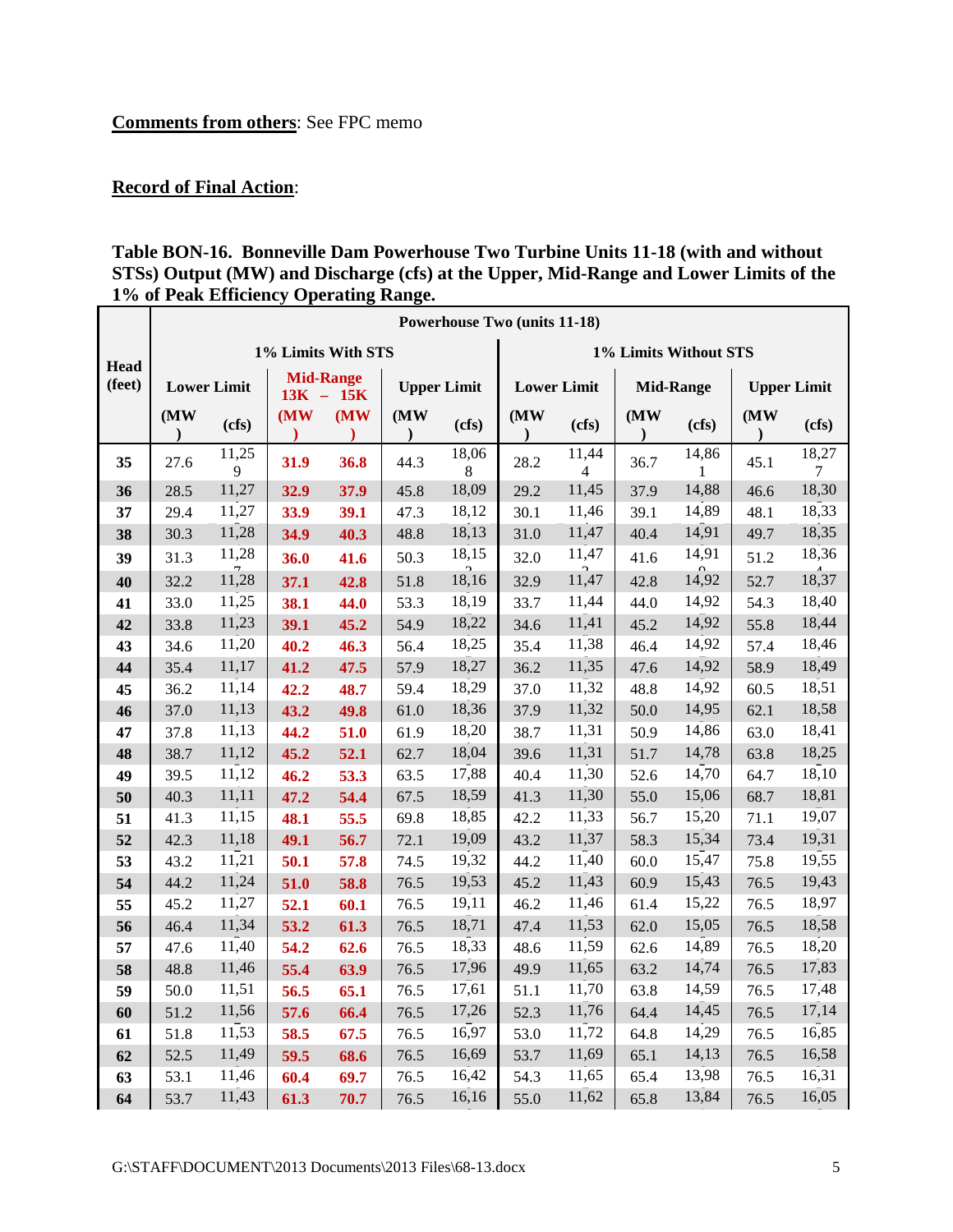| 65 | 54.4 | 11,40 | 62.3 | 71.8 | 76.5 | 15,91 | 55.6 | 11,59 | 66.1 | 13,70 | 76.5 | 15,80 |
|----|------|-------|------|------|------|-------|------|-------|------|-------|------|-------|
| 66 | 55.4 | 11,44 | 63.2 | 72.9 | 76.5 | 15,67 | 56.7 | 11,63 | 66.6 | 13,60 | 76.5 | 15,57 |
| 67 | 56.5 | 11,49 | 64.2 | 74.0 | 76.5 | 15,43 | 57.8 | 11,68 | 67.2 | 13,51 | 76.5 | 15,34 |
| 68 | 57.5 | 11,53 | 65.1 | 75.1 | 76.5 | 15,21 | 58.9 | 11,72 | 67.7 | 13,42 | 76.5 | 15,11 |
| 69 | 58.6 | 11,57 | 66.1 | 76.3 | 76.5 | 14,99 | 59.9 | 11,76 | 68.2 | 13,33 | 76.5 | 14,90 |
| 70 | 59.6 | 11,61 | 67.0 | 77.3 | 76.5 | 14,77 | 61.0 | 11,80 | 68.8 | 13,24 | 76.5 | 14,69 |

Table based on data provided by HDC, January 2001 (Table BON-16 revised 2006).

\*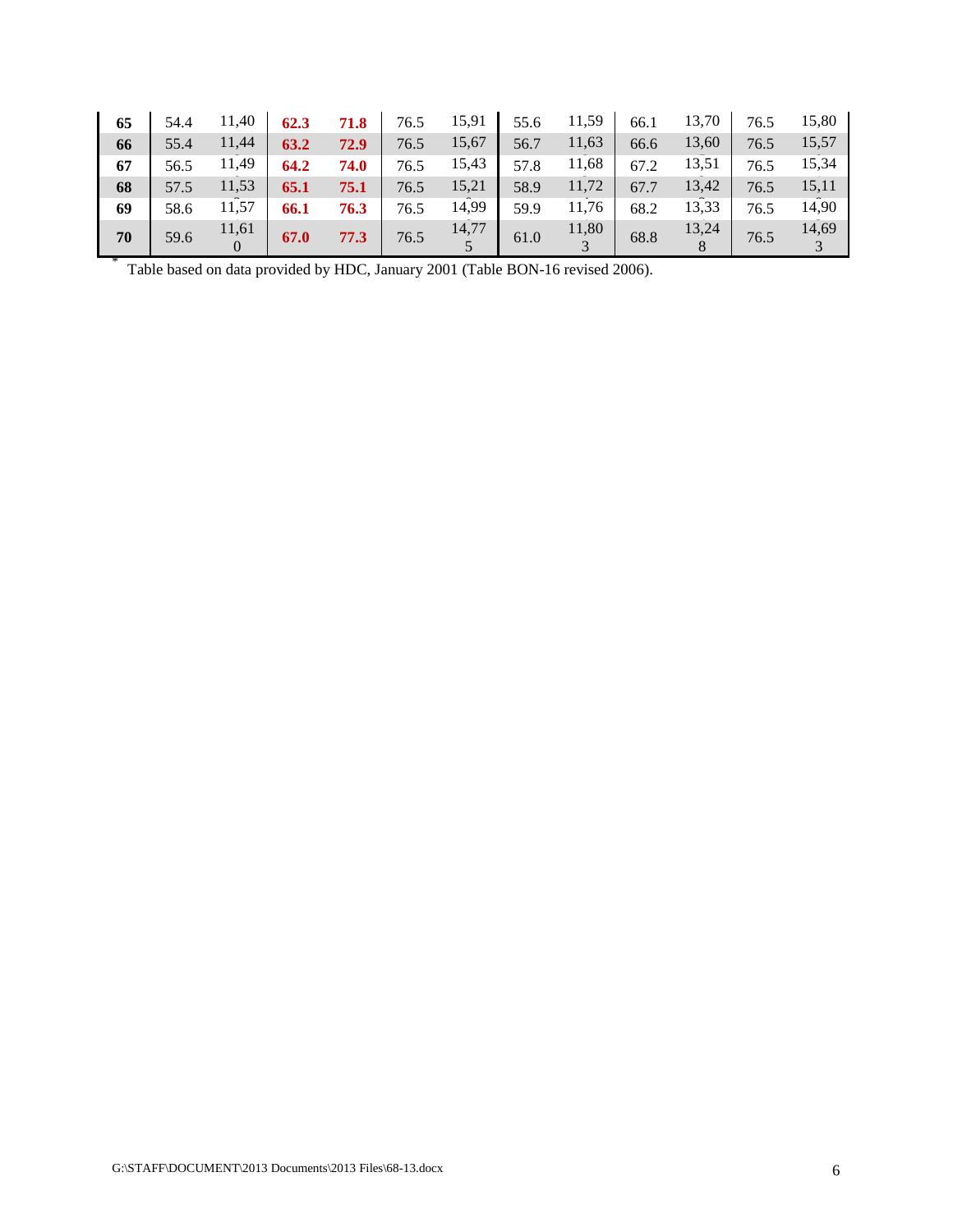### **May 3, 2013**

#### **MEMORANDUM TO:** The Fish Passage Operations and Maintenance Committee

**FROM:** Members of the FPOM Bonneville Operations Task Group

**SUBJECT:** Bonneville Dam Turbine Unit Operations and Fish Condition

A program designed to improve fish guidance efficiency through development of juvenile bypass systems at Columbia River hydroelectric projects has been ongoing since the 1970's. During the 1980's and 1990's new turbine bypass technologies and equipment were included at Bonneville Dam's Second Powerhouse (PH2), however fish guidance efficiency (FGE) studies continued to indicate guidance levels that fell short of expectations. In 1999, the region focused on improving guidance and survival. Prototype modifications began in 2001 and full powerhouse implementation was completed in 2008. Modifications included an increase in Vertical Barrier Screen (VBS) flow area, installation of turning vanes on the Submersible Traveling Screens (STS) to increase flow into the gatewell, addition of a gap closure device to eliminate fish loss at the VBS, and installation of interchangeable profile bar screen VBS to allow for screen removal and cleaning without turbine outages or intrusive gatewell dipping. The improvements associated with this program dramatically increased the flow into the gatewell slots which resulted in significant increases in fish guidance efficiency. Unfortunately, smolt monitoring in 2007 indicated that there may have been some unintended smolt injury consequences from the improved guidance system. Studies conducted in 2008 and 2009 confirmed that when these units were operated in the mid to upper 1% efficiency operating band, descaling and mortality was elevated in Spring Creek hatchery and run-of-river outmigrant spring and fall Chinook salmon. These results and subsequent smolt monitoring program observations of elevated smolt descaling and mortality have led to an ongoing Corps program to address the problem through design alternatives. In the meantime, operations of the units at PH2 have been modified periodically to reduce the incidence of descaling and mortality.

The following discussion examines each of the issues associated with this gatewell passage problem including an examination of some of the interim and long-term solutions. These topics include:

- 1. Second powerhouse gatewell fish condition test results from 2008 and 2009
- 2. Past  $(\leq 2007)$  and recent  $(2010 2012)$  Smolt Monitoring Program data and observations
- 3. Second powerhouse gatewell debris/turbine loading/fish condition relationships
- 4. Second powerhouse turbine unit passage and survival considerations
- 5. NERC generation flexibility requirements and AGC programming schedule
- 6. First powerhouse Best Operating Point MGR unit operation
- 7. Adult passage concerns spillway approach and Bradford Is. fallback
- 8. Total dissolved gas concerns
- 9. Generation limitations due to 115kv and 230kv line limitations
- 10. Gatewell Improvement Program alternatives and schedule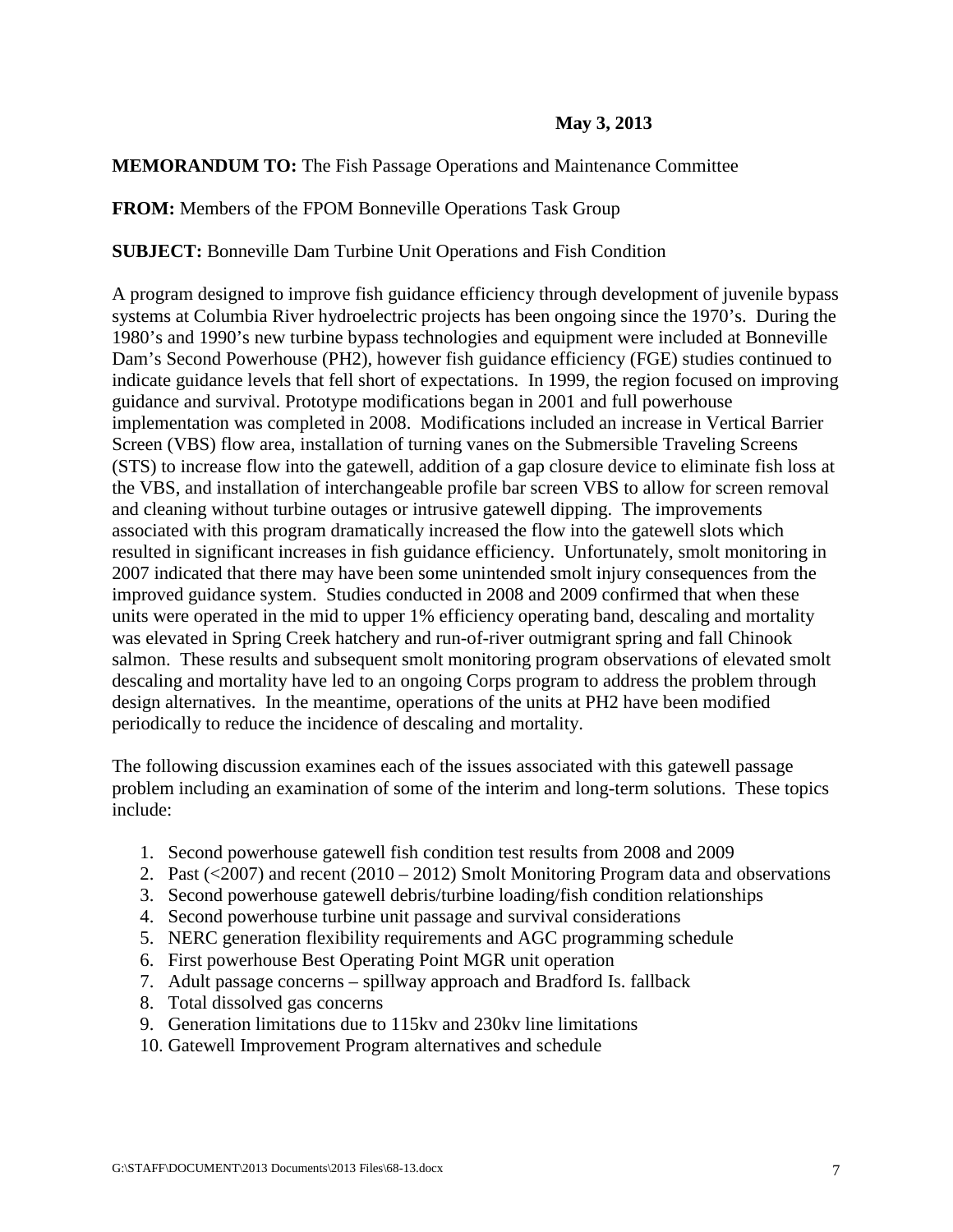**1) Gatewell Fish Condition Studies:** In 2008 and 2009 the National Marine Fisheries Service, under contract to the Corps of Engineers, conducted gatewell survival, passage and injury studies at PH2 (Gilbreath et al. 2012). The work in 2008 was limited to Spring Creek hatchery fish mainly because the Submersible Traveling Screens (STS's) were pulled out in mid-May due to severe debris issues. The 2009 work included Spring Creek hatchery fish and both spring and summer run-of-river Chinook salmon.

The 2008 study used 31,988 juvenile Chinook salmon from the Spring Creek hatchery, 780 runof-river yearling Chinook and 2,123 run-of-river subyearling Chinook salmon. The fish were fin clipped or PIT tagged and released into the gatewells at lower, middle and upper 1% peak efficiency turbine unit operating range. The test fish were subsequently captured in the smolt monitoring facility and evaluated for condition. Releases occurred from early March through early May. Tests of run-of-river yearling Chinook were not completed due to the regional decision to pull all submersible traveling screens beginning about May 21. Run-of-river subyearling Chinook tests were completed from July 1- 17.

The 2009 study used 13,497 Spring Creek subyearling Chinook, 6,771 yearling run-of-river Chinook and 10,137 subyearling run of river Chinook. The Spring Creek and yearling fish were released in the spring while the subyearlings were released in the summer. All fish were PIT tagged and recovered by the sort-by-code system in smolt monitoring facility where they were examined for condition. Tests with Spring Creek fish assessed fish condition at unit loadings of lower-middle 1% operation (13.5 kcfs) and middle 1% operation (14.7 kcfs). Tests using run-ofriver fish assessed effects of running the units the middle 1% and the upper 1% (17.8 kcfs) unit operation. Spring Creek subyearling Chinook completed March 26 - May 8. Run-of-river yearling Chinook completed May 12 – June 5. Run-of-river subyearling Chinook completed June 16 – July 12.

Both study years showed that fish condition deteriorated with increasing unit flow. In 2008, high spring debris loads confounded the run-of-river spring migrant tests; however the Spring Creek Hatchery release tests were conducted in four series. From the report: "Results from Test Series 1-3 confirmed that lower-1% operation was less detrimental than upper-1% operation for Spring Creek Hatchery subyearling Chinook. After consulting with U.S. Army Corps of Engineers personnel, we changed the design for Test Series 4 to compare middle- vs. upper-1% operation: further evaluation of passage performance at lower-1% operation was not deemed necessary. Results from Test Series 4 showed that fish released to the intake had mortality rates of 2.7% for middle-1% and 18.1% for upper-1% operation. These differences were significant. The summer run-of-river subyearling Chinook tests for middle vs. upper 1% operations indicated increased descaling and mortality for the higher operation (descaling 0.4% vs. 0.7% and mortality 0.6% vs. 2.6% for mid vs. upper % operations, respectively), however the results were not significant.

In 2009, mortality of Spring Creek subyearlings was less at lower-middle than at middle 1% operation (means were 3.3% and 5.4%, respectively). Spring released run-of-river yearling Chinook showed lower descaling and mortality at middle than at the upper 1% operation (descaling means 1.0 and 11.5%, respectively and mortality means 0.5% and 4.4%, respectively). Summer tests showed similar trends for run-of-river subyearling Chinook. Descaling averaged 0.4% at the middle operating point and 2.6% at the upper 1% point; while mortality averaged 2.1% at the middle point and 4.3% at the upper 1% operating point.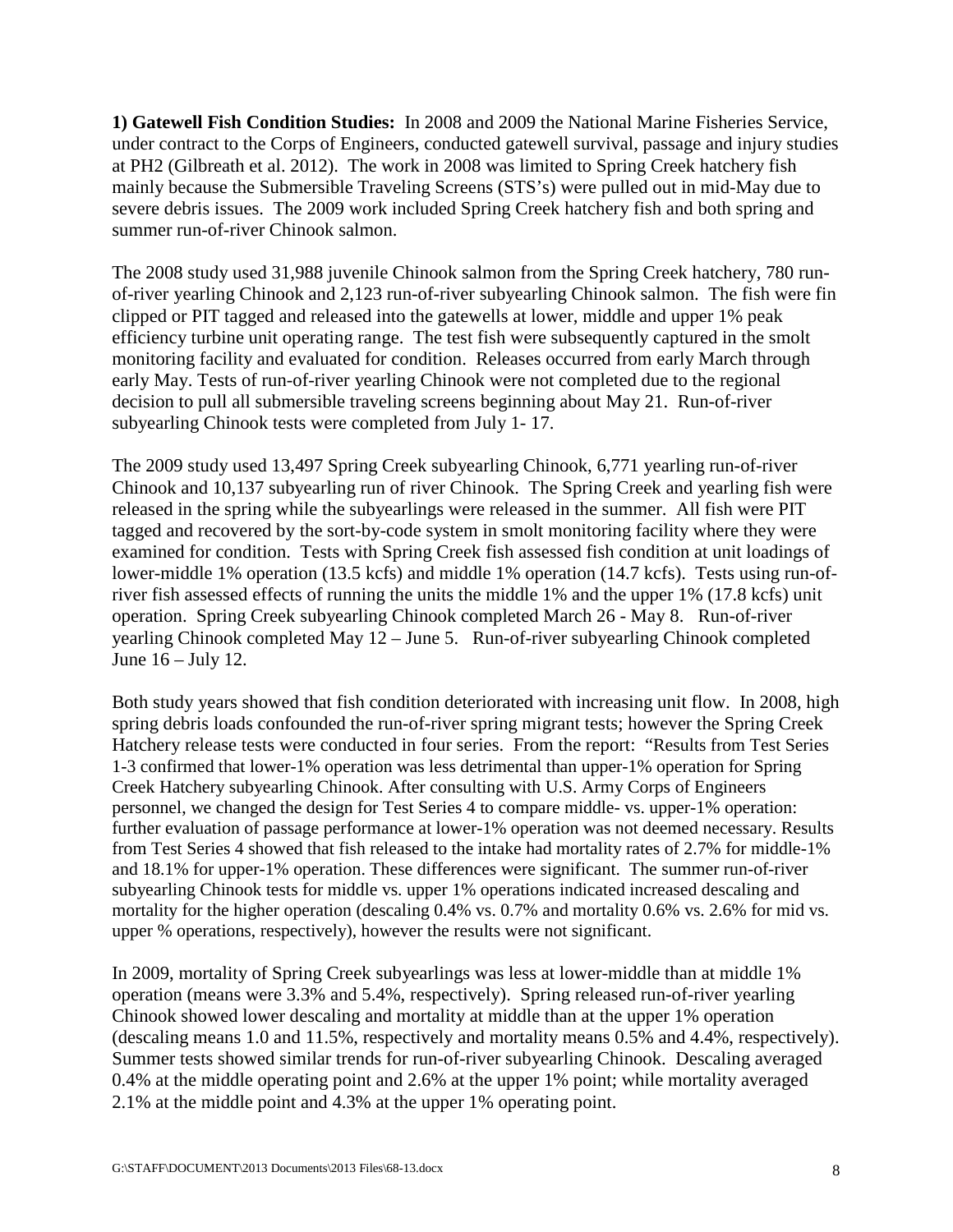**2) Smolt Monitoring Observations:** In 2007, observations from the Bonneville Smolt Monitoring Program indicated that mortality of Spring Creek National Fish Hatchery subyearling Chinook passing the dam in March and April were much higher than anticipated (D. Ballinger, pers. comm., 2007). Normally, mortality for these releases is in the low single digits; however in 2007 they were in the 10 to 12 percent range. The dead fish showed no evidence of physical trauma and a subsequent pathological evaluation showed no presence of disease. It was noted that mortality rates appeared to decline as the turbine unit loadings were decreased within the 1% peak efficiency operating band.

Observations in subsequent years have continued to support the turbine operations/fish condition relationship.

**3) Gatewell debris/turbine loading/fish condition relationships:** Higher mortality over historical levels continued which prompted questions relating fish condition relative to gatewell and VBS debris loading. Does gatewell debris result in the scattered higher injury rates noted later in the spring and early summer passage? Can increased gatewell cleaning reduce fish injury and mortality allowing operation within the normal turbine operating range? Increased cleaning may help reduce injury rates, however, the increased injury and mortality noted in the Gilbreath et. al. 2012 studies occurred with relatively clean gatewells. It is highly unlikely that increased maintenance alone would eliminate the problem.

**4) Powerhouse two turbine fish passage and survival rates:** Recent survival studies have provided survival and passage results for the PH2 turbines (Ploskey et al. 2011, Skalski et al. 2012 and Ploskey 2012). The 2010 study was a single release estimate that also included 81 km of river below the dam. The 2011 study was a virtual paired release study that assessed survival from the face of the dam to the first array a few kilometers below the dam. The 2010 and 2011 PH2 turbine survival point estimates for spring Chinook were 95.7% and 94.7%, respectively. The 2010 and 2011 survival point estimates for steelhead were 91.1 and 91.9%, respectively.

An important point to note is that fish guidance efficiency of the PH2 bypass system is low. In the two recent study years nearly twice as many fish passed through the turbines as through the screened bypass system. In 2010 and 2011, turbine passage (percentage of all fish passing into the intakes calculated as one minus FGE) for yearling Chinook was 71.4% and 64.6%, respectively, and for steelhead it was 74.3% and 61.7%, respectively. Another important point to consider is that the PH2 bypass system only passed a small percentage of the total project passage during these two study years. For each year, yearling Chinook bypass passage was 6.5% and 4.5% and steelhead bypass passage was 5.9% and 1.8%, respectively, of the project fish passage. The fact that the screens were pulled in May of 2011 has something to do with the low percentages for that year.

The Corps' Turbine Survival Program (TSP) has not yet conducted a bead and flow velocity/vector analysis of the second powerhouse unit model at the Engineer Research and Development Center (ERDC) in Vicksburg, Mississippi, however, this work is scheduled to occur during FY13 and 14. These data will help define fish passage conditions through the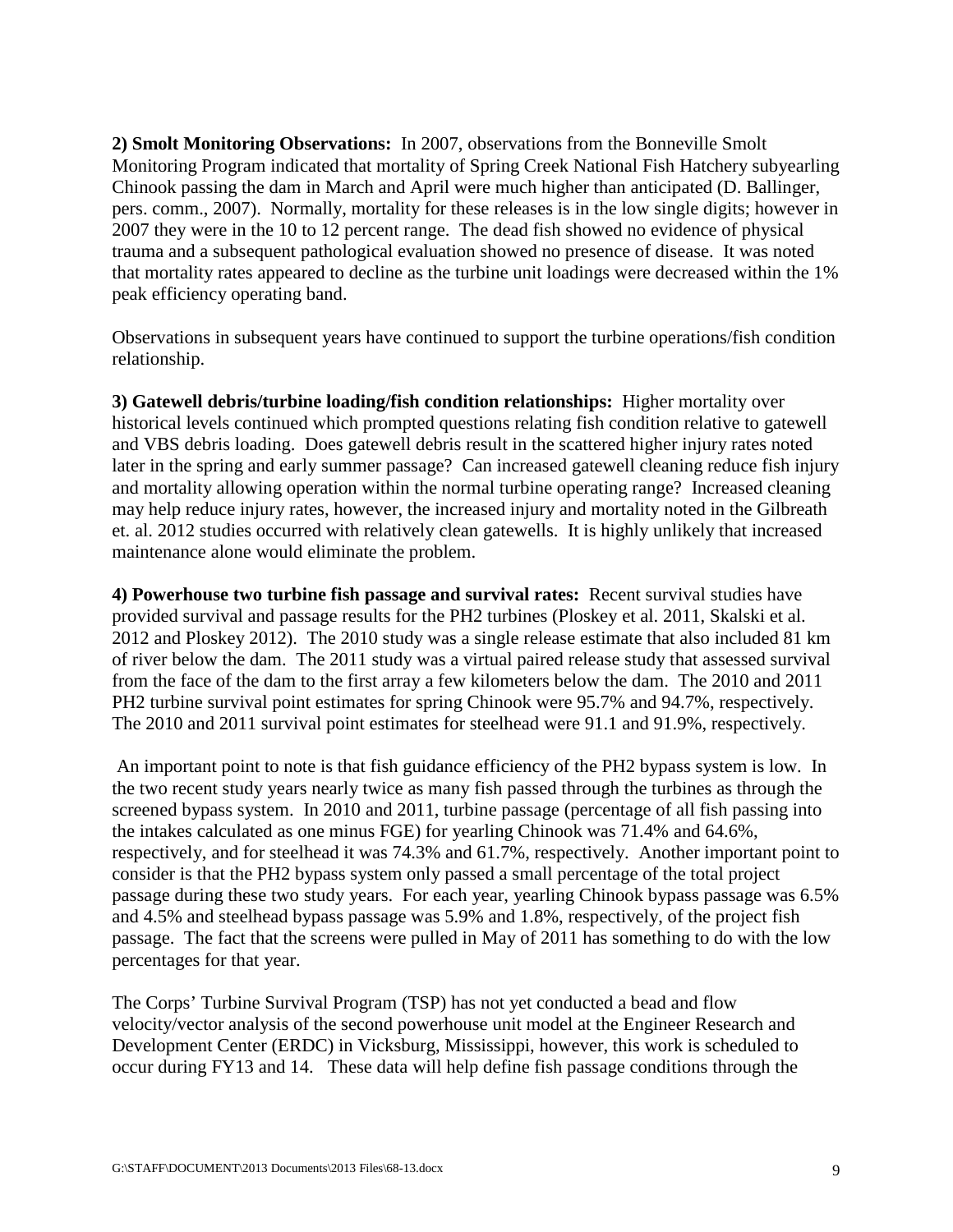turbine and draft tubes for different operating points. An agency ERDC trip occurred during the week of December 10, 2012. The following is an excerpt from the NOAA trip report:

*"Bonneville Second Powerhouse Turbine Operations: For this work we used a 1:25 scale model of the second powerhouse turbines. Initial work on this objective was included in our trip report for the September 17- 20, 2012, trip (report dated October 29, 2012). For this investigation we observed the model at five unit flows of 11.3, 14.9, 19.1, 22.5 and 23.5 kcfs, which correspond approximately to the low and mid-levels of the 1% operating range, the generator limit (which is obtained a few hundred cfs below the upper 1% limit) and two flow levels above generator limit. The two flows above the limit were added to inform the consideration of future generator replacements, not for consideration in developing the 2013 operating limits. A head of 55' was used for all but the highest flow level which required a lower head of 47' to obtain in the model. We used the usual air, dye and bead methods (explained our previous trip reports) to investigate hydraulic conditions that would be encountered by fish passing through the turbine runner, elbow and draft tube environments.*

*Results: In general, the hydraulic conditions in this turbine are really poor overall and gave the overall impression of a turbine/powerhouse design that was not well thought out. We did note, however, that hydraulic conditions improved somewhat as flow was increased up to the generator limit flow. Beyond this, flow characteristics may have improved slightly but not significantly. We did note that beads exited the draft tube into the tailrace better than in any other powerhouse turbine design that we have examined thus far, possibly due to the draft tube design. This may help explain the seemingly inconsistent observation of really poor hydraulic conditions in the runner and elbow environment and the normally high observed turbine survival through this powerhouse. The primary take away from the turbine work was the consensus that we should not operate these units at the low end of the peak range for fish passage. The quantitative bead analysis results are still several months away (due to ERDC's workload) so a pre fish passage season operational decision will have to be made without these data."*

Battelle has conducted sensor "fish" evaluations at the second powerhouse (Carlson et al. 2008). This study evaluated sensor passage conditions at the upper and lower 1% operations with target passage routes near the blade tip and hub. The data from the sensors indicated that pressure low points (nadirs) were higher (better for fish) at the lower operating point. The rate of pressure change is also an important metric for determining risk to fish passage; however, the sensor data did not indicate a dramatic difference between the two operating levels. A quality of flow metric was also used to examine sensor acceleration and rotation (an indication of turbulence) through the runner and draft tube environment. This metric did indicate that, at least for the hub releases (likely route of higher fish passage), flow conditions were somewhat better at the upper 1% operation. The results of this study do not directly predict differences in fish survival at the different operating levels; however, they did indicate that passage conditions do change as flows were dropped from the upper to lower 1% operations. The measured pressure nadirs improved somewhat, while the hydraulic passage conditions worsened. While we do not know the rate of change in passage conditions between the upper and lower operating points, it is likely that the differences between the upper and mid-point operations currently under consideration were lower.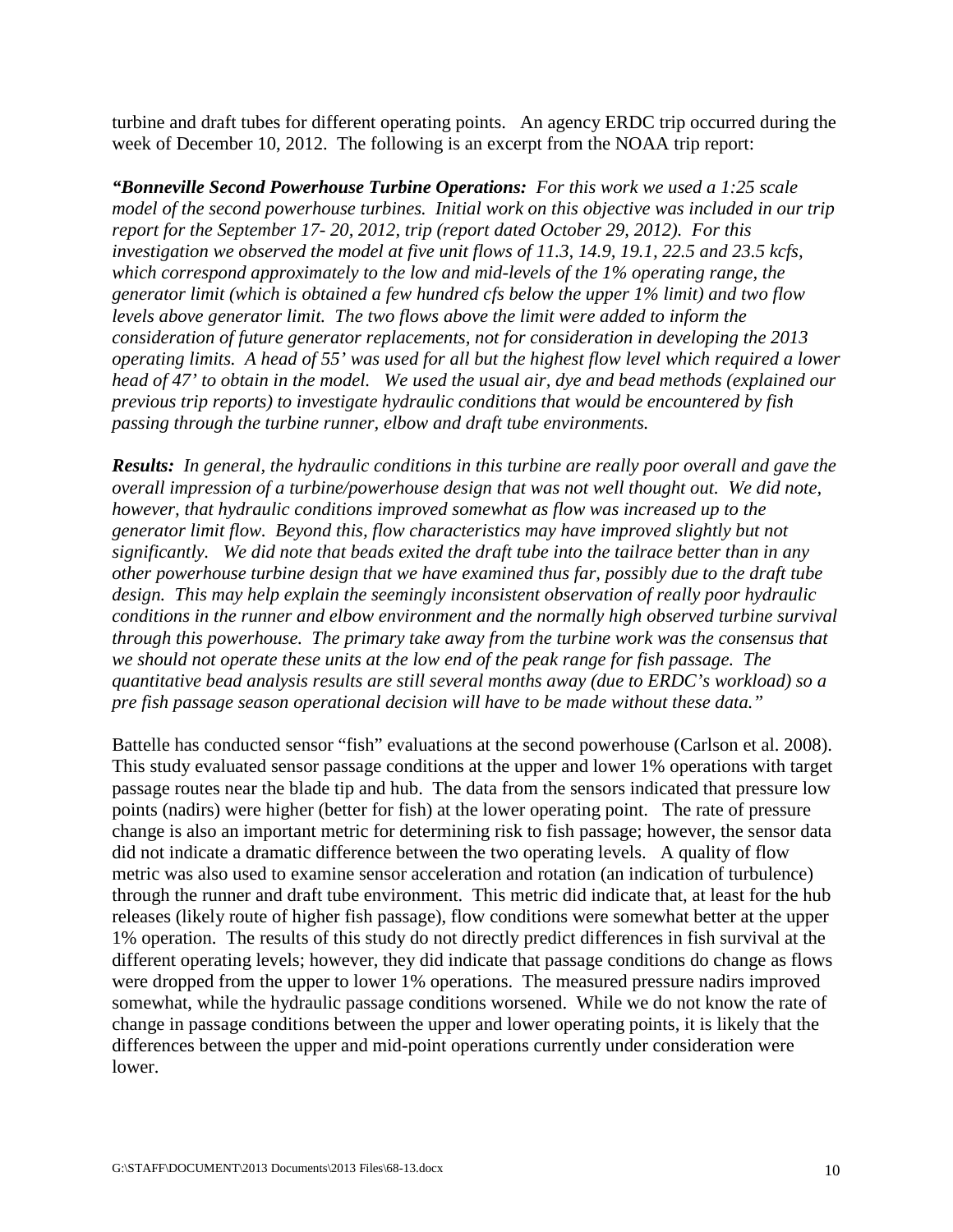Overall, the results of the sensor fish work and particularly the observations of the ERDC model tend to support minimizing the operation of these units at the lower end of the 1% range. The results also indicate that the difference in passage conditions between the mid-range and upper 1% operations are probably not large enough to warrant a specific concern in the current midrange operation discussion.

**5) NERC generation flexibility requirements and AGC programming schedule: The North American Electric Reliability Corporation (NERC) develops and enforces reliability standards, monitors the bulk power system and annually assesses adequacy. As of June 18, 2007, the U.S. Federal Energy Regulatory Commission (FERC) granted NERC the legal authority to enforce reliability standards with all users, owners, and operators of the bulk power system in the United States. NERC requires automatic generation control (AGC) for the turbine units.** The July 2012, FPOM meeting minutes indicate that the AGC programming necessary for this change can be completed by the end of the 2012 calendar year at little or no extra cost to the O&M budget.

**6) Powerhouse One best operating point (BOP) MGR unit operation:** The normal turbine operating range for FCRPS units has been restricted to +/-1% of the peak efficiency operating point since the early 1990's. The rationale for this restriction was based mostly on limited experiments and best judgment of the professionals working on turbines and fish passage survival (Oligher and Donaldson 1966, Bell 1981, etc.). Fish survival data supporting the relationship between peak efficiency operation and fish survival has been weak at best. In their retrospective analysis examining the efficacy of the 1% rule, Skalski et al (2002) concluded that survival appears not to be directly related to peak efficiency. However, they did indicate that operating within the 1% range would likely encompass the maximum turbine passage survival, mainly due to the broad zone of operation within this range. In evaluating turbine designs as a part of the McNary Powerhouse Modernization Program in the early 2000's, members of the Corps' Turbine Survival Program noted that passage conditions inside the turbine environment in the physical model looked better for fish passage at unit flows somewhat above the 1% peak efficiency operating range in the McNary units. These improvements included better stay vane/wicket gate alignment, more open blade angles, much less turbulence below the turbine runner, much improved (less turbulent and better balanced) draft tube flows and higher draft tube egress flow velocities. Subsequent quantitative bead and velocity analyses developed by the Corps' Engineer Research and Development Center supported these observations and the so called Best Operating Point or BOP operation was developed from these observations defined in a TSP white paper from May 2011 - *Bonneville Dam First Powerhouse Kaplan Operations Revised Limits*. As it turns out, the best operating point for all turbine units in the FCRPS projects in the lower Snake and Columbia Rivers lie within the upper  $\pm 1\%$  peak efficiency range, except for the turbine units at McNary Dam and in Bonneville Dam PH1. BOP operation was not implemented at the McNary Project mainly due to concerns for reduced bypass fish condition that were observed due to increased gatewell flows and associated debris problems that resulted from the higher  $(\sim 2 \text{ kcfs})$  unit loading.

Since the first powerhouse at Bonneville Dam does not have a screened bypass system, the TSP members considered this powerhouse as a potential candidate for BOP operation. Model investigations were conducted in 2010 by the Corps' Engineer Research and Development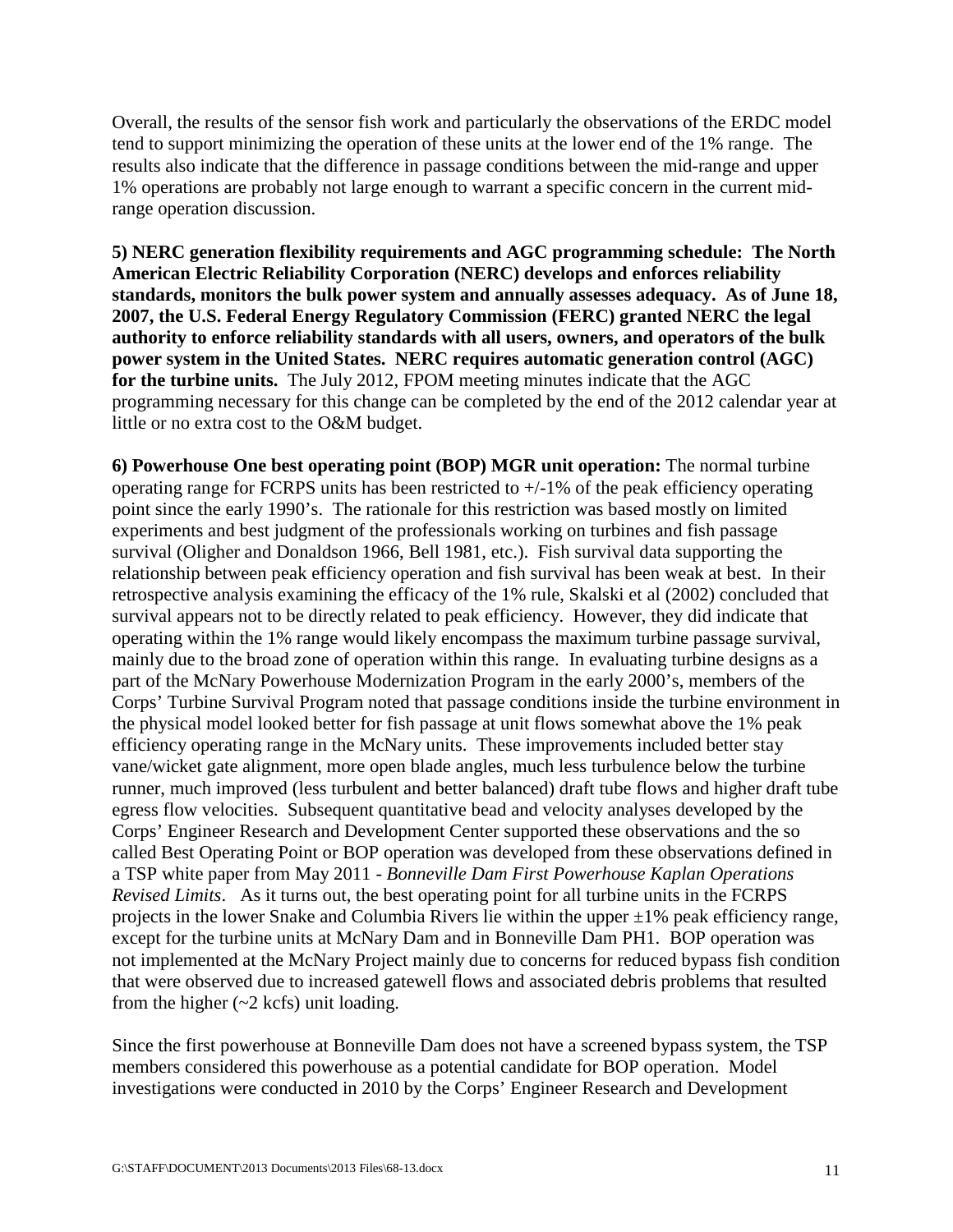Center(see Appendix A for the NOAA trip report).A physical evaluation of the minimum gap runner (MGR) turbine units in this powerhouse indicated a best operating point flow level of about 1.5 kcfs higher than the current upper 1% operating range flow limit. The model bead strike analysis indicated that this flow level had significantly lower bead strike and severe direction change scores for passage conditions within the runner environment and better draft tube egress velocities than the operating points within the peak efficiency range. While no rigorous biological evaluation of the best operating point has been done to date, there was a biological evaluation of the powerhouse one MGR units conducted in 2000 (Normandeau 2000). This study evaluated balloon-tagged fish survival at four operating points including one that was similar to the best operating point (10.5 kcfs). Of the four operating points tested in that study, the 10.5 kcfs point (what the researchers called power level three) returned the highest survival point estimate. However, it should be noted that the estimate for this point was not statistically different from those measured for the other three points.

While it appears from the data examined to date, that survival through the first powerhouse units at BOP would at least be no worse than survival within the one percent, there are other issues to consider. Higher flow passage through turbines can result in low within-runner pressure nadirs. These more extreme low pressure levels can injure or kill fish passing through the runner environment, particularly if they pass near the pressure (lower) side of the runner blades. These pressure levels are most severe in low tailwater (high head) conditions. Therefore, operating these units at flows higher than the BOP should be discouraged. Also, operation even at BOP should be limited at the higher head levels. These limitations will be incorporated in the updated Corps' Hydraulic Design Center PH1 unit operating tables for the 2013 Fish Passage Plan.

PH1 Turbine Survival: For reference, the recent project survival studies have included estimates for first powerhouse turbine passage (Ploskey et al. 2011, Skalski et al. 2012 and Ploskey 2012). The 2010 study was a single release estimate that also included 81 km of river below the dam. The 2011 study was a virtual paired release study that assessed survival from the face of the dam to the first array a few kilometers below the dam. The 2010 and 2011 PH1 turbine survival point estimates for spring Chinook were 98.7% and 96.8%, respectively. The 2010 and 2011, survival point estimates for steelhead were 90.0% and 93.6%, respectively. Turbine passage estimates (one minus powerhouse sluiceway efficiency) in 2010, for yearling Chinook and steelhead were 77.0% and 59.2%, respectively. No estimates were available for 2011.

**7) Adult passage concerns – spillway approach and Bradford Is. Fallback:** A simple shift of flow from the second powerhouse to the first powerhouse is not without fish issues beyond the concerns for BOP operation. The region has long known that adult salmonid fallback through the spillway of fish passing the Bradford Island exit is higher than for adults passing the Washington shore exit (Bjornn et al. 2000, Boggs et al. 2004). A shift in flow from reducing the second powerhouse unit loadings to the midpoint of the 1% operating range would shift about 30 kcfs of the river flow to the first powerhouse. Depending on river flow, this shift could affect passage distribution of adults at the project resulting in increased number of adults exposed to fallback through the spillway. Prior to the arrival of sea lions in the tailrace, the mortality consequence of fallback was considered significant (Boggs et al 2004). Since the arrival of sea lions in the project tailrace in the early 2000's, the consequence of fallback has likely increased. We do not know if fish that fall back through the spillway have a higher chance of being preyed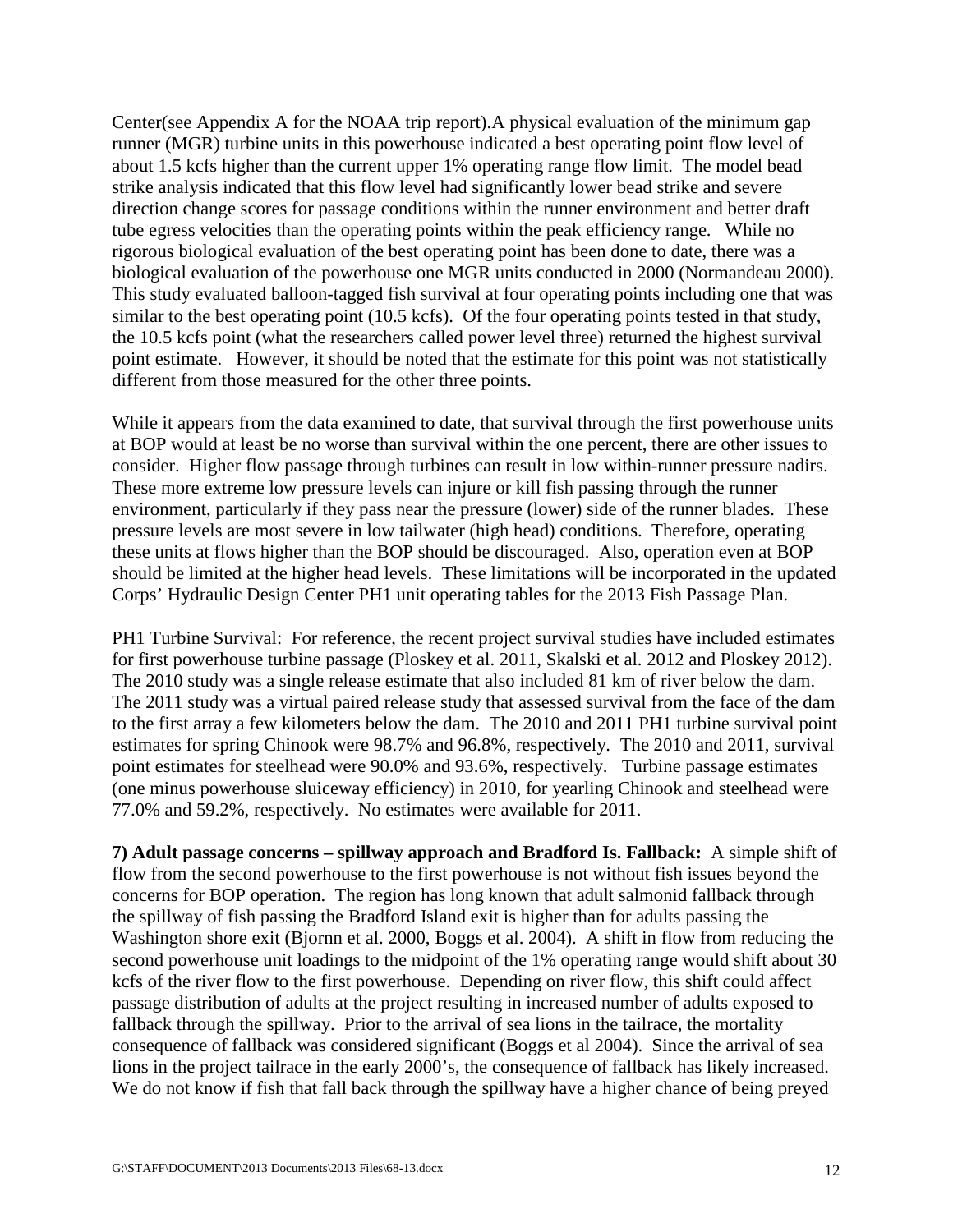upon but we can conclude that they at least have to face the same predation rate that they did when first approaching the dam, which has varied from 0.4% to 4.2%since consumption studies began in 2002 (Stansell et al. 2011).Bjornn et al. (2000, Figure 25) indicated that fallback increased with increasing spill levels, however it appeared that the graphs were influenced somewhat by the lower levels of fallback associated with lower  $(\sim 100 \text{ kcfs})$  spill levels. Delay in the tailrace due to increasing spill may also be a factor leading to higher sea lion predation levels. Caudill et al. (2005draft) reported that delay didn't appear sensitive to increases in spill levels once the spill flow was in the "high" category of 85 to 160 kcfs.

To address the conflict between juvenile benefits and adult impacts, the FPOM Task Group developed a benefits analysis that compared the juvenile benefits of a mid-range PH2 operation to the adult risks. The Task Group discussed several analytical methods and settled on a comparative analysis that examined the effects of the mid-range operation on juvenile and adult spring Chinook salmon. Spring Chinook were chosen primarily because they were the species most likely to be impacted by the operation. Also, adult spring Chinook are the predominate adult passage stock present during the spring months when this operation would most likely occur. Juvenile sockeye remain a concern, and the Task Group decided that, while this species would most likely be well protected by the spring Chinook-based operation, there may be times near the end of the run when juvenile sockeye may need additional protection. During this time, mid-range PH2 operations to facilitate juvenile sockeye passage (vs. adult passage) would be addressed on a case by case basis via in-season management and observations of the Smolt Monitoring Program.

The details of adult spring Chinook passage at Bonneville Dam are presented in Appendix B and the adult vs. juvenile passage analysis is presented in Appendix C. A primary concern was the shift in adult passage from a lower fallback rate passage route (Washington shore ladder) to a higher fallback route (Bradford Island ladder). These shift would likely cause higher project adult passage fallback with associated mortality due to fallback-related injuries and sea lion predation. Data provided by the Fish Passage Center (Appendix B) indicated that this flow vs. adult shift was insignificant when spill flow levels in the range of voluntary spill levels (Appendix B, Figures 9 and 10). However, when spill levels went above the voluntary levels (Appendix B, Figures 11 and 12), adult passage began to shift towards Bradford Island indicating that fallback rates would likely began to rise. The analysis in Appendix C compared the juvenile spring Chinook survival improvement expected from the mid-range operation at PH2 (based on Gilbreath et al. 2012) with the expected increase adult loss rate (adjusted for SARs) from fallback at PH1 (Bradford Island). This analysis indicated that the benefits to juvenile spring Chinook would be eclipsed by adult spring Chinook fallback losses when adult spring Chinook passage exceeded juvenile spring Chinook Smolt Monitoring Program collection counts. Thus, this passage ratio is proposed as the new trigger for mid-range operations at Bonneville Dam and forms the basis for the proposed new operational language for the Fish Passage Plan change form presented in conclusion section below.

**8) Total dissolved gas (TDG)**: A discussion with Oregon Department of Environmental Quality (ODEQ) staff early in 2012 indicated that any flow that results in increased TDG above the 120% tailrace waiver would be viewed as a violation of water quality standards. They also recognize that these powerhouses have hydraulic capacity limits and that involuntary spill occurs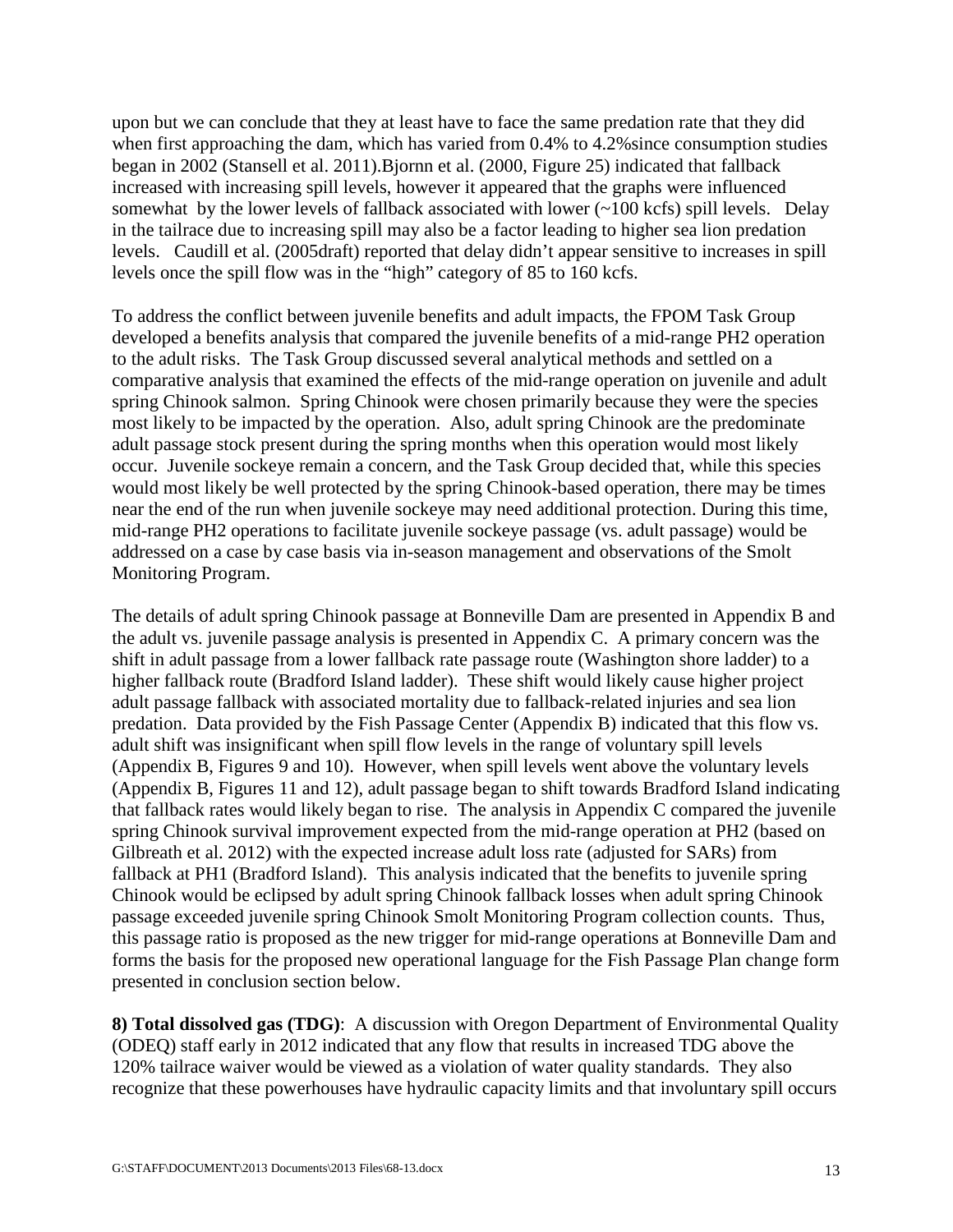once those hydraulic capacities are reached. These hydraulic capacities are limited by many things including best operations for fish passage. The 2008 BiOp (RPA27) states that FCRPS turbine units are to be operated "to achieve best fish passage survival". The currently accepted guideline is to operate within the 1% peak efficiency band and this limitation is not exceeded even during high river flow events that push total dissolved gas levels above the 120% waiver limit. Restricting Bonneville Dam's second powerhouse to a mid-level operation follows the RPA27 guidance in operating these units for best fish passage survival. Exceeding the 120% TDG level for this purpose is no different than maintaining the 1% operation. Any turbine operating limits should be reconsidered as TDG levels approach 130%.

**9) Bonneville Generation Limitations:** The Western Electric Coordinating Council (WECC) is the largest and most diverse of the eight Regional Entities that have Delegation Agreements with the NERC. Current WECC standards are causing temporary restrictions on generation capacities of the Bonneville Dam 115kv and 230kV transmission lines. These limitations are seasonal and based on ambient temperature. For the 2013 fish passage season, the March 16 – May 31, 2013, restrictions of 160 MW and 816 MW for the 115kv and 230 kV lines, respectively, are most relevant. These limitations translate to a maximum turbine capacity (combined powerhouses) of 227.0 kcfs and a total project capacity w/o spill (but with miscellaneous flow) of 238.6 kcfs. Modeling by BPA using the high flows of the past two years has indicated that powerhouse one capacity (115kV line) could be reduced from 0 to 15 kcfs. These limitations are most restrictive in March when the tailwater is low and head is the greatest (i.e., when the generation capacity of the project is greatest). The effect of this limitation remains to be seen pending seasonal flows. While it seems unlikely, it is possible that there will be some limitation of the capacity of powerhouse one to pick up flow from powerhouse two during the limitation period. The limitation ends 2400 hours, May 31, 2013.

**10) Gatewell Improvement Program alternatives and schedule:** The Bonneville Second Powerhouse Fish Guidance Efficiency (FGE) Program Post Construction evaluation is an ongoing effort to understand and improve the gatewell environment and downstream passage at the Second Powerhouse.

Computational Fluid Dynamics (CFD) modeling conducted in 2010-11 indicates that gatewell hydraulic conditions may be improved by filling the Submersible Traveling Screen (STS) guide slot above the STS turning vane on both sides of the gatewell. Proof of concept testing of a Gatewell Turbulence Reduction Device (TRD) to fill this volume is underway for 2013 and will test the hypothesis that filling the guides above the STS will improve gatewell flow conditions, thereby reducing injury and mortality at the upper 1% peak efficiency turbine operation range. Results from this testing will provide hydraulic and biological information necessary during prototype design. A concurrent investigation into the gatewell environment will identify biological and hydraulic metrics necessary to evaluate flow control alternatives in numerical and physical models. A prototype design will follow results from TRD proof of concept testing and analysis of alternatives. A prototype will allow a check for errors, adjustments, and modifications to a target gatewell hydraulic and biological condition. This phase may extend one to two seasons, 2014-2015, based on performance and cost. Construction of the preferred alternative during the next phase, 2016, will follow and may extend from one to three seasons. The time duration will depend on complexity of design, costs, and operational requirements.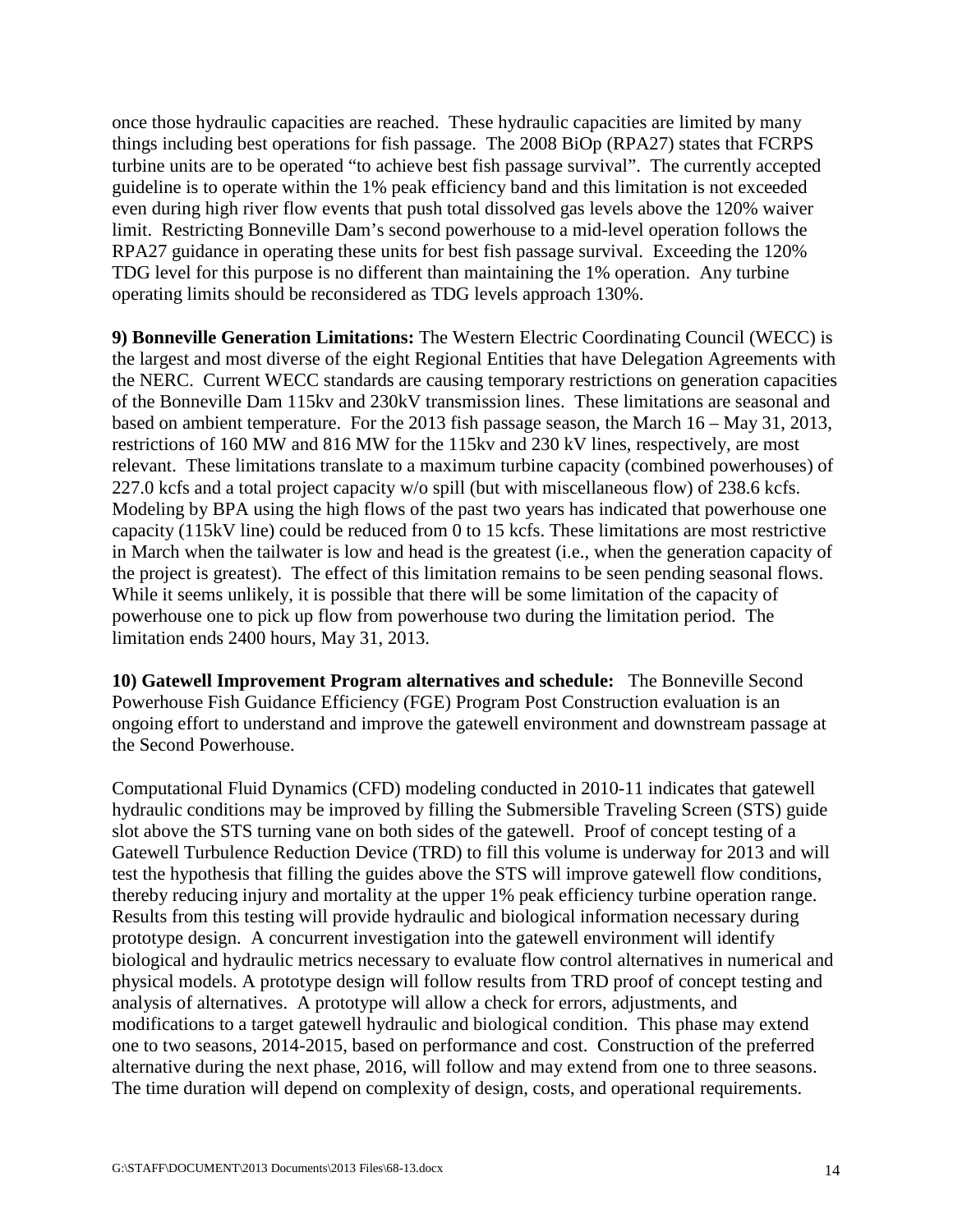**Conclusion:** The following language was developed by the Bonneville Operations FPOM Task Group based on the preceding information and the appendices attached to this memo. The language was discussed at length during an April 11, 2013, Task Group meeting. The two day component of the adult to juvenile trigger was adopted to help prevent premature implementation of the operation. The language will be presented to the full FPOM committee as a Fish Passage Plan Change Form for consideration in operation of the Bonneville Project during 2013.

**Location of Change: BON 5.2 and 5.3, Table BON-16 (re-numbering will occur as needed)** 

#### **Proposed Change:**

**5.1.** Powerhouse priority is detailed in **Table BON-14.** When splitting flows, as directed in section **2.1.2,** the top two available priority units for PH1 will be operated first followed by normal unit priority at PH2. If there is a need for more units, and all available units at PH2 are in operation, proceed with the normal unit priority for PH1**.** 

**5.2. November 1 through March 31.** All turbine units will operate *as a soft constraint* within ±1% of peak efficiency (within upper and lower limits of the 1% range) as shown in **Tables BON-15**(PH1) and **BON-16** (PH2) for project heads of 35-70 feet. See **BPA Load Shaping Guidelines** (**Appendix C**) for further information on turbine operations within and outside of the 1% range.

**5.3. April 1 through October 31.** Except as defined below in **section 5.3.1**, all turbine units will operate *as a hard constraint* within  $\pm 1\%$  of peak efficiency (within upper and lower limits of the 1% range) as shown in **Tables BON-15** (PH1) and **BON-16** (PH2).

**5.3.1. April 10 through August 31.** During the spring and summer spill seasons when the project is spilling in accordance with the Fish Operations Plan (FOP, see **Appendix E**), turbine units will operate in the following priority order to pass increasing flow:

- **6.** Operate PH2 units within the 1% mid-range (**Table BON-16**);
- **7.** Then, operate PH1 units up to the 1% upper limit (**Table BON-15**);
- **8.** Then, operate PH1 units up to Best Operating Point (BOP; **Table BON-15**);
- **9. From April 10 through June 20 (spring spill season)**, additional flow above what can be passed in steps 1-3 will be passed in one of the two following ways, as directed by Project Fisheries based on monitoring of juvenile and adult spring Chinook passage and collection data:
	- **a.** If the adult trigger is met (adult counts exceed juvenile collection counts for two consecutive days), then operate PH2 up to the 1% upper limit in the following unit priority order: 18, 17, 16, 15, 14, 13, 12, 11 until adult counts drop below juvenile counts for 3 consecutive days.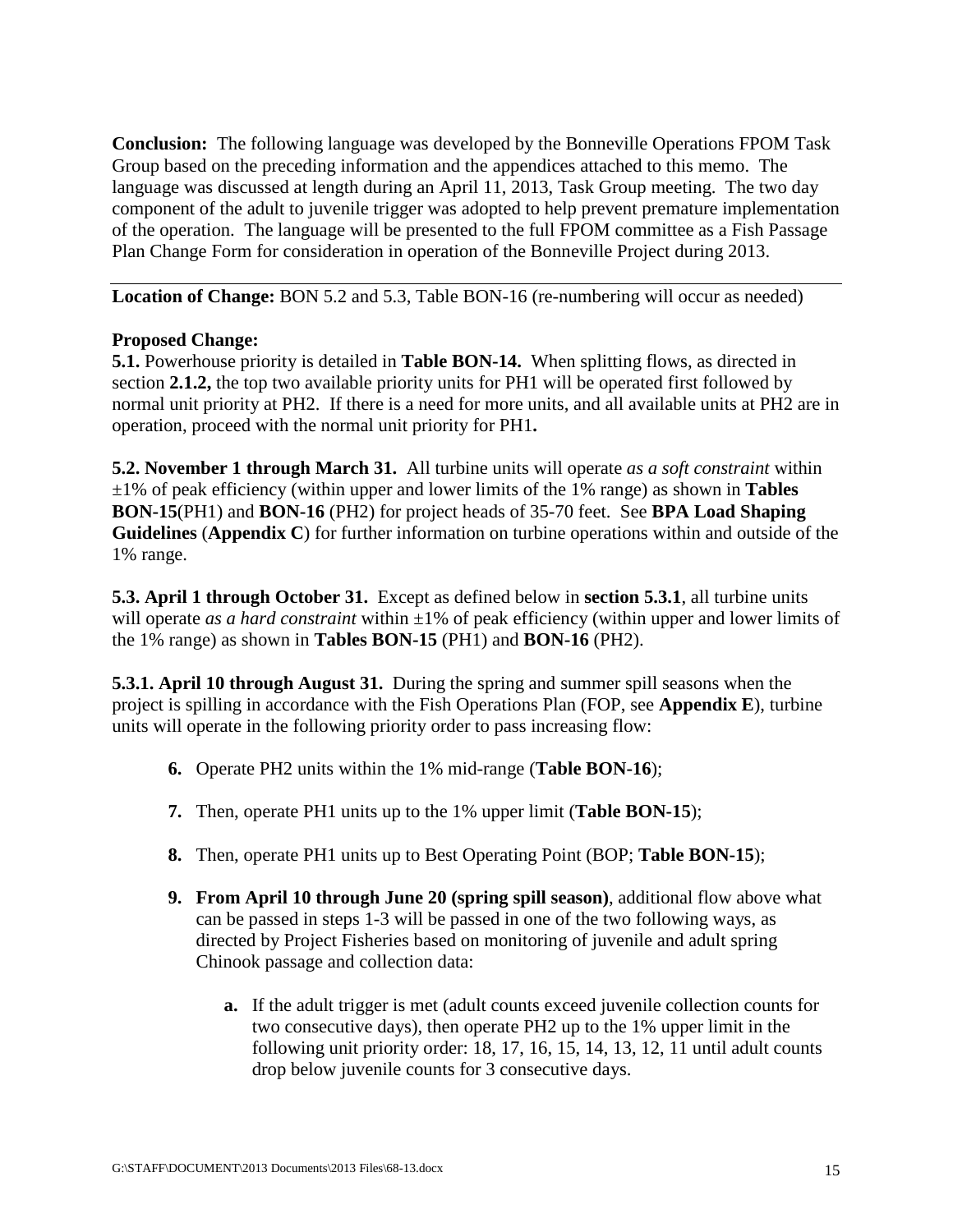- **b.** If the adult trigger is *not* met (adult counts are less than juvenile collection counts for two consecutive days), then increase spill to pass the additional flow.
- **10. From June 21 through August 31 (summer spill season),** additional flow above what can be passed in steps 1-3 will be passed by operating PH2 up to the 1% upper limit.

**5.4.** The project turbine unit maintenance schedules will be reviewed by Project and Operations Division biologists for fish impacts. If possible, maintenance of priority units will be scheduled for winter maintenance periods, or when there are low numbers of fish passing the project.

### **Literature Cited:**

Bell, M. C., 1981. Updated compendium on the success of passage of small fish through turbines.USACOE.North Pacific Division, Contract No.DACW-68-76-C0254.26 p plus appendix.

Bjornn, T. C., M. L. Keefer, C. A. Peery, K. R. Tolotti , R. R. Ringe and L.C. Stuehrenberg. 2000. Adult Chinook and sockeye salmon and steelhead fallback rates at Bonneville Dam, - 1996-1998. U of I report to USACE.

C. T. Boggs, M. L. Keefer, C. A. Peery, T. C. Bjornn and L. C. Stuehrenberg.2004. Fallback, reascension, and adjusted fishway escapement estimates for adult chinook salmon and steelhead at Columbia and Snake river dams 2004. Transactions of the American Fisheries Society 133:932-949

Carlson, T. J., J. P Duncan and Z. Deng. 2008. Data overview for sensor fish samples acquired at Ice Harbor, John Day, and Bonneville II Dams in 2005, 2006, and 2007. Pacific Northwest National Laboratory Final Report to the U. S. Army Corps of Engieers, Portland District.56 p. plus appendices.

Caudill, C. C., C. A. Peery, W. R. Daigle, M. A. Jepson, C. T. Boggs, T. C. Bjornn and D. Joostsen. 2005 Draft. Adult Chinook salmon and steelhead dam passage behavior in response to manipulated discharge through spillways at Bonneville Dam. October 21, 2005. U of I draft report to USACOE.

Gilbreath, L.G., B.P. Sanford, M.H. Gessel, D.A. Brege, D. Ballinger. 2012. Condition and Gatewell Retention Time of Yearling and Subyearling Chinook Salmon from Modified Turbine Intakes at Bonneville Dam Second Powerhouse, 2008-2009. Report of the National Marine Fisheries Service to the U.S. Army Corps of Engineers, Portland, Oregon.

Normandeau Associates and J. R. Skalski. 2000. Direct Survival and Condition of Juvenile Chinook Salmon Passed Through an Existing and New Minimum Gap Runner Turbines at Bonneville Dam First Powerhouse, Columbia River. Prepared for the Department of the Army Portland District, Corps of Engineers, Portland, Oregon.21 pp plus appendices.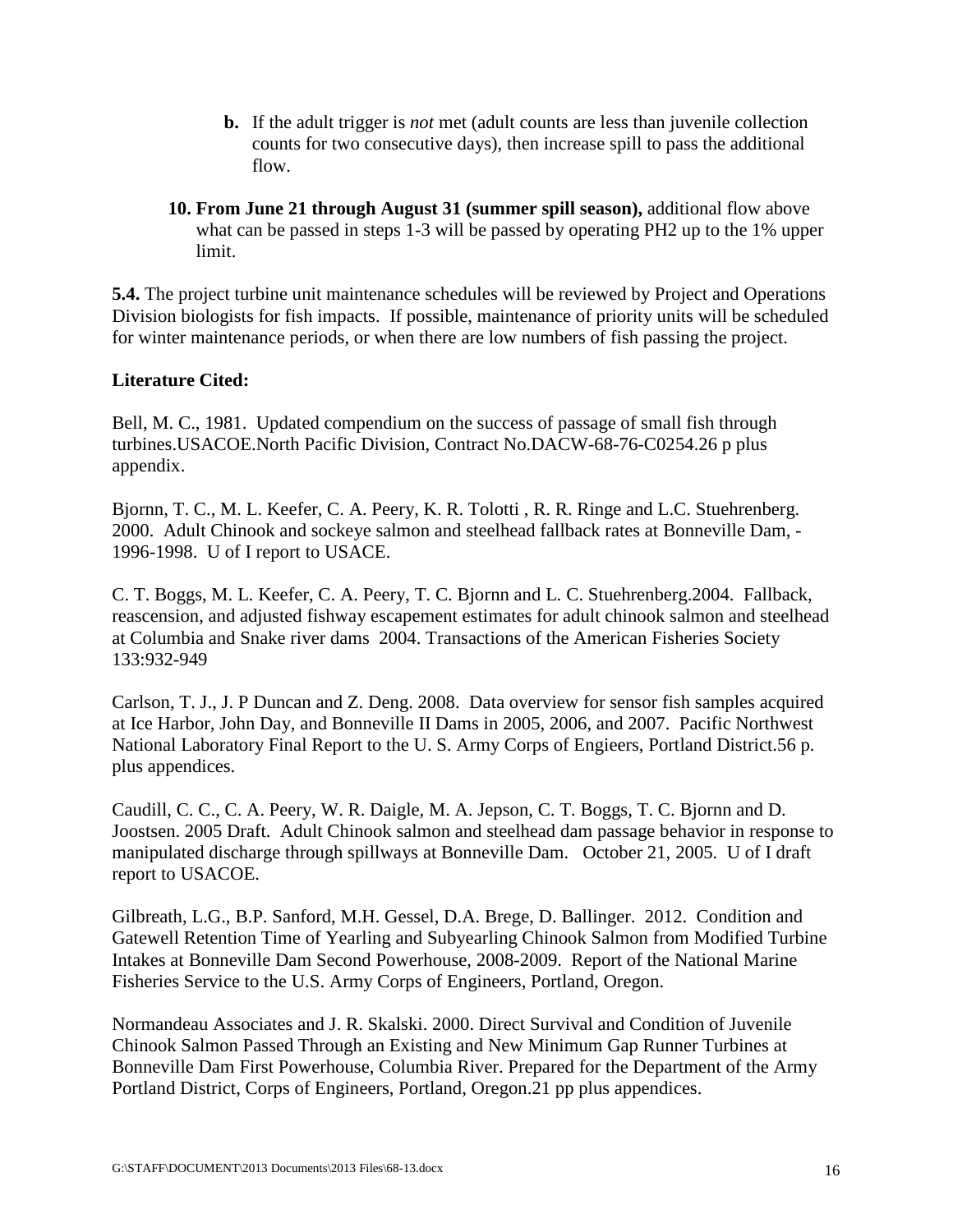M.L. Keefer, C.A. Peery, W.R. Daigle, M.A. Jepson, S.R. Lee, C.T. Boggs, K.R. Tolotti, and T.C. Bjornn. 2005. ESCAPEMENT, HARVEST, AND UNACCOUNTED-FOR LOSS OF RADIO-TAGGED ADULT CHINOOK SALMON AND STEELHEAD IN THE COLUMBIA-SNAKE RIVER HYDROSYSTEM, 1996-2002.

Oligher, R. C. and I. J. Donaldson, 1966. Fish passage through turbines tests at Big Cliff hydroelectric plant. Progress Report No. 4, USACOE, Walla Walla District

Ploskey, G.R. and 20 co-authors. 2011. Survival and Passage of Juvenile Chinook Salmon and Steelhead Passing Through Bonneville Dam, 2010. Annual report of research prepared by the Northwest National Laboratory for the U.S. Army Corps of Engineers, Portland District. 90 pp plus appendices

Ploskey, G.R. 2012.Data table provided via email to Gary Fredricks and Trevor Conder from Brad Eppard, dated February 28, 2012.

Skalski, J.R., R.L. Townsend, A. Seaburg, G. R. Ploskey, and T. J. Carlson. 2012. Compliance Monitoring of Yearling Chinook Salmon and Juvenile Steelhead Survival and Passage at Bonneville Dam, Spring 2011. Summary report of research prepared by the Northwest National Laboratory for the U.S. Army Corps of Engineers, Portland District. 47 pp plus appendices.

Stansell, R. S., K. M. Gibbons, W. T. Nagy and B. K. van der Leeuw. 2011. Evaluation of pinniped predation on adult salmonids and other fish in the Bonneville Dam tailrace, 2011 – 2011 Field Report. USACE, Portland District.24 p. plus appendices.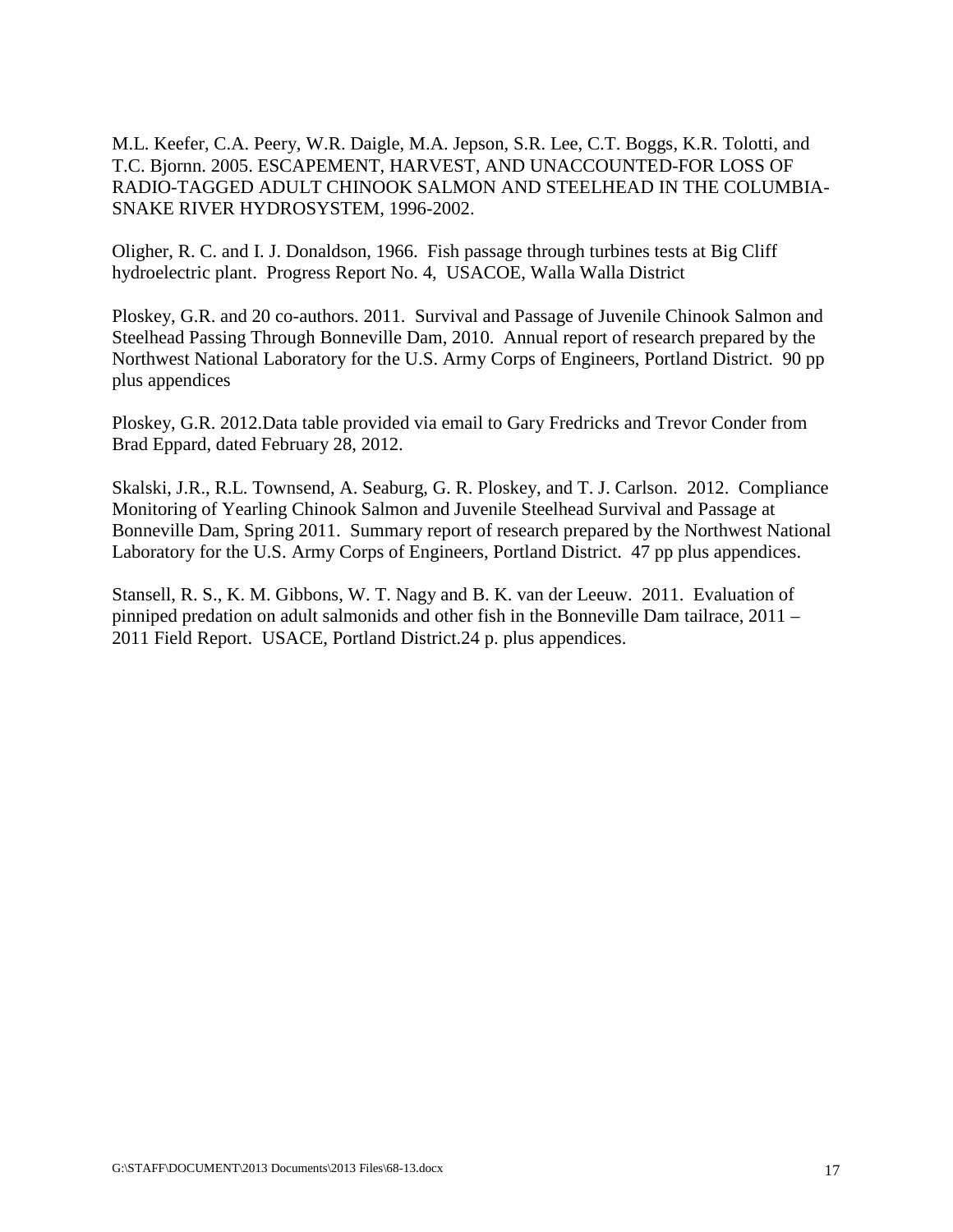Appendix A. NOAA December2010 ERDC Trip Report.

January 20, 2011 F/NWR-5

#### **FILE MEMORANDUM**

**FROM:** Gary Fredricks and Ed Meyer

**SUBJECT:** ERDC Trip Report – Bonneville Dam Turbine Operations

**Participants:** Bob Davidson – COE ERDC, Martin Ahmann – COE NWW, Dennis Schwartz and Chris Lightner – COE NWP, Rod Wittinger and Jim Kiel - COE HDC, Eric Volkman - BPA.

**Purpose of the trip:** The overall goal is to improve turbine survival for fish passing Bonneville Dam. The primary purpose of this trip was to investigate hydraulic conditions that exist over a specific range of operations in the First Powerhouse minimum gap runner turbine units, with an eye towards the possible revision of operating guidelines for the 2011fish passage season. A secondary purpose was to make some preliminary operating range observations of the Second Powerhouse turbine units.

**Methods:** We used the 1:25 scale single unit sectional models for each powerhouse to assess hydraulic passage conditions at several turbine operating points. These models are constructed primarily of Plexiglas allowing unobstructed views of the flow passage routes. The models were set at 55 feet of head for most of the observations, although a head of 60 feet was checked for some of the runs. The primary observational methods included observing dye, neutrally buoyant bead and air bubble passage through the primary turbine passage routes. The First Powerhouse model has been verified and has been used for quantitative bead analysis by the ERDC staff. Data summaries of this bead analysis were reviewed by the group between model observations. The Second Powerhouse model was recently completed and has not undergone the verification process. Observations made with this model were very general and were made with the understanding that the flow control settings (wicket gate, blade angle, etc.) might not be quite right at this time.

#### **Results: First Powerhouse Model.**

Lower 1% limit (7.3 kcfs). Model observations: We noted a significant amount of turbulence below the runner. The hydraulic "rope" (a spinning vortex extending into the draft tube elbow from the hub) is strong near the hub but there is also quite a lot of twist in the beads that pass the outer section of the blades. There was some residual turbulence from the "rope" in the draft tubes. Overall, conditions looked poor for fish passage.

Peak efficiency (7.5 kcfs). Turbulence below the runner looked substantially better. Still some direction changes in the beads and air bubbles, but no actual sustained rope. We observed nothing that would suggest a serious problem with passage below the hub. Overall, better fish passage conditions.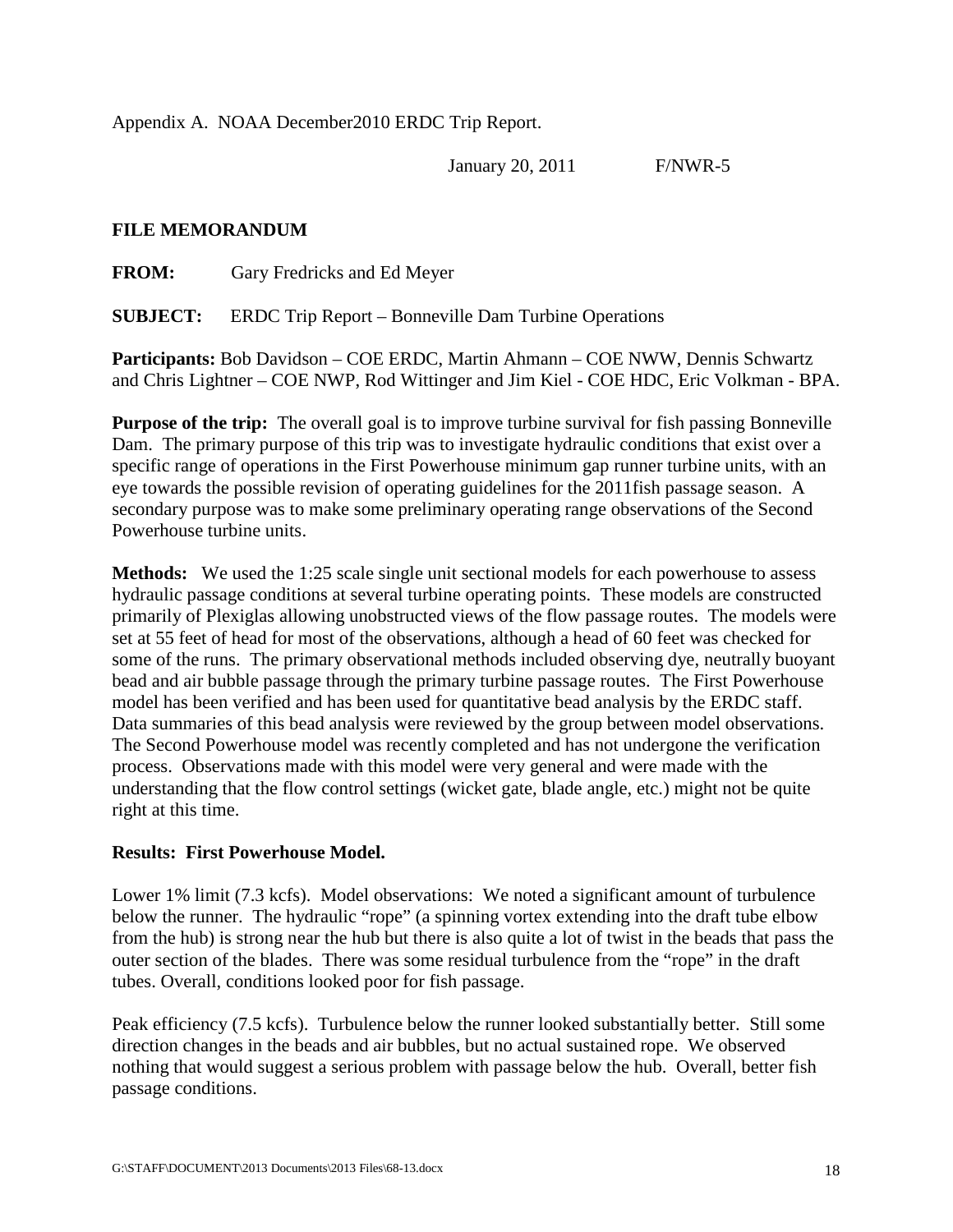Upper 1% limit (9.8 kcfs). This operation was examined after the 11.5 kcfs operation (described below). We saw little difference between the two.

Best operating point (11.5 kcfs). Much more uniform flow below the runner. With air bubbles we could see a small, short-lived rope just below the hub. Beads looked good, some slight spin in those that passed near the hub. Dye moved quickly through the runner and draft tube with little apparent turbulence. Overall, conditions looked good for fish passage.

Upper operating (generator) limit (13 kcfs). Flow looked smooth through the runner and draft tubes. Dye passed through very quickly indicating high velocities through the entire turbine environment. This helped improve the immediate trailrace environment with better looking downstream egress conditions. Overall, the condition looked good for fish but we were concerned that the higher flow could lead to some pressure issues. The operation should be tested with sensor fish before considering it for use during the fish passage season.

**First Powerhouse Bead Analysis Summary:** The bead analysis was conducted by the ERDC staff using high speed (1,000 frames per second) cameras. The analysis used approximately 9,000 white, cylindrical, neutrally buoyant plastic beads that would approximate a smolt sized (4") object if scaled up to model size. Bead passage was analyzed for strike and direction changes (an indication of turbulence). The cylindrical shape allows the observer to determine if the bead is tumbling which helps with determining the severity of strike or direction change. Flow velocities were measured with an laser Doppler velocimeter or LDV. This analysis was done at peak (7.5 kcfs), upper 1% (9.8 kcfs) and best operating point (11.5 kcfs) operating points with 55 and 60 feet of head. The lower end of the 1% operating range point was not included in the analysis.

In general, the bead analysis reflected what we saw in the model. In the runner region of the unit, blade contact and severe direction change decreased with increasing unit discharge. The rate of change also decreased with increasing discharge, i.e., the magnitude of change was greater between peak and upper 1% than between upper 1% and the best operating point (we can only assume that this inverse relationship would also be true between the lower 1% and peak operating points). In the distributor area (stay vane and wicket gates), the strike and severe velocity change data indicated little difference between discharge levels, although vane-gate gap passage decreased slightly with discharges above peak flow.

Unit flow was consistently split fairly evenly between the draft tube barrels with 60% passing the A (north) barrel and 40% passing the C barrel at all discharge levels. The consistency of this split was at least partly due to the unique horizontal flow splitters used in this powerhouse. Tailrace observations of beads indicated quicker egress time for higher discharges, as expected. Another tailrace observation indicated that slightly more beads (2-3% more) neared the surface after passing out of the draft tube at higher discharges.

**Second Powerhouse Model.** After looking at a couple of flow conditions in this model it became apparent that the model wasn't set up correctly. Bob Davidson indicated that there was probably an issue with the cam settings since the model flow was about 9% lower than it should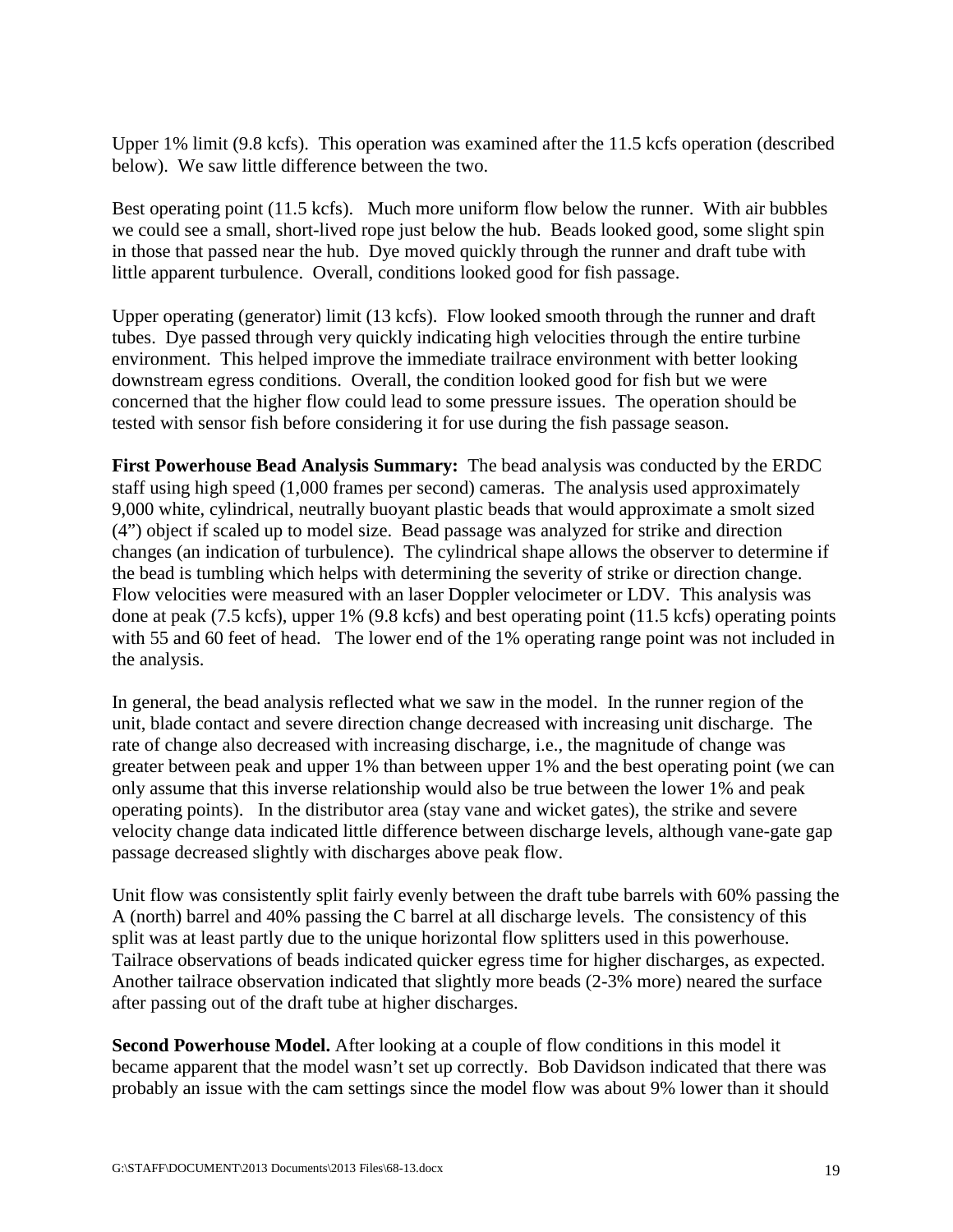have been for the settings provided. The Corps will get this worked out for later model work. For this trip, we just looked at the general trends in flow conditions as flow was incrementally increased from the lower end of the 1% operating range. About all that can be said about these observation is that flow conditions in the runner and draft tube areas looked poor at the lower end of 1% and improved as more flow was added, i.e., the trend was the same as we observed for the First Powerhouse units (and for units at other dams that we have examined).

#### **Recommendations:**

**First Powerhouse:** Based on the model observations and the bead analysis data, we recommend that the Corps consider moving the lower operating limit of these units up from the lower end of the 1% range to the peak efficiency point, at least as a soft constraint. We also recommend that the Corps investigate adopting a new upper operating limit at the best operating point (the 11.5 kcfs point under the model head condition tested). This shift to a higher than 1% peak limit should include an investigation of the existing biological data for these units.

**Second Powerhouse:** Assuming that the trend we observed where hydraulic conditions improved with increasing flow is correct, we believe it would be prudent to consider minimizing the time these units operate at the low end of the 1% operating range. We have no specific operating point recommendation; however a soft constraint limit approximately midway between the low end of 1% and the peak efficiency operating points would likely avoid the most severe hydraulic conditions. In the meantime, the Corps should complete the model verification process and conduct a bead analysis.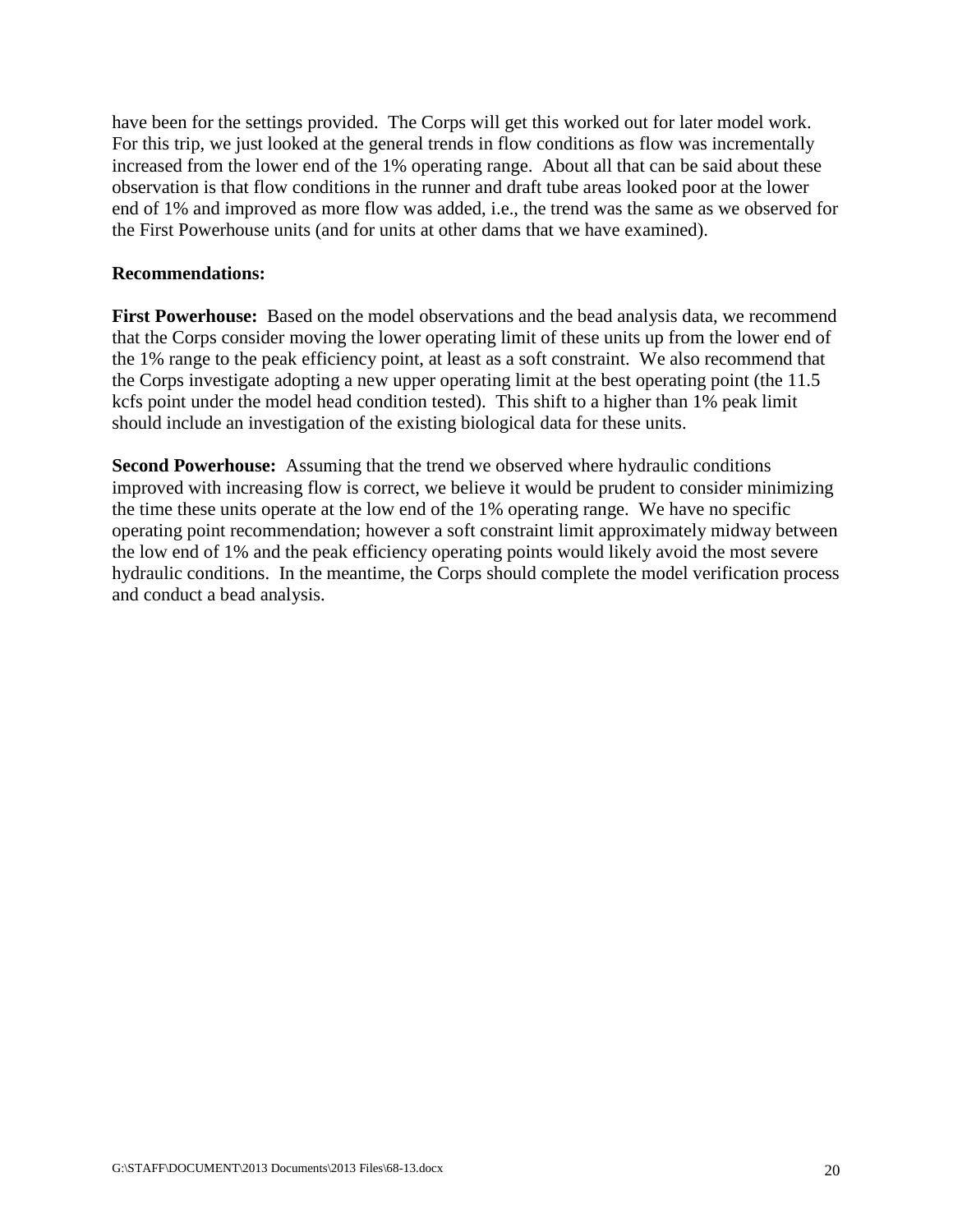Appendix B. Fish Passage Center adult passgae evaluation memo from March 26, 2013.



DATE: March 26, 2013

RE: Evaluation of Bonneville Dam project operations on the preference of adult salmonids to enter the Bradford Island fish ladder

In response to your request, the Fish Passage Center has compiled data on Bonneville Dam project operations and has evaluated the impact of these operations on the preference of adult salmonids to enter the Bradford Island fishway. Our findings indicate:

- Our findings indicate that the proportion of powerhouse one discharge to total powerhouse discharge (PH1/PH total) did not clearly explain variations in salmonid ladder preference over the spring periods from 2008-2012. When the dataset was partitioned into Chinook and Steelhead individually and further divided into periods of daily spill between 95-105 Kcfs and days of spill above 105 Kcfs, regressions were still not significant.
- When all five years of springtime data (April 1-June 30: 2008-2012) were combined into a single regression that explored the relationship between the proportion of salmonids passing the Bradford fishway and the proportion of powerhouse one discharge to total powerhouse discharge (PH1/PH total), the result was a weak relationship (Figure 6).
- When the data in Figure 6 were divided into Chinook and Steelhead individually, similar weak relationships resulted (Figures 7 and 8). When these regressions were weighted by daily counts, the regression relations did not improve significantly (Tables 1 and 2).
- When the data for Chinook and Steelhead (from Figures 7 and 8) were broken into periods when daily average spill levels at Bonneville Dam were between 95-105 Kcfs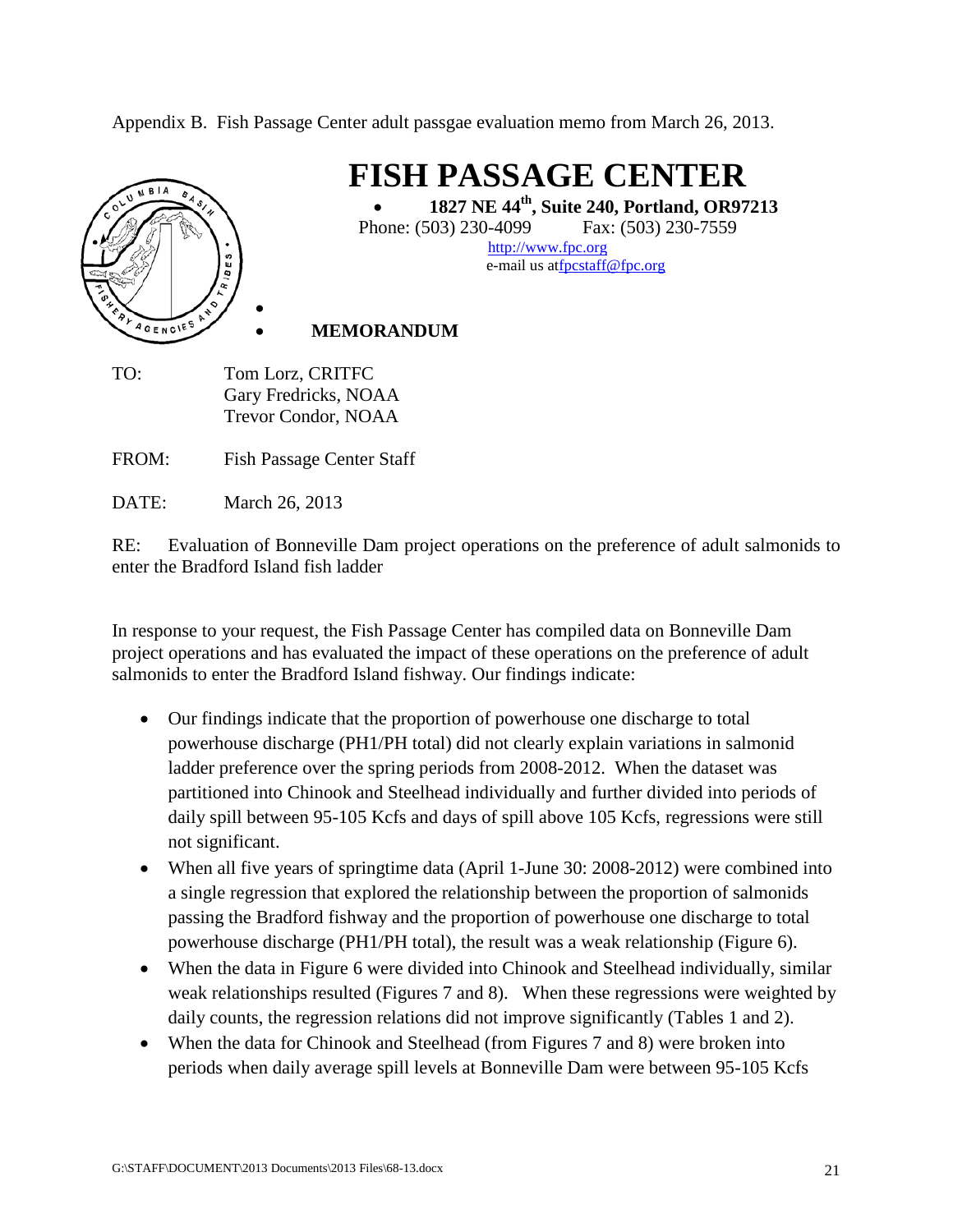and days when spill levels were above 105 Kcfs and weighted for daily fish numbers, regressions were still not significant (Figures 9-13, Tables 3-6).

The daily average Bonneville Dam operational data were obtained from: [http://www.nwd-wc.usace.army.mil/perl/dataquery.pl.](http://www.nwd-wc.usace.army.mil/perl/dataquery.pl)

The following daily average variables were utilized from the above website: Bonneville Total Powerhouse Discharge, Bonneville Powerhouse Two Discharge, and Bonneville Spillway Discharge. Spring data between April 1 and June 30 was obtained within the years 2008-2012. For this evaluation it was necessary to obtain discharge from Bonneville Dams Powerhouse One. As this information is not available at the COE data query website (above), discharge through Powerhouse One was calculated by subtracting Powerhouse Two discharge from Total Powerhouse Discharge.

Adult and jack counts by ladder at Bonneville were obtained from the COE fish count website at: [http://www.nwp.usace.army.mil/Missions/environment/fishdata.aspx.](http://www.nwp.usace.army.mil/Missions/environment/fishdata.aspx)

Figures 1-5 display daily average Bonneville Dam powerhouse and spillway operations as well as the proportion of total salmonids that passed the Bradford Island fishway on a daily basis over the April through June period over the years 2008-2012.



Figure 1. Bonneville Dam powerhouse and spillway operations as well as the proportion of total salmonids that passed the Bradford Island fishway on a daily basis over the April to June period of 2008.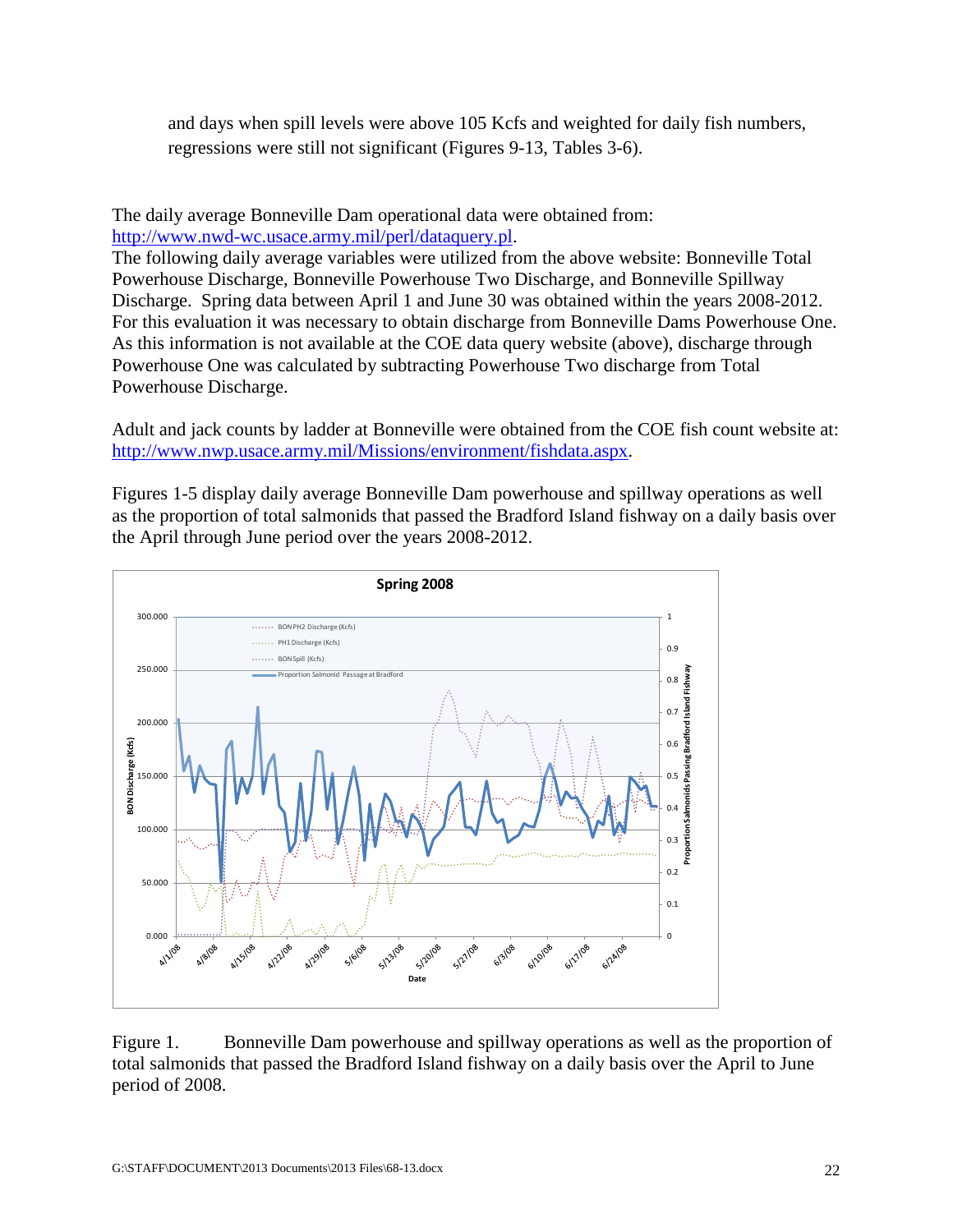

Figure 2. Bonneville Dam powerhouse and spillway operations as well as the proportion of total salmonids that passed the Bradford Island fishway on a daily basis over the April to June period of 2009.



Figure 3. Bonneville Dam powerhouse and spillway operations as well as the proportion of total salmonids that passed the Bradford Island fishway on a daily basis over the April to June period of 2010.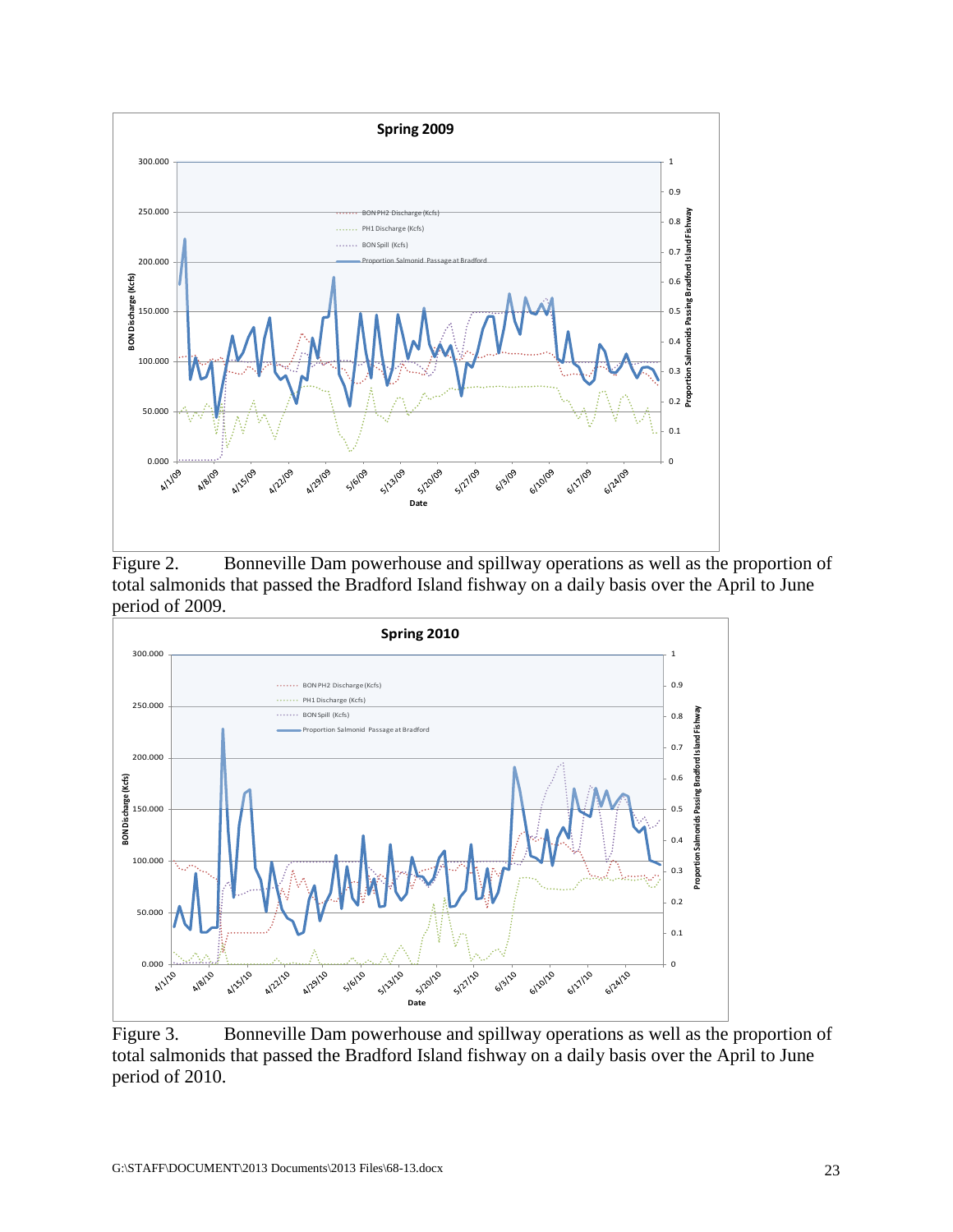

Figure 4. Bonneville Dam powerhouse and spillway operations as well as the proportion of total salmonids that passed the Bradford Island fishway on a daily basis over the April to June period of 2011.



Figure 5. Bonneville Dam powerhouse and spillway operations as well as the proportion of total salmonids that passed the Bradford Island fishway on a daily basis over the April to June period of 2012.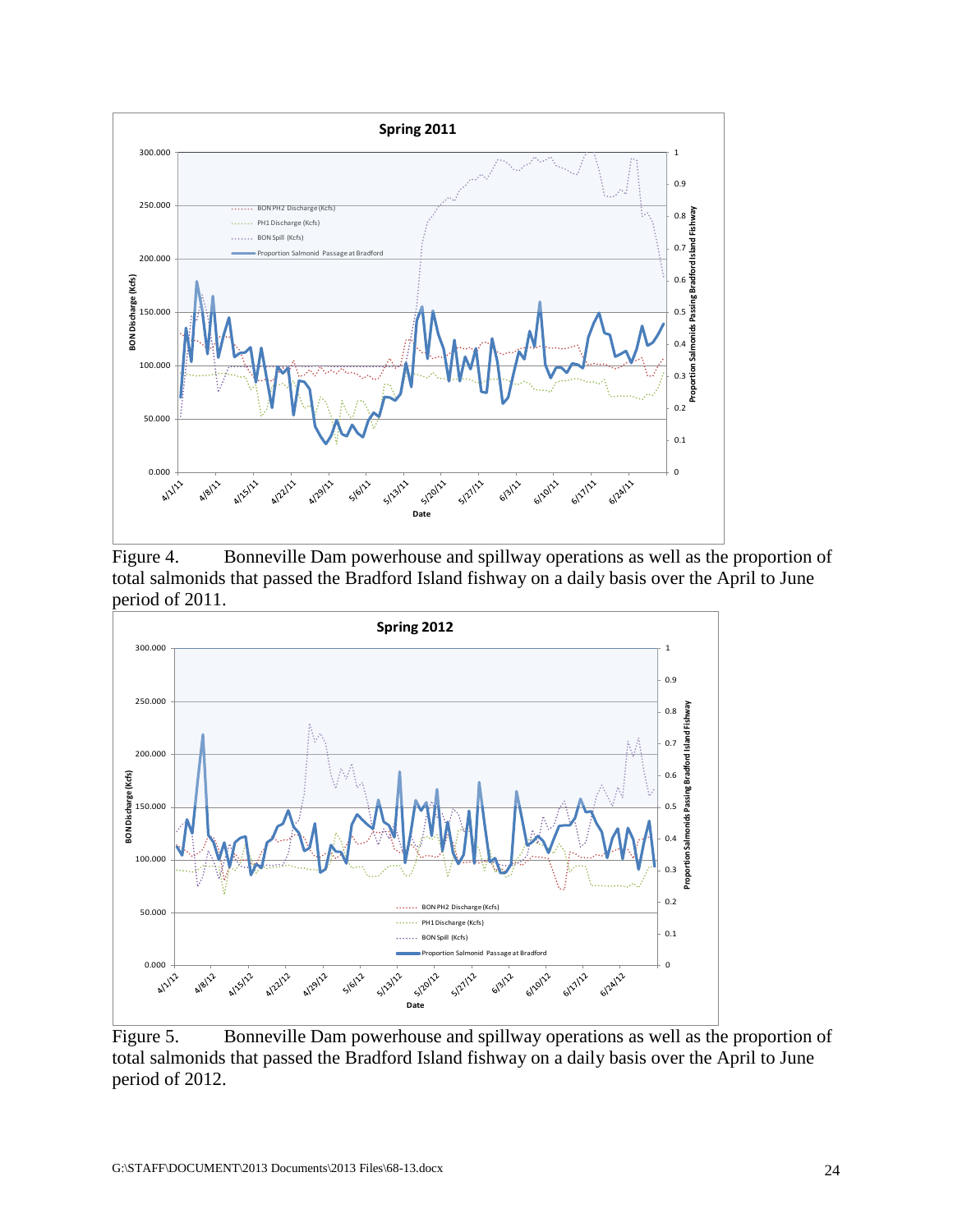The spring period was the primary period of interest in determining whether the proportion of flow through powerhouse one can explain the proportion of adults passing the Bradford fishway. All five years of springtime data were combined into one regression that explored the relationship between the proportion of salmonids passing the Bradford fishway and the proportion of powerhouse one discharge to total powerhouse discharge (PH1/PH total). Figure 6, displays the relationship between the proportion of salmonids passing the Bradford fishway and the proportion of powerhouse one discharge to total powerhouse discharge (PH1/PH total) using spring data (April through June) over the years 2008-2012 at Bonneville Dam.



Figure 6. Relationship between the proportion of salmonids passing the Bradford fishway and the proportion of powerhouse one discharge to total powerhouse discharge (PH1/PH total) using spring data (April through June) over the years 2008-2012 at Bonneville Dam.

Figure 6 included all salmonids passing Bonneville Dam over the April-June period (2008- 2012), for the sake of finding a better fit to the data it was of interest to create similar plots as Figure 6, however for Chinook and Steelhead, individually. Figures 7 and 8 display the relationship between the proportion of Chinook (Figure 7) and Steelhead (Figure 8) passing the Bradford fishway and the proportion of powerhouse one discharge to total powerhouse discharge (PH1/PH total) using spring data (April 1 through June 30) over the years 2008-2012 at Bonneville Dam.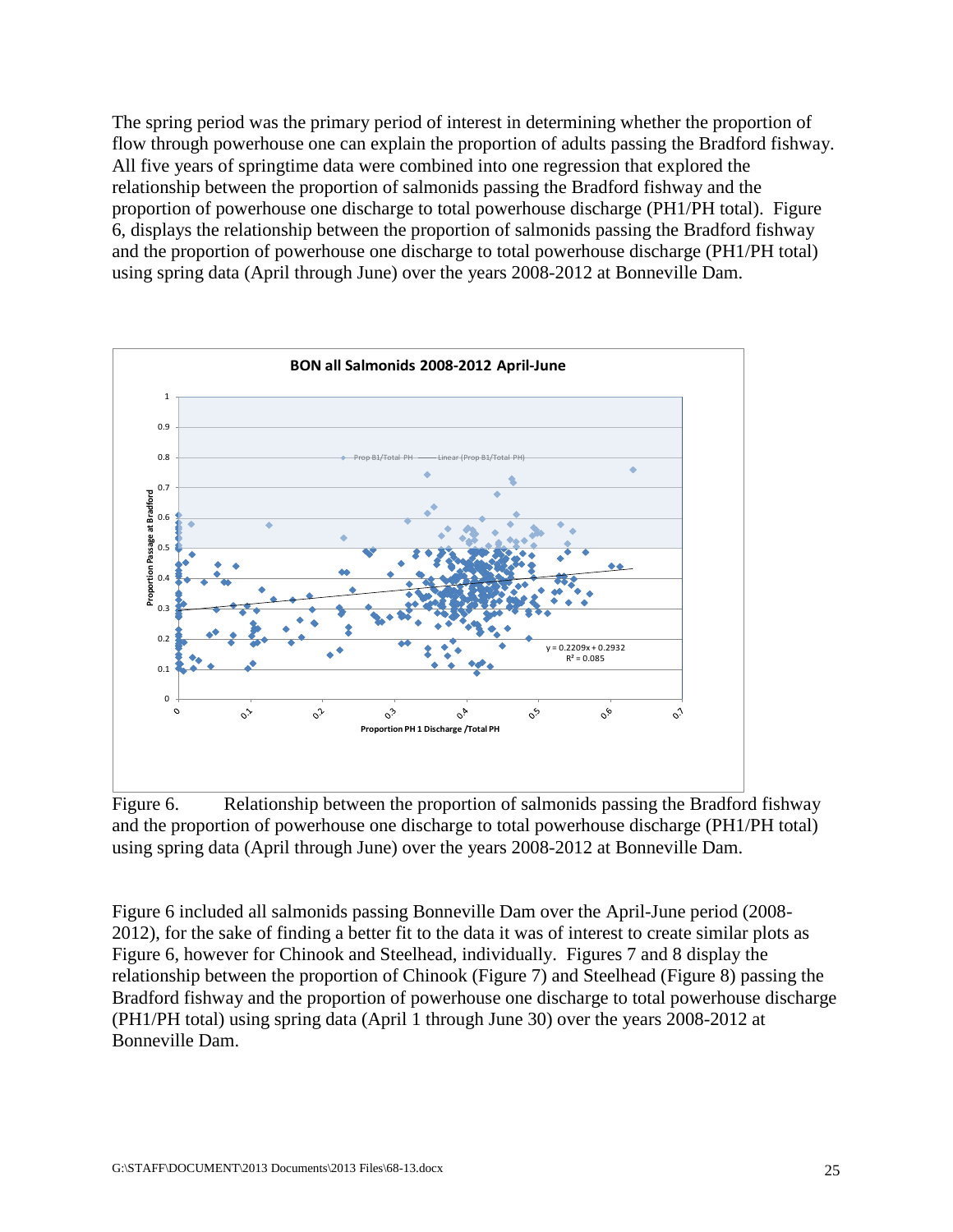

Figure 7. Relationship between the proportion of Chinook passing the Bradford fishway and the proportion of powerhouse one discharge to total powerhouse discharge (PH1/PH total) using spring data (April through June) over the years 2008-2012 at Bonneville Dam.



Figure 8. Relationship between the proportion of Steelhead passing the Bradford fishway and the proportion of powerhouse one discharge to total powerhouse discharge (PH1/PH total) using spring data (April through June) over the years 2008-2012 at Bonneville Dam.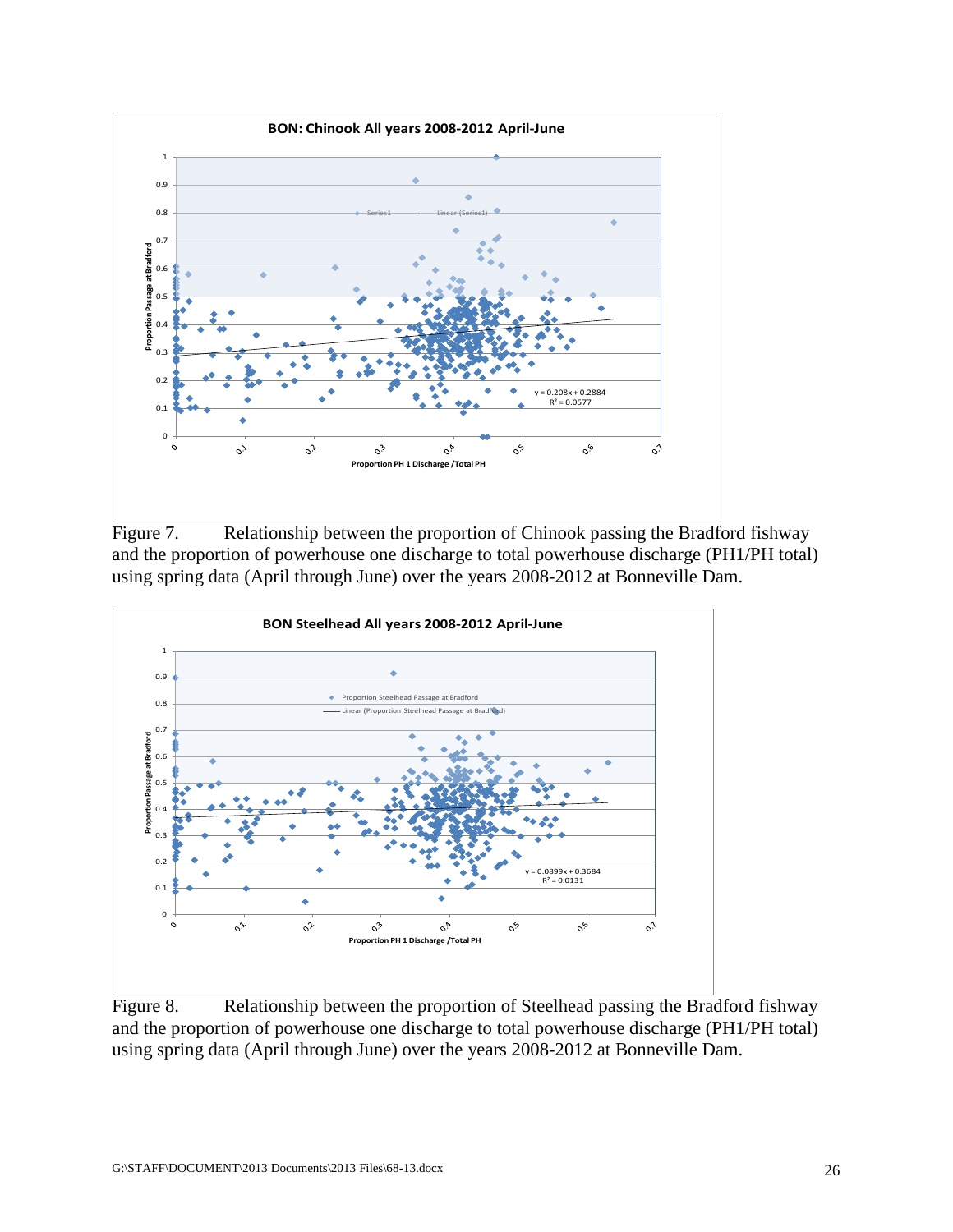Based on Figures 7 and 8, the regressions that utilize Chinook and Steelhead individually, did not improve the relationships between the proportion of fish passing the Bradford fishway and the proportion of powerhouse one discharge to total powerhouse discharge.

Additionally, the data from Figures 7 and 8 was imported into Systat to determine if weighting the datasets (by inverse binomial variance) led to a better fit to the regressions. Tables 1 and 2, display the output from Systat for Chinook and Steelhead, respectively. The weighting procedure in Systat also did not demonstrate a significant improvement to the regressions.

Table 1. Chinook adults 2008 to 2012 proportion Bradford vs. proportion PH1 of Total PH. Weighted regression (inverse variance using theoretical binomial variance).

| Dependent Variable                 | PR_BRAD  |
|------------------------------------|----------|
| ΙN                                 | 452      |
| <b>Multiple R</b>                  | 0.30075  |
| Squared Multiple R                 | 0.09045  |
| Adjusted Squared Multiple R0.08843 |          |
| <b>Standard Error of Estimate</b>  | 16.14505 |

| <b>Regression Coefficients B = <math>(X'X)^{-1}X'Y</math></b> |         |                                 |                    |                   |  |                |  |  |
|---------------------------------------------------------------|---------|---------------------------------|--------------------|-------------------|--|----------------|--|--|
| <b>Effect</b>                                                 |         | Coefficient Standard Error Std. |                    | <b>Tolerancet</b> |  | p-value        |  |  |
|                                                               |         |                                 | <b>Coefficient</b> |                   |  |                |  |  |
| CONSTANT0.23862                                               |         | 0.75947                         | 0.00000            |                   |  | 0.314200.75352 |  |  |
| <b>IPR B1</b>                                                 | 0.23086 | 0.03451                         | 0.30075            | 1.00000           |  | 6.689480.00000 |  |  |

Table 2. Steelhead adults 2008 to 2012 proportion Bradford vs. proportion PH1 of Total PH. Weighted regression (inverse variance using theoretical binomial variance).

| Dependent Variable                 | PR_BRAD |
|------------------------------------|---------|
| ΙN                                 | 455     |
| Multiple R                         | 0.27904 |
| Squared Multiple R                 | 0.07786 |
| Adjusted Squared Multiple R0.07583 |         |
| Standard Error of Estimate         | 2.71064 |

| <b>Regression Coefficients B = <math>(X'X)^{-1}X'Y</math></b> |         |                                 |                    |             |  |                |  |  |
|---------------------------------------------------------------|---------|---------------------------------|--------------------|-------------|--|----------------|--|--|
| <b>Effect</b>                                                 |         | Coefficient Standard Error Std. |                    | Tolerancelt |  | p-value        |  |  |
|                                                               |         |                                 | <b>Coefficient</b> |             |  |                |  |  |
| CONSTANT0.31409                                               |         | 0.12787                         | 0.00000            |             |  | 2.456380.01441 |  |  |
| <b>PR B1</b>                                                  | 0.22740 | 0.03677                         | 0.27904            | 1.00000     |  | 6.184700.00000 |  |  |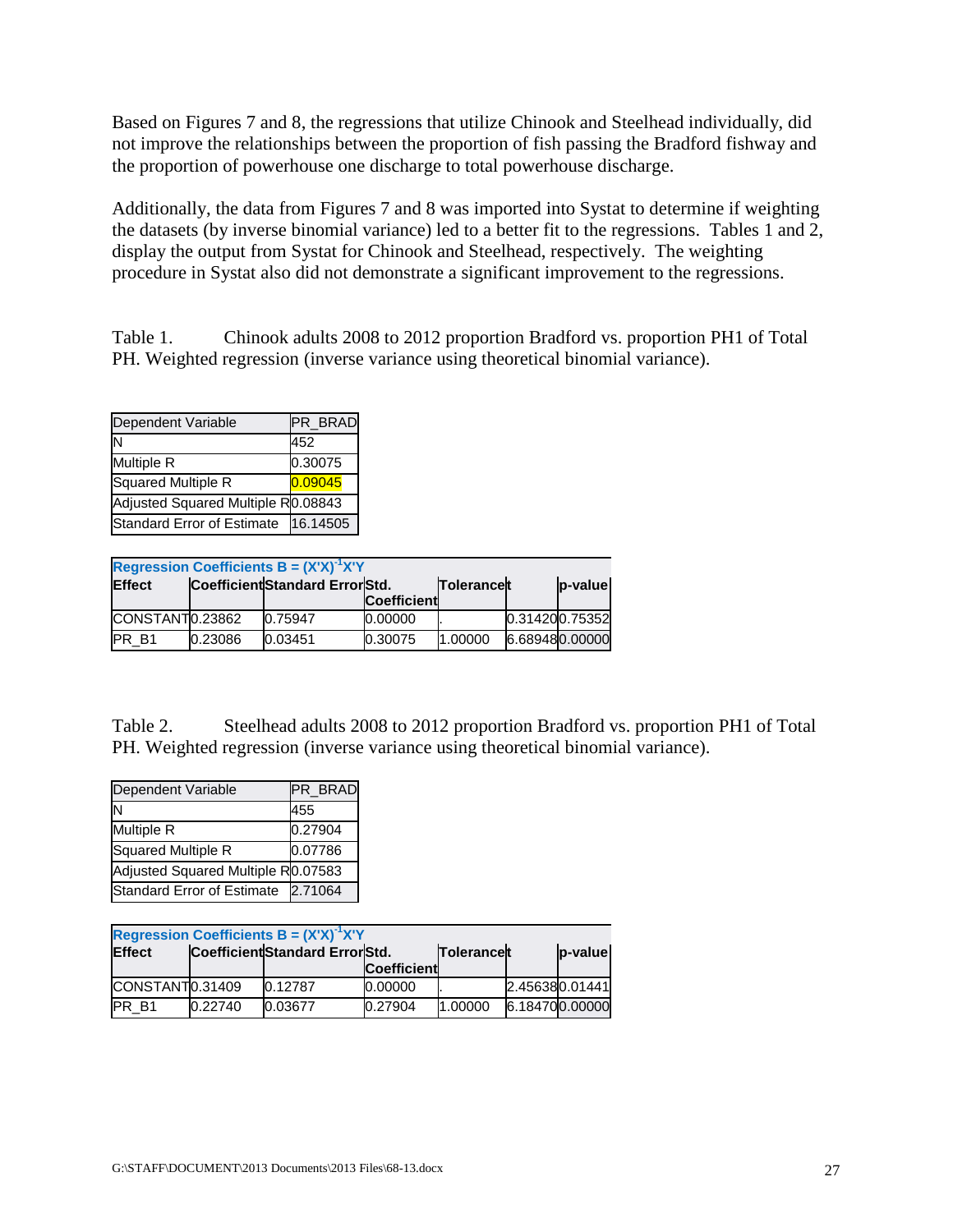The last portion of this evaluation involved utilizing the data from Figures 7 and 8 but limited the data used in plots to 1) days when spill levels were between 95-105 Kcfs, and 2) days when spill levels were above 105 Kcfs. The dataset for each species and spill level was imported into Systat and weighted by daily fish numbers.

Figures 9 and 10 and Tables 3 and 4 display the relationship between the proportion of Chinook (Figure 9, Table 3) and Steelhead (Figure 10, Table 4) passing the Bradford fishway and the proportion of powerhouse one discharge to total powerhouse discharge (PH1/PH total) using only the spring data (April through June) with Bonneville Spill levels between 95-105 Kcfs over the years 2008-2012 at Bonneville Dam. Tables 1 and 2, display the output from Systat for Chinook and Steelhead, respectively.



Figure 9. Relationship between the proportion of Chinook passing the Bradford fishway and the proportion of powerhouse one discharge to total powerhouse discharge (PH1/PH total) using only spring data (April through June) with Bonneville Spill levels between 95-105 Kcfs over the years 2008-2012 at Bonneville Dam.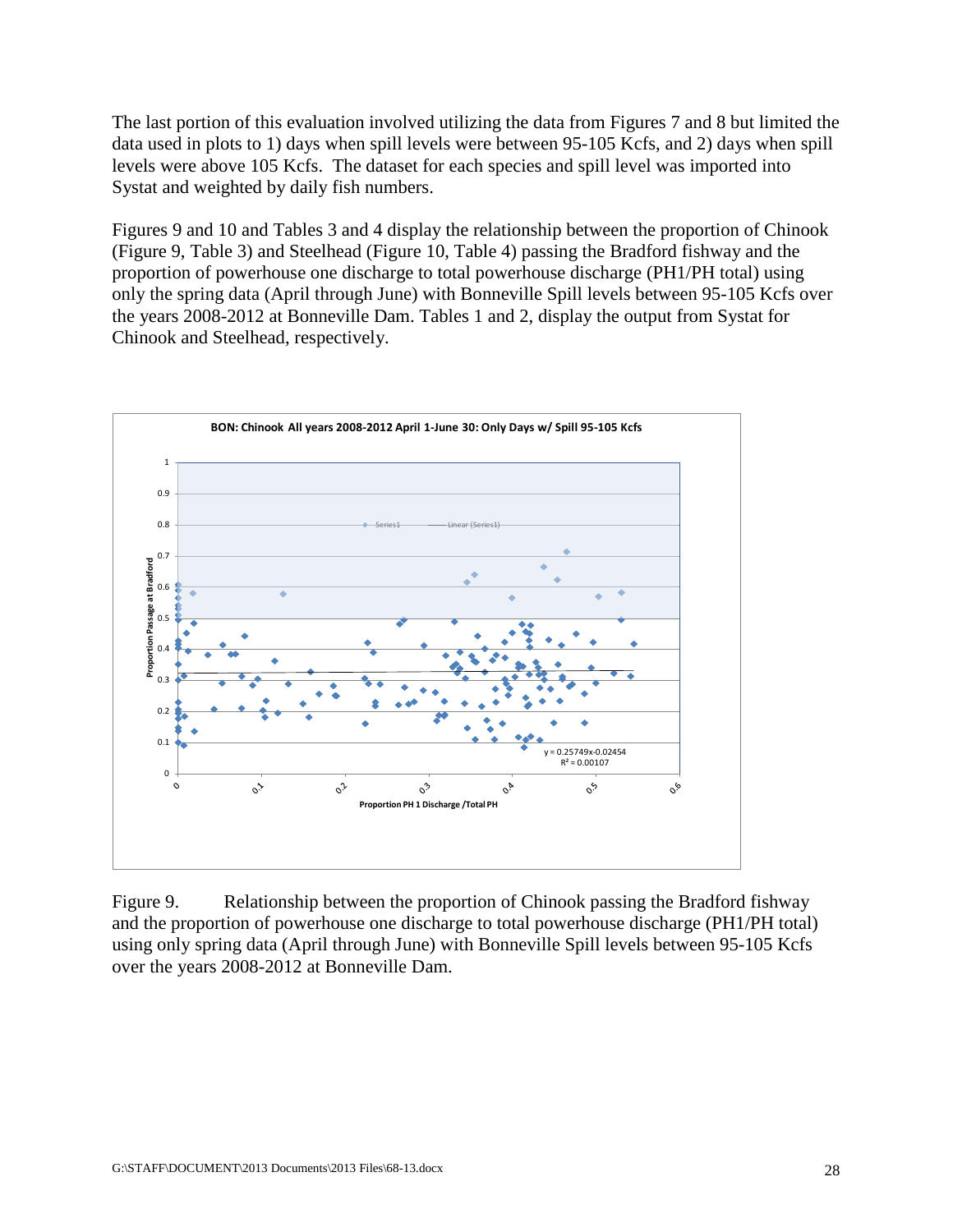Table 3. Chinook adults 2008 to 2012 proportion Bradford vs. proportion PH1 of Total PH, only days with spill levels between 95-105 Kcfs. Weighted regression (inverse variance using theoretical binomial variance).

| <b>Dependent Variable</b>          | PROP_BRAD |
|------------------------------------|-----------|
| N                                  | 161       |
| <b>Multiple R</b>                  | 0.03278   |
| <b>Squared Multiple R</b>          | 0.00107   |
| <b>Adjusted Squared Multiple R</b> |           |
| <b>Standard Error of Estimate</b>  | 19.11556  |

Regression Coefficients B = (X'X)**-1** X'Y

| <b>Effect</b>   | Coefficient | <b>Standard Error</b> | Std.        | Tolerance |           | p-value |
|-----------------|-------------|-----------------------|-------------|-----------|-----------|---------|
|                 |             |                       | Coefficient |           |           |         |
| <b>CONSTANT</b> | 0.25749     | 1.5066                |             |           | 0.17091   | 0.86451 |
| <b>PROP B1</b>  | -0.02454    | 0.05936               | $-0.03278$  |           | $-0.4135$ | 0.6798  |



Figure 10. Relationship between the proportion of Steelhead passing the Bradford fishway and the proportion of powerhouse one discharge to total powerhouse discharge (PH1/PH total) using only spring data (April through June) with Bonneville Spill levels between 95-105 Kcfs over the years 2008-2012 at Bonneville Dam.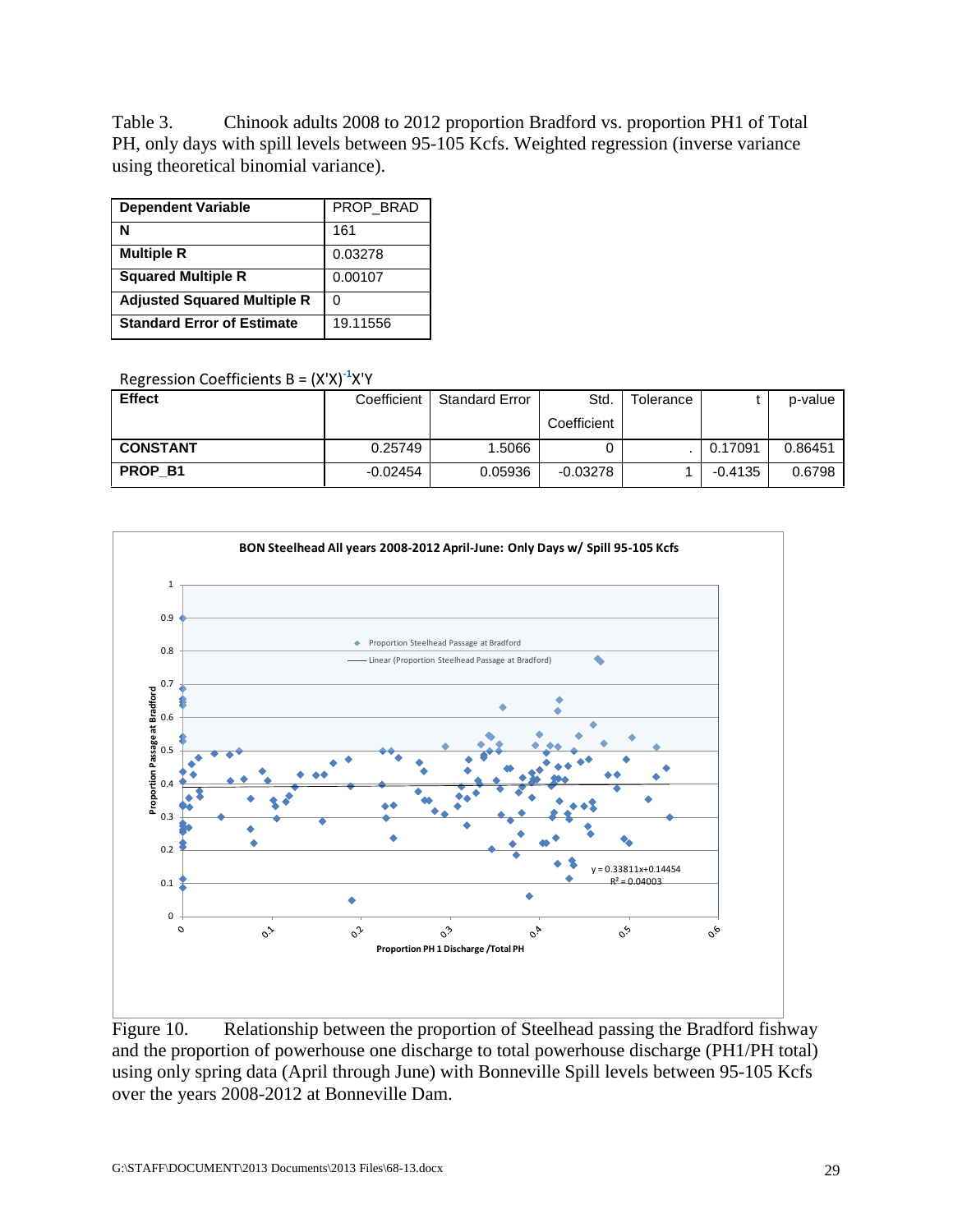Table 4. Steelhead adults 2008 to 2012 proportion Bradford vs. proportion PH1 of Total PH, only days with spill levels between 95-105 Kcfs. Weighted regression (inverse variance using theoretical binomial variance).

| <b>Dependent Variable</b>          | PROP BRAD |
|------------------------------------|-----------|
| N                                  | 161       |
| <b>Multiple R</b>                  | 0.20007   |
| <b>Squared Multiple R</b>          | 0.04003   |
| <b>Adjusted Squared Multiple R</b> | 0.03399   |
| <b>Standard Error of Estimate</b>  | 2.30831   |

Regression Coefficients B = (X'X)**-1** X'Y

| <b>Effect</b>   | Coefficient | Standard<br>Error | Std.<br>Coefficient | Tolerance |         | p-value |
|-----------------|-------------|-------------------|---------------------|-----------|---------|---------|
| <b>CONSTANT</b> | 0.33811     | 0.18272           |                     |           | 1.8504  | 0.06611 |
| PROP B1         | 0.14454     | 0.05614           | 0.20007             |           | 2.57488 | 0.01094 |

Figures 11 and 12 and Tables 5 and 6 display the relationship between the proportion of Chinook (Figure 11, Table 5) and Steelhead (Figure 12, Table 6) passing the Bradford fishway and the proportion of powerhouse one discharge to total powerhouse discharge (PH1/PH total) using only the spring data (April through June) with Bonneville Spill levels above105 Kcfs over the years 2008-2012 at Bonneville Dam.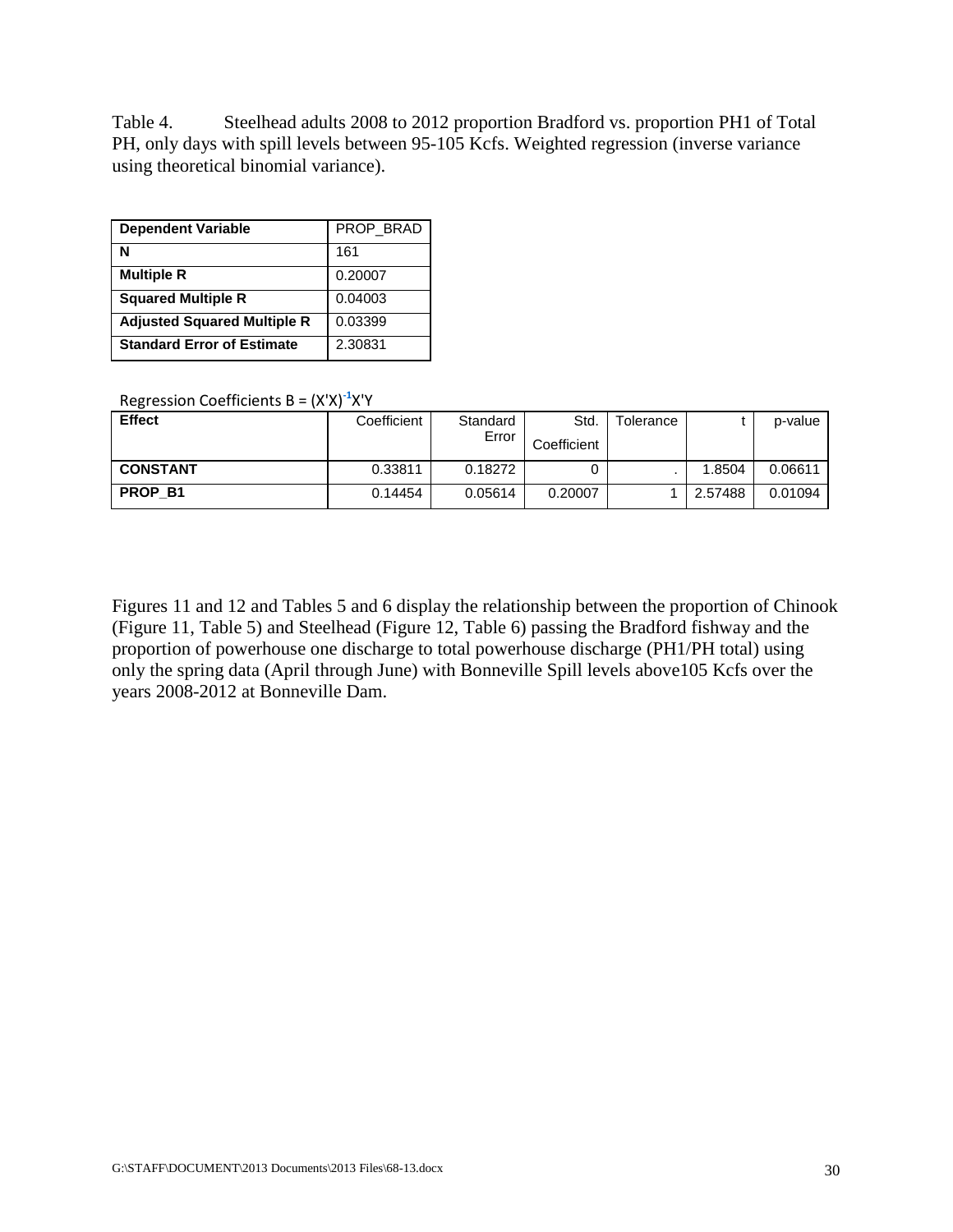

Figure 11. Relationship between the proportion of Chinook passing the Bradford fishway and the proportion of powerhouse one discharge to total powerhouse discharge (PH1/PH total) using only spring data (April through June) with Bonneville Spill levels above105 Kcfs over the years 2008-2012 at Bonneville Dam.

Table 5. Chinook adults 2008 to 2012 proportion Bradford vs. proportion PH1 of Total PH, only days with spill levels between greater than 105 Kcfs. Weighted regression (inverse variance using theoretical binomial variance).

| <b>Dependent Variable</b>          | PROP_BRAD |
|------------------------------------|-----------|
| N                                  | 206       |
| <b>Multiple R</b>                  | 0.13881   |
| <b>Squared Multiple R</b>          | 0.01927   |
| <b>Adjusted Squared Multiple R</b> | 0.01446   |
| <b>Standard Error of Estimate</b>  | 9.57204   |

|  | Regression Coefficients B = $(X'X)^{-1}X'Y$ |  |  |
|--|---------------------------------------------|--|--|
|--|---------------------------------------------|--|--|

| <b>Effect</b>   | Coefficient | Standard<br>Error | Std.<br>Coefficient | Tolerance |         | p-value |
|-----------------|-------------|-------------------|---------------------|-----------|---------|---------|
| <b>CONSTANT</b> | 0.27953     | 0.66939           |                     |           | 0.41759 | 0.67669 |
| PROP B1         | 0.26882     | 0.13427           | 0.13881             |           | 2.00206 | 0.0466  |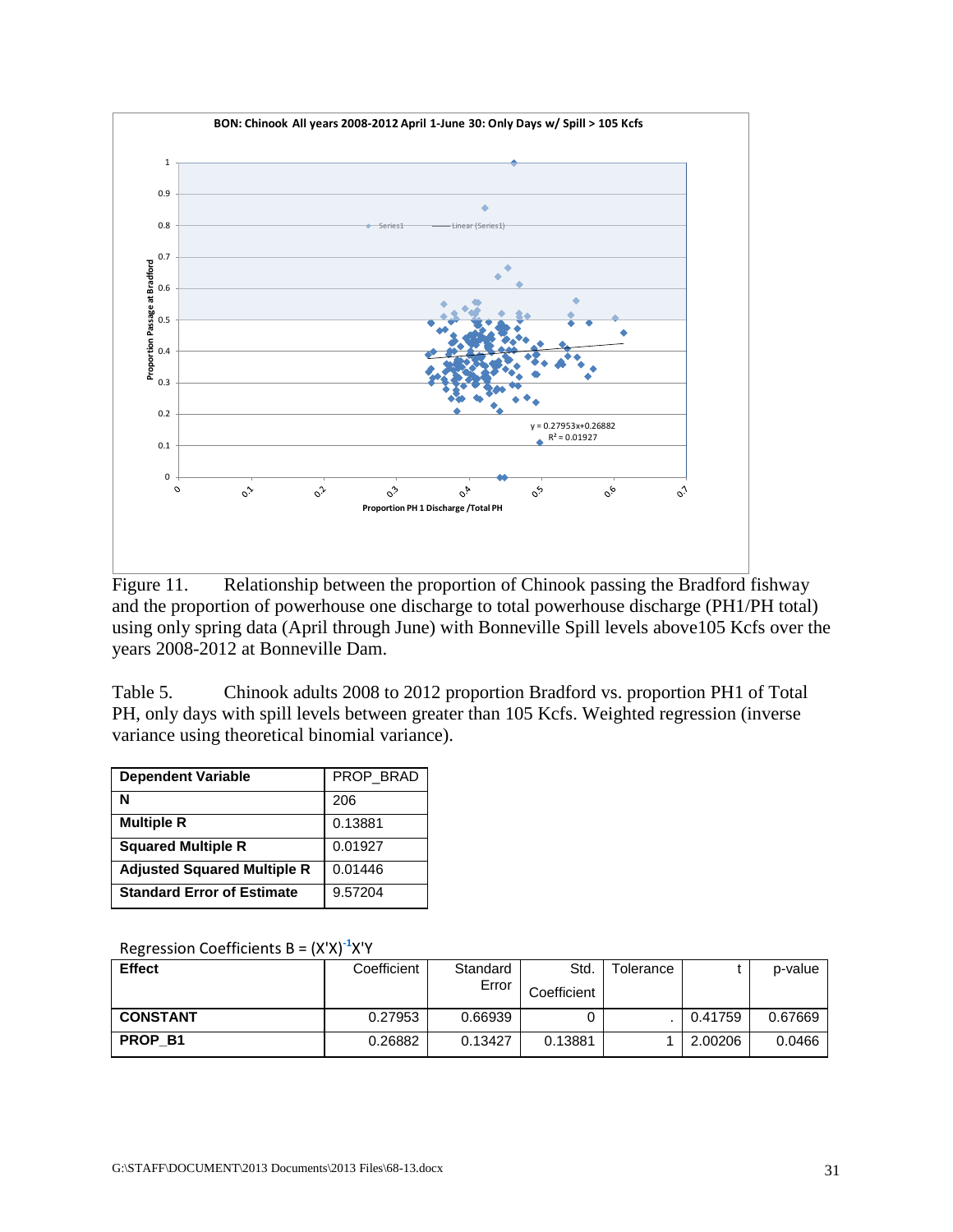

Figure 12. Relationship between the proportion of Steelhead passing the Bradford fishway and the proportion of powerhouse one discharge to total powerhouse discharge (PH1/PH total) using only spring data (April through June) with Bonneville Spill levels above 105 Kcfs over the years 2008-2012 at Bonneville Dam.

Table 6. Steelhead adults 2008 to 2012 proportion Bradford vs. proportion PH1 of Total PH, only days with spill levels greater than 105 Kcfs. Weighted regression (inverse variance using theoretical binomial variance).

| <b>Dependent Variable</b>          | PROP BRAD |
|------------------------------------|-----------|
| N                                  | 210       |
| <b>Multiple R</b>                  | 0.19137   |
| <b>Squared Multiple R</b>          | 0.03662   |
| <b>Adjusted Squared Multiple R</b> | 0.03199   |
| <b>Standard Error of Estimate</b>  | 2.99125   |

|  | Regression Coefficients B = (X'X) <sup>-1</sup> X'Y |  |  |  |
|--|-----------------------------------------------------|--|--|--|
|--|-----------------------------------------------------|--|--|--|

| <b>Effect</b>   | Coefficient | Standard<br>Error | Std.<br>Coefficient | Tolerance |         | p-value |
|-----------------|-------------|-------------------|---------------------|-----------|---------|---------|
| <b>CONSTANT</b> | 0.25748     | 0.21391           |                     |           | 1.2037  | 0.23007 |
| <b>PROP B1</b>  | 0.36214     | 0.12879           | 0.19137             |           | 2.81194 | 0.0054  |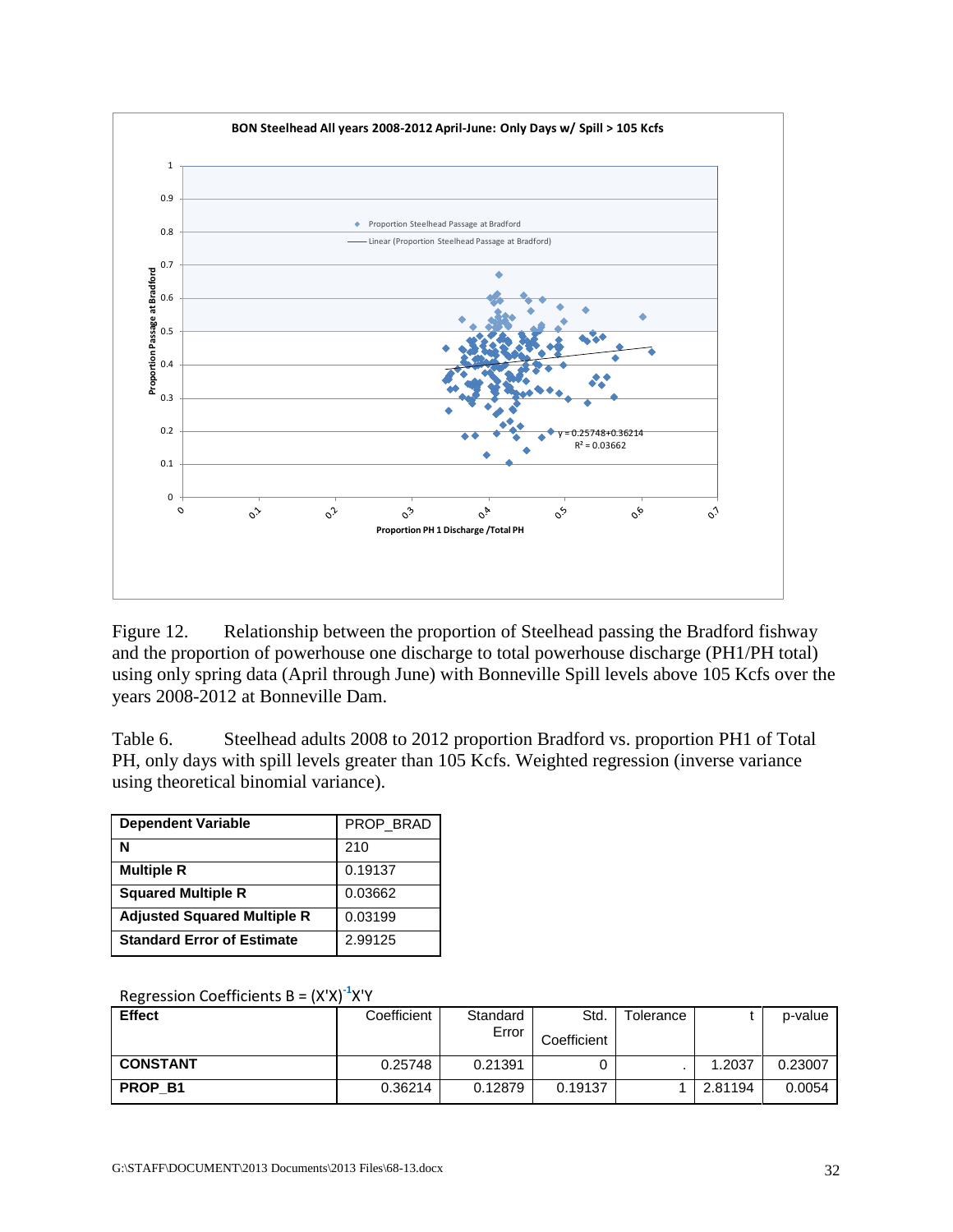Based on Figures 9-12 and Tables 3-6, the regressions that utilize Chinook and Steelhead individually for spill ranges between 95-105 Kcfs and greater than 105 Kcfs did not produce significant relationships between the proportion of fish passing the Bradford fishway and the proportion of powerhouse one discharge to total powerhouse discharge.

In summary, the proportion of powerhouse one discharge to total powerhouse discharge (PH1/PH total) did not clearly explain variations in salmonid ladder preference over the spring periods from 2008-2012. When the dataset was partitioned into Chinook and Steelhead individually and further divided into periods of daily spill between 95-105 Kcfs and days of spill above 105 Kcfs, weighted regressions were still not significant.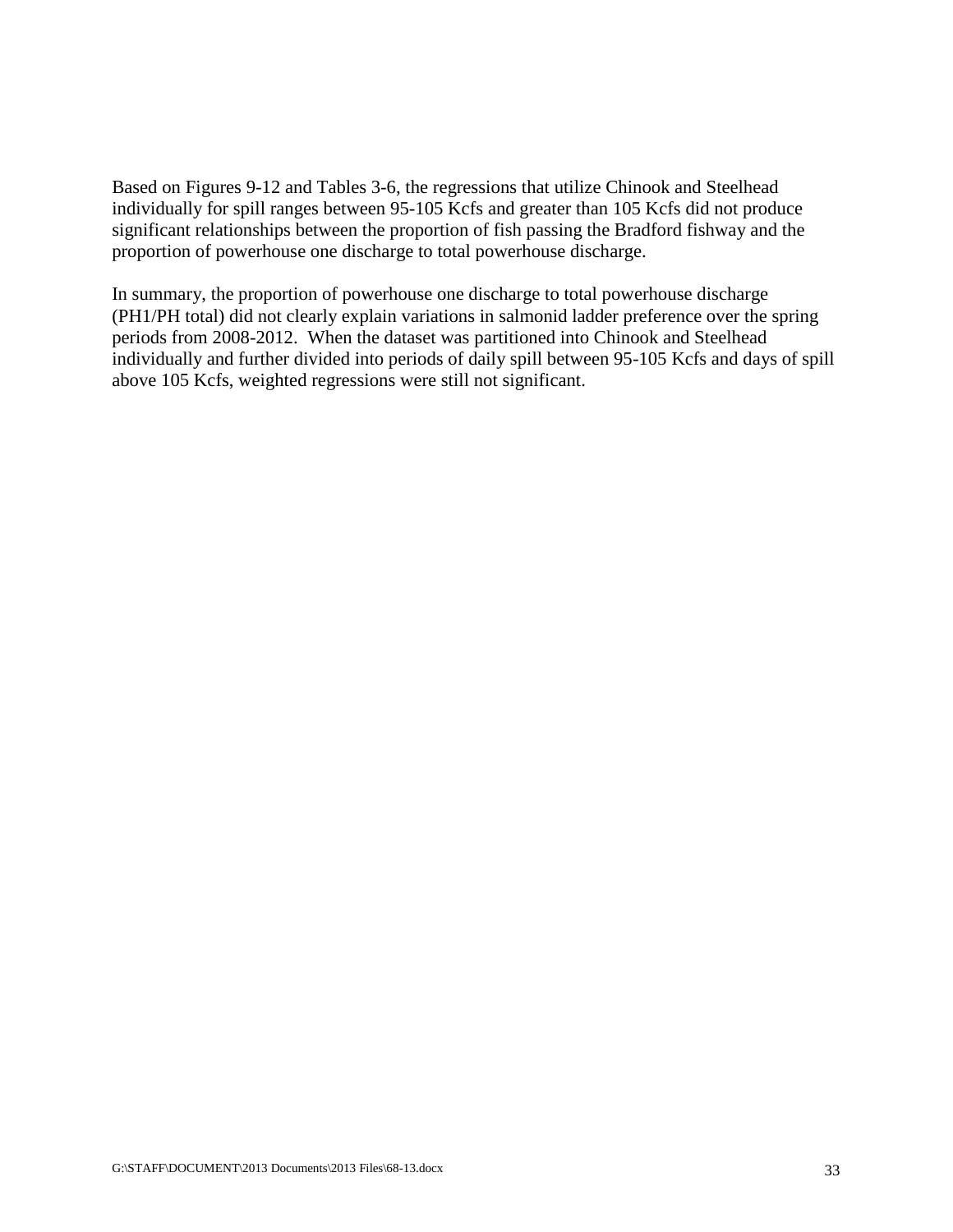### Appendix C**.** Spring/Summer Chinook Adult to Juvenile Ratio Analysis.

Run of river spring/summer Chinook salmon juvenile bypass (JBS) mortality has been estimated to decline from 4% to .5% when Bonneville Powerhouse II (B2) turbine operations are reduced from the upper 1% to the midrange(Gilbreath 2012). Spring migrant performance test results indicated an average of 5.5% of juvenile spring Chinook migrate use the bypass system over the migration year (Ploskey et al. 2011 and Skalski et al.2012). Using this proportion and the expected survival benefit, a juvenile concrete survival increase can be expected by limiting B2 turbines to the midrange. This change in juvenile survival is expressed with the following equation:

$$
\varDelta JuvS = BPE\left(\frac{Middel^{96}}{S_{JBS}} - \frac{Upper1\%}{S_{JBS}}\right)
$$

Where *Δ JuvS* is the expected change in juvenile survival expressed as the product of the proportion of juvenile spring/summer Chinook passing the project traveling through the Bonneville Second Powerhouse bypass*(BPE)*and the difference in expected survival between midrange and upper 1% operation(<sup>Middle1%</sup> S<sub>JBS</sub>- <sup>Upper1%</sup> S<sub>JBS</sub>). A fish to flow ration of 1:1 was assumed in this calculation. Based on these survival improvements and the proportion of juveniles using the bypass, a .2% increase in juvenile spring Chinook concrete survival is expected.

Bonneville Powerhouse 1 (B1) has been shown to have a higher fallback rate than the second powerhouse (B2). Any additional attraction to B1 can result in increased fallback and reduced survival for adults. Based on powerhouse limitations, de-rating B2 to midrange and increasing the operating range of B1 to best operating point is expected to increase the proportion of powerhouse flow going through B1. Based on empirical data, this increase in flow is not expected to increase adult attraction until uncontrolled spill (spill above the 100 kcfs Fish Operations Plan requirement) is necessary (FPC 2013, Figures 9-12). The increase in adult spring Chinook salmon migrating to B1 during uncontrolled spill as a result of increased flow at B1 is expressed with the following equation:

 $\Delta$  *Adult B1*<sub>passage</sub> =  $\Delta$  *B1*<sub>*flow.*\* *Slope B1*<sub>passage</sub> *vs. B1*<sub>*flow.*</sub></sub>

Where *Δ Adult B1passage* is the expected change in proportion of adult spring/summer Chinook passage at Bradford Island during uncontrolled spill expressed as a product of the expected change in proportion of powerhouse flow *Δ B1flow* and the linear historical response of spring Chinook proportion passage *B1passage*at B1 (FPC 2013, Figure 11). Based on the historical relationship of proportion powerhouse flow at B1 and adult attraction, we estimate an additional 1.5% of total adult spring Chinook will migrate to B1during uncontrolled spill.

Adult spring/summer Chinook adult fallback rates at B1 and B2 were estimated with PIT reascension data obtained from Dart (2012) and corrected for average fallback reascension rates from Keefer et al. (2005). Due to limited survival data, conversion rates to natal tributaries are used as a practical surrogate for adult survival. Conversion rates to natal tributaries for adult spring/summer Chinook fallbacks and non-fallbacks were obtained from Keefer et al. 2005. The change in adult conversion is estimated with the following equation.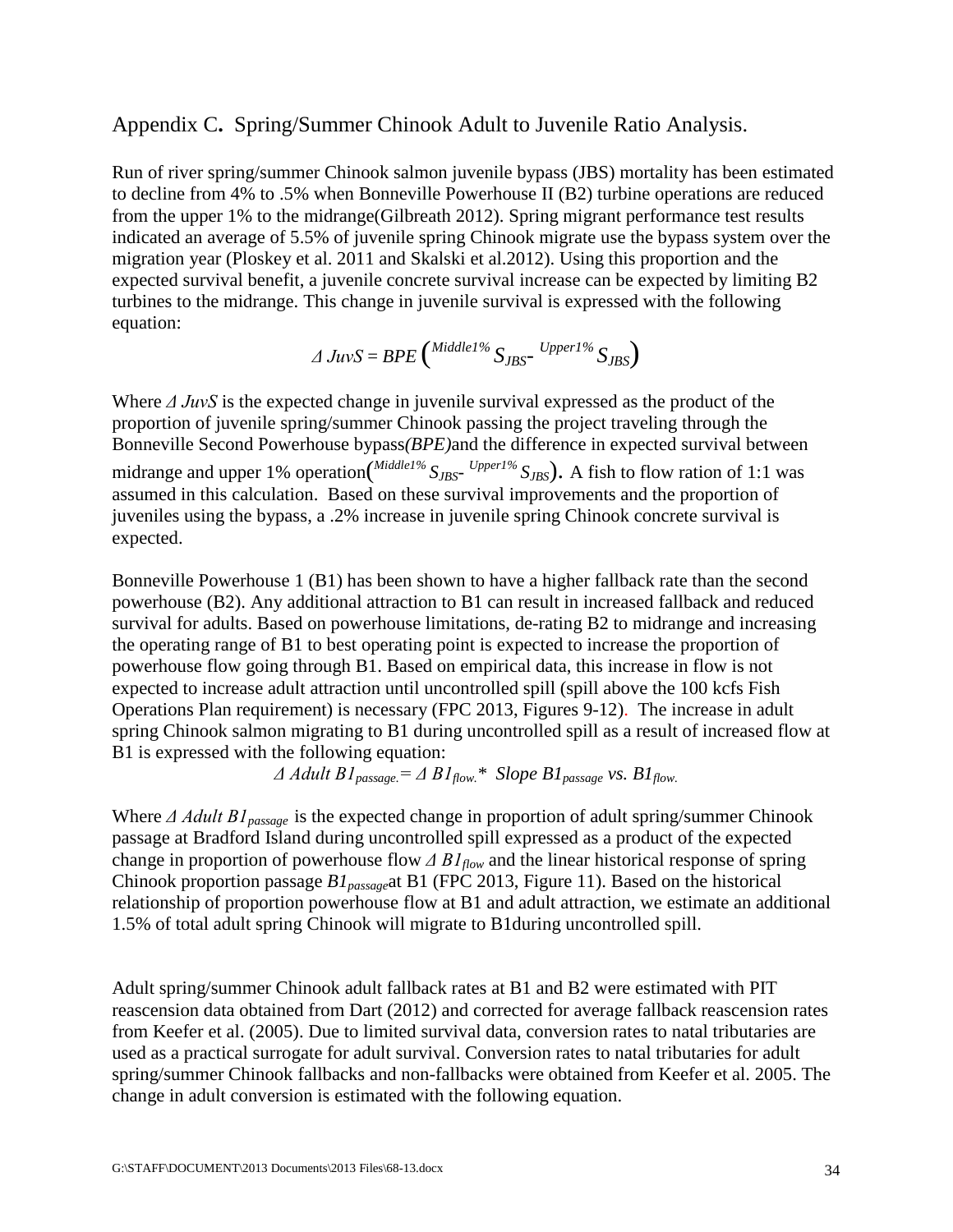#### *Δ Adult Conversion =*

 $((BI_{prop}.up_{per1\%} (BI_{FBprop}.FB_{conv.)+} (BI_{NFBprop}.NFB_{conv})) + (B2_{prop.Up_{per1\%}} (B2_{FBprop}.FB_{conv.)+} (B2_{NFBprop}.NFB_{conv})))$ 

*-*  $((BI_{prop.mid1\%}BI_{FBprop*}FB_{conv,+} (BI_{NFBprop*}NFB_{conv}))+(B2_{prop.mid1\%}B2_{FBprop*}FB_{conv,+} (B2_{NFBprop*}NFB_{conv})))$ 

Where the change in adult conversion *Δ Adult Conversion* is a function of the change in adult passage proportion *ΔBxpassge*, the fallback rate *Bx<sub>FBprop</sub>* and conversion rates for fallback *FB<sub>conv</sub>* and non-fallbacks *NFB<sub>conv</sub>* at each powerhouse. Based on the change in proportion of adults migrating to B1, the increased fallback rate at B1, and the decreased survival of fallback fish, adult conversion is estimated to be reduced by .015% with B2 derated during uncontrolled spill.

To develop adult to juvenile trigger we adjust the adult survival change with the minimum spring/summer Chinook smolt to adult return rate observed in the last five years. To determine the ratio of adults to juveniles needed at the project for a relative improvement we use the following equation:

*Δ JuvS/ (Δ Adult Conversion/SAR)* = *Adult/Juv.ratio*

Where the adult to juvenile trigger *Adult/Juvratio* needed during uncontrolled spill for a relative improvement is a function of the change in juvenile survival, the change in adult survival *Δ Adult Conversion,* and the minimum smolt to adult return rates *SAR*.

Based on this information, during uncontrolled spill, approximately 14 juveniles to every adult are needed for this operation to be a neutral impact. A conservative operation for adults would be to operate B2 to the midrange except when uncontrolled spill is occurring and juvenile spring/summer Chinook bypass collection counts are not expected to exceed total project spring/summer Chinook adult counts.

### References:

Boggs, C. T., M. L. Keefer, C. A. Perry and T. C. Bjornn, and L. C. Stuehrenburg. 2004. Fallback, reascension, and adjusted fishway escapment estimates for adult Chinook salmon and steelhead at Columbia and Snake River dams. Transactions of the American Fisheries Society, 133:932-949.

Dart. 2012. Data Access in Real Time. University of Washignton. <http://www.cbr.washington.edu/dart>

Gilbreath, L.G., B.P. Sanford, M.H. Gessel, D.A. Brege, D. Ballinger. 2012. Condition and Gatewell Retention Time of Yearling and Subyearling Chinook Salmon from Modified Turbine Intakes at Bonneville Dam Second Powerhouse, 2008-2009. Report of the National Marine Fisheries Service to the U.S. Army Corps of Engineers, Portland, Oregon.

FPC. 2013. Evaluation of Bonneville Dam project operations on the preference of adult salmonids to enter the Bradford Island fish ladder. Memorandum to Tom Lorz, Gary Fredricks and Trevor Conder. March26, 2013.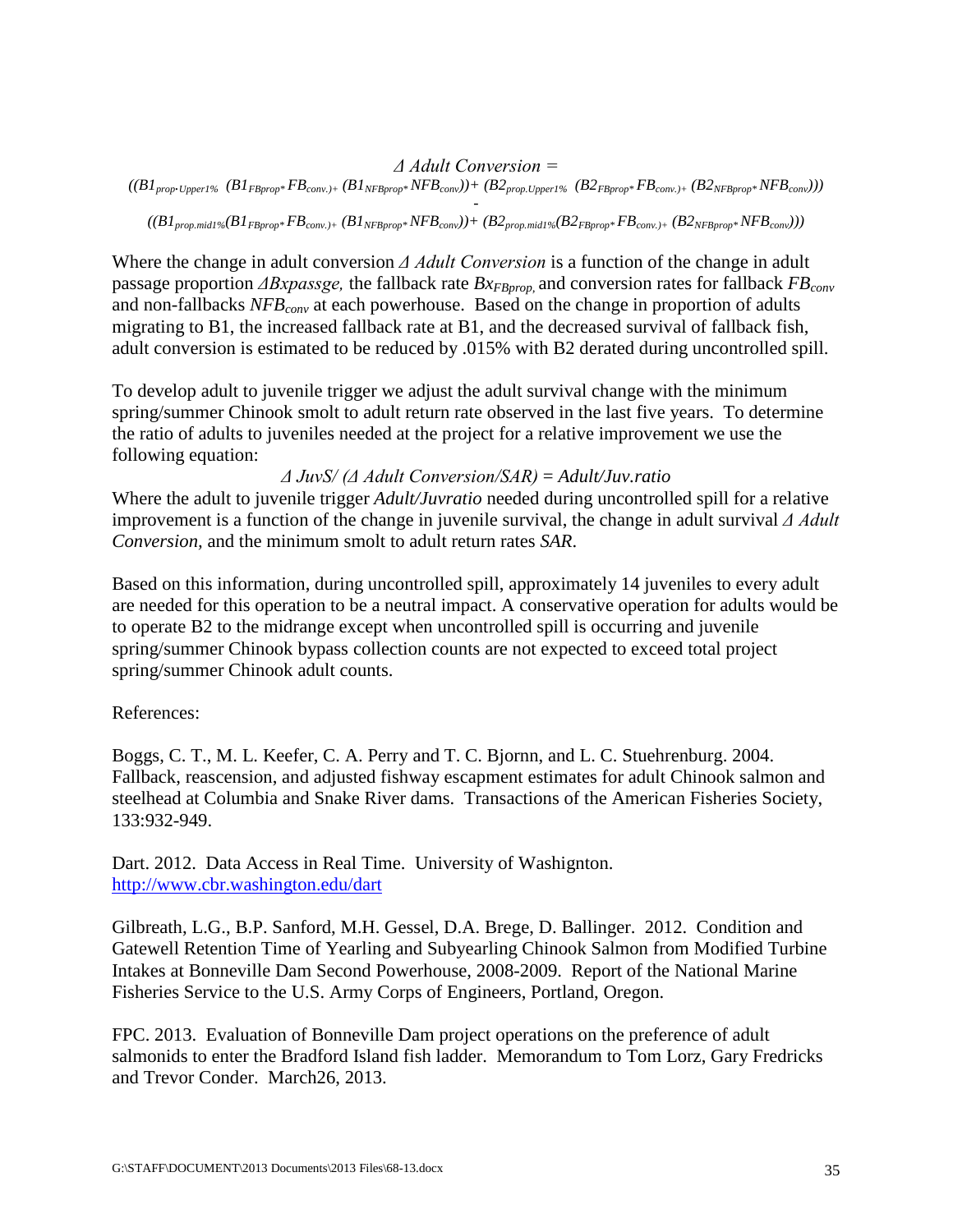M.L. Keefer, C.A. Peery, W.R. Daigle, M.A. Jepson, S.R. Lee, C.T. Boggs, K.R. Tolotti, and T.C. Bjornn. 2005. ESCAPEMENT, HARVEST, AND UNACCOUNTED-FOR LOSS OF RADIO-TAGGED ADULT CHINOOK SALMON AND STEELHEAD IN THE COLUMBIA-SNAKE RIVER HYDROSYSTEM, 1996-2002.

Ploskey, G.R. and 20 co-authors. 2011. Survival and Passage of Juvenile Chinook Salmon and Steelhead Passing Through Bonneville Dam, 2010. Annual report of research prepared by the Northwest National Laboratory for the U.S. Army Corps of Engineers, Portland District. 90 pp plus appendices

Skalski, J.R., R.L. Townsend, A. Seaburg, G. R. Ploskey, and T. J. Carlson. 2012. Compliance Monitoring of Yearling Chinook Salmon and Juvenile Steelhead Survival and Passage at Bonneville Dam, Spring 2011. Summary report of research prepared by the Northwest National Laboratory for the U.S. Army Corps of Engineers, Portland District. 47pp plus appendices.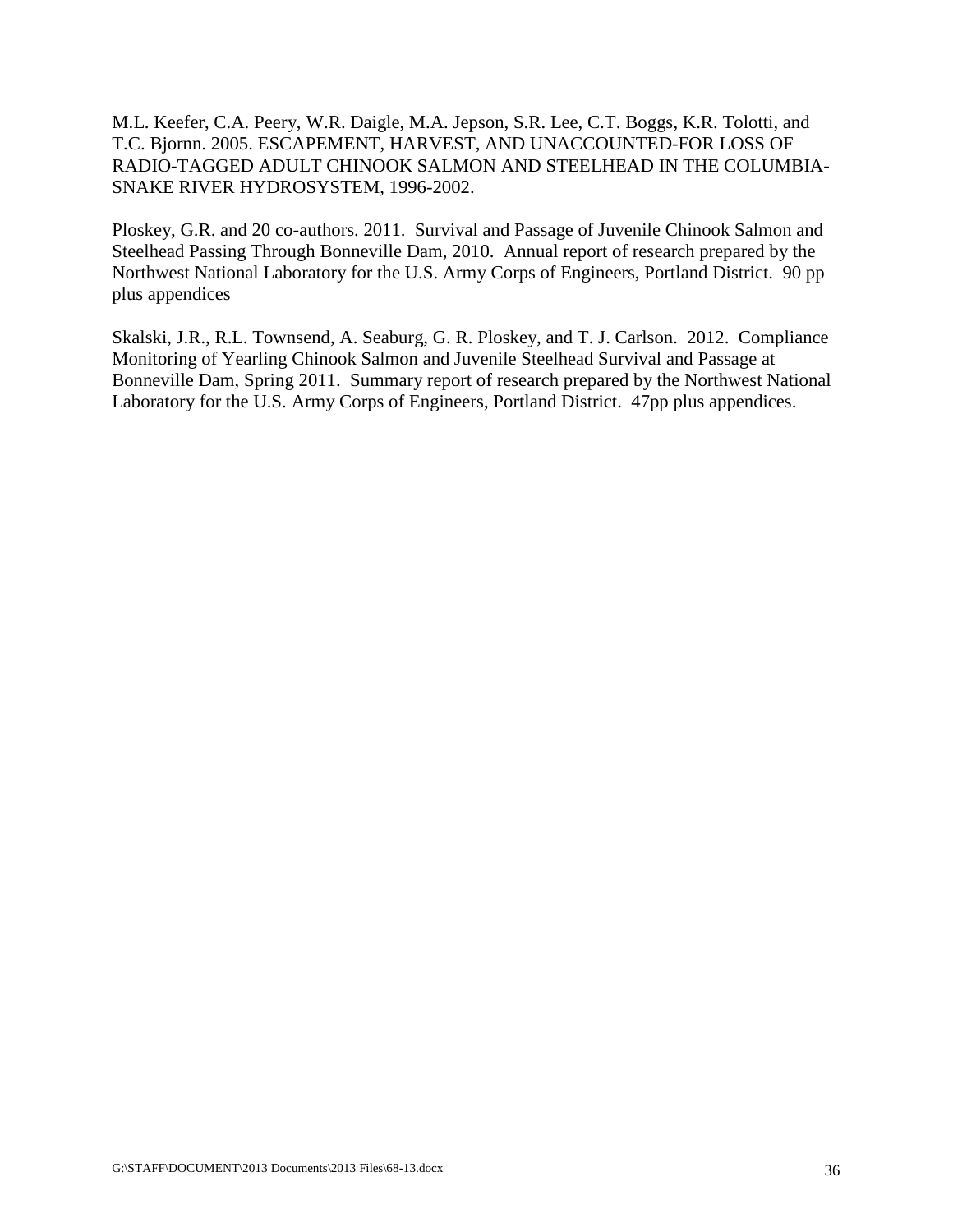

# **FISH PASSAGE CENTER 1827 NE 44th Ave., Suite 240, Portland,**

**OR 97213**

Phone: (503) 230-4099 Fax: (503) 230-7559

[http://www.fpc.org/](http://www.fpc.org/~fpc) e-mail us at[fpcstaff@fpc.org](mailto:fpcstaff@fpc.org)

# *MEMORANDUM*

TO: Dave Statler, NPT Dave Wills, USFWS Charles Morrill, WDFW

Michele Settest

FROM: Michele DeHart

DATE: June 7, 2012

RE: Juvenile Fish Mortality Estimates for Bonneville Second Powerhouse Bypass

In response to your request we have used the smolt monitoring information collected at the Bonneville PH2 bypass system to calculate the total mortality and descaling that has occurred in the juvenile salmon population passing through this bypass system thus far this year. The estimates were developed for the time period from March 2, 2012 to May 30, 2012 for the realtime project operations.

- A total of 52,496 juvenile salmonid mortalities occurred during the operation of the Bonneville PH2 juvenile bypass system through May 30, 2012. The passage through the PH2 juvenile bypass system represents a subset of the total mortality of juvenile salmonids that died as a result of passing Bonneville Dam.
- An additional total of 73,299 juvenile salmonids were descaled during the operation of the Bonneville PH2 juvenile bypass system through May 30, 2012. The expected mortality on these fish could be as high as 75%, converting to a loss of an additional 54,974 juvenile salmon.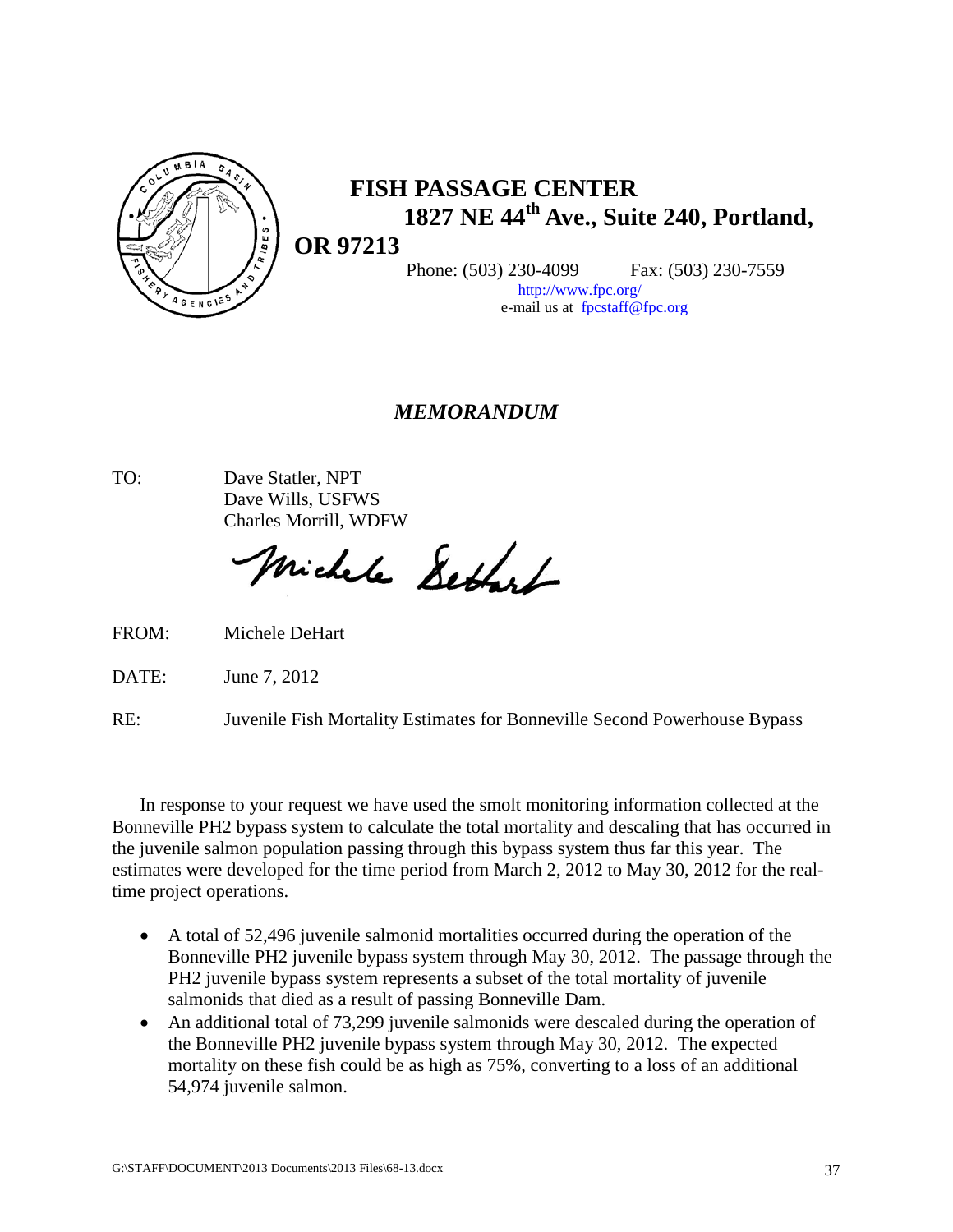- Based on average Bonneville to Bonneville smolt to adult returns collected since 2000, the juvenile mortalities at Bonneville PH2 convert to an expected loss of 1,106 adults and up to an additional 1,169 adults from the descaled juveniles using the 75% loss conversion estimate.
- To provide a relative perspective, this represents an equivalent percentage of the adult population passing through May  $30<sup>th</sup>$  that was estimated to be removed by sea lions below Bonneville Dam in 2012.
- Although the action agencies routinely exceeded the FOP TDG criteria for the purpose of involuntary spill (lack of market or excess hydraulic capacity), the Action Agencies would not agree to additional voluntary spill to avoid powerhouse passage (to improve fish survival) during the Spring Creek National Fish Hatchery releases, or during passage of juvenile sockeye.
- Adopting a strategy of provision of additional spill for fish passage and decreasing the operation of the turbines at the powerhouse to the mid to low end of the 1% efficiency, could have improved juvenile survival, and adult return, by reducing the number of fish passing through the Bonneville PH2.

#### **Background**

Some level of mortality and descaling occurs at every hydro-electric project bypass system. However, over the past years the mortality and decaling rates have been elevated at Bonneville PH2. The high juvenile mortality and descaling rates were first noted in 2008 after changes were made to the juvenile bypass system at PH2 to improve the proportion of fish passing through the system. A study conducted by Hughes et al. (2011) obtained information on velocity measurements near the screens. The study revealed approach velocities exceeding recommended criteria intended to improve fish passage conditions. The authors concluded that the turbulence in the gate well region in proximity to the VBS when PH2 was operated at the upper 1% efficiency range could be expected to result in suboptimal fish passage conditions. The high velocities and turbulent conditions could cause impingement, impact, or descaling of juvenile salmonids before they exit through the orifice into the juvenile fish bypass channel. In addition, the powerhouse turbine unit discharge rate directly affected the velocity distribution as well as the turbulence conditions in the gate well. Both the velocity and the turbulence increase as the operation within the 1% efficiency range increases. Results of this COE funded study revealed that the approach velocities in the gate wells exceeded criteria intended to improve fish passage conditions recommended by National Marine Fisheries Service and the Washington State Department of Fish and Wildlife.

Based on what is known about the hydraulic turbulence in the bypass of Bonneville PH2, the best condition for fish passage survival would be to operate PH2 at the low end of the 1% operating range. In 2012, the fishery agencies and tribes recognized the high flows this year and addressed the potential for mortality at Bonneville PH2, which increases as operation includes the upper range of the 1% efficiency, by requesting that the Action Agencies cap PH2 at the midpoint of the 1% best efficiency range. The Action Agencies would not implement the request because the operation would result in additional voluntary spill in excess of the involuntary spill that was already exceeding the gas cap. The Action Agencies implemented the following flow neutral operations that at times resulted in operation near the midpoint of the 1% efficiency, but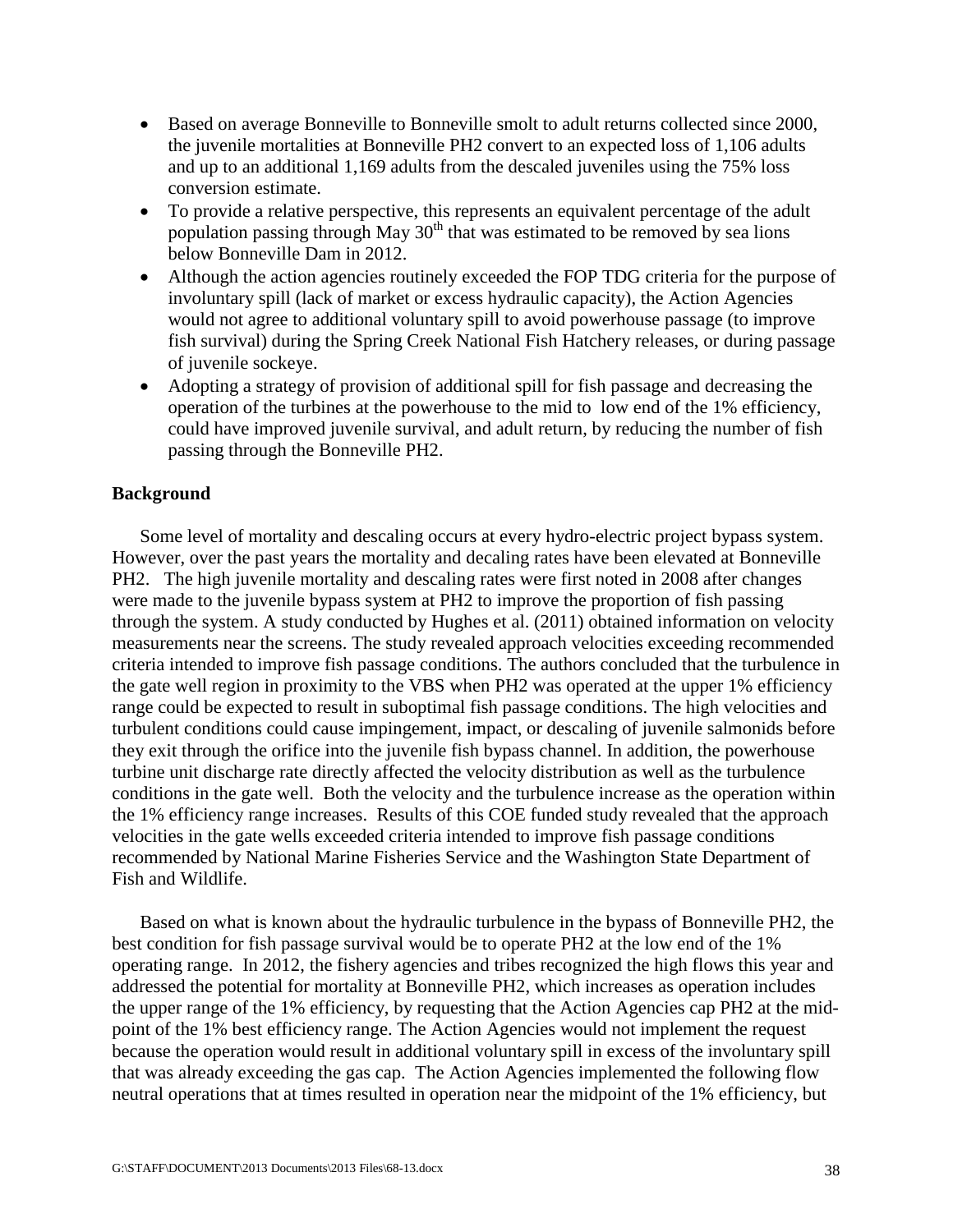also included operating above the 50% range of the 1% and operating PH1 above the 1% efficiency range:

- 1. Bonneville (BON) PH2 units will be operated at the 25% of the 1% operating range;
- 2. To pass additional flows, operate powerhouse 1 (PH1) units up to the 100% (full capacity) of the 1% operating range;
- 3. To pass additional flows after PH1 is fully loaded, increase PH2 units one at a time in the order of priority within 25-50% of the 1% operating range;
- 4. To pass additional flow after PH1 is fully loaded and all available PH2 units are operating at 50%, increase operation of PH1 units up to best geometry;
- 5. To pass additional flow after all available PH1 units are operating at best geometry; increase PH2 units one at a time in the order of priority within 50-75% of the 1% operating range;
- 6. To pass additional flow after all available PH2 units are operating at 75%, decrease PH1 unit operation to 100% of the 1% operating range and increase PH2 units one at a time in the order of priority within 75-100% of the 1% operating range.

#### **Juvenile Mortality and Descaling**

The mortality and descaling measurements described in this memo were obtained during the implementation of the Action Agencies recommended flow neutral operation of Bonneville Dam. The daily mortality estimates have ranged from 0% to 33%, and the descaling estimates have ranged from 0% to 25%.

 Condition sampling occurs daily as part of the SMP sampling. The primary role of the condition monitoring is to identify the proportion of each species of migrant juvenile salmon that are descaled or have significant injuries indicative of problems in fish passage at dams such as debris in the fish bypass apparatus or mechanical issues. In the condition monitoring, a distinction is made between fish that are descaled and fish that are descaled with concurrent injuries or predator marks. While a fish that is descaled while passing through the bypass system can also display injuries or predation marks that are independent of its descaling, the distinction is made in the SMP condition monitoring to be conservative. In addition, effort is made to assure that only recent injury and descaling data are reported to eliminate descaling or injuries that were likely not to have occurred at the dam where the fish are being examined.

In order to determine the mortality that occurred by species for fish passing through the Bonneville PH2 bypass system, the daily sample was expanded by the daily sample rate to obtain a daily collection (number of fish passing Bonneville PH2 bypass). The daily collection was then multiplied by the daily sample mortality rate and the estimates were summed over the time period. (Daily collection, mortality and descaling data are available at [www.fpc.org\)](http://www.fpc.org/). Table 1 displays the total mortalities in the Bonneville Powerhouse 2 bypass collection when mortality rate from the sample was expanded to the total collection on a daily basis.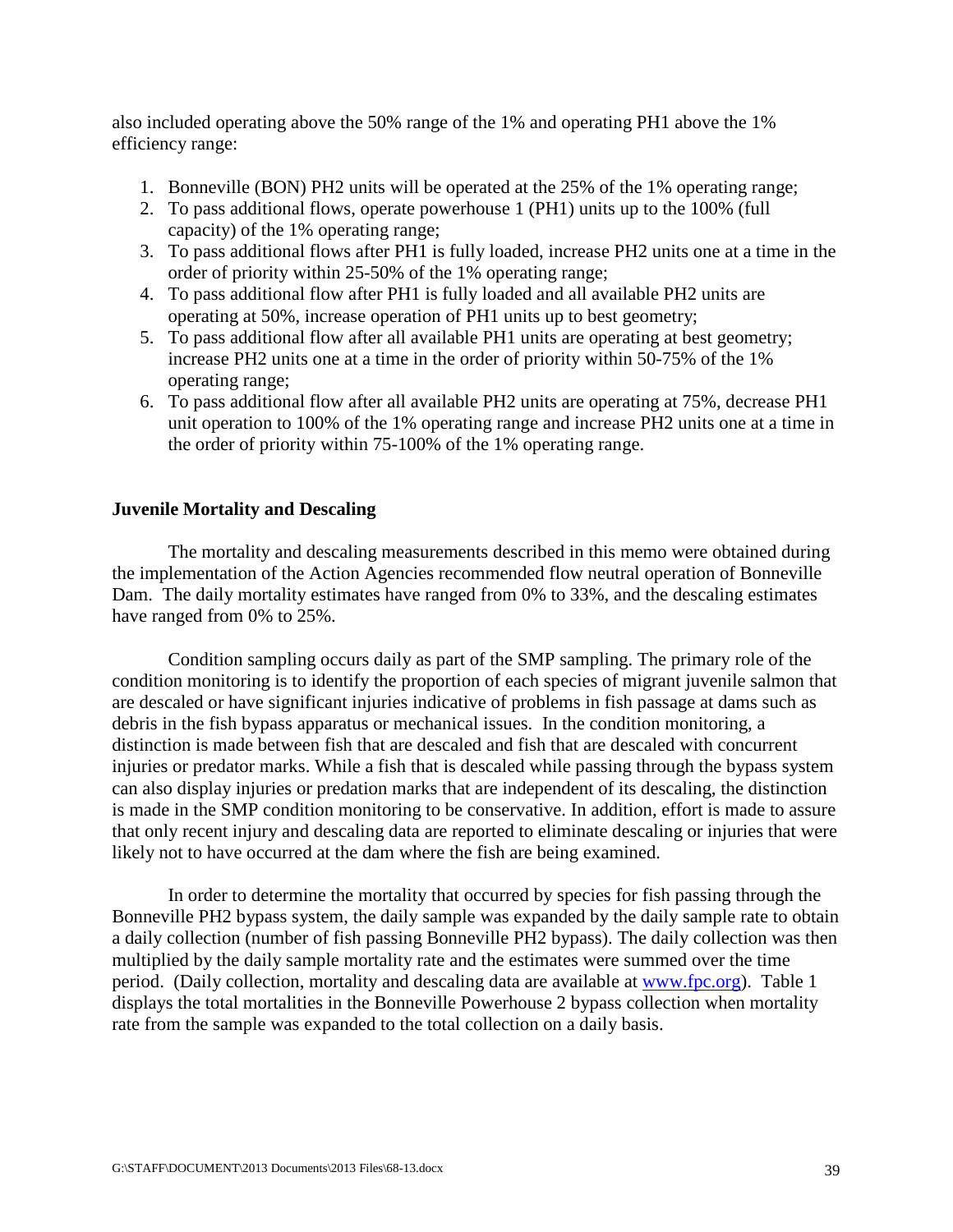|                            | Average   | PH <sub>2</sub>    |
|----------------------------|-----------|--------------------|
|                            | Percent   | <b>Bypass</b>      |
| <b>Species</b>             | Mortality | <b>Mortalities</b> |
|                            |           |                    |
|                            |           | 18,221             |
| <b>Chinook subyearling</b> | 2.4%      |                    |
| <b>Chinook yearling</b>    | 1.9%      | 14,958             |
| Coho                       | 0.7%      | 1,028              |
| <b>Sockeye</b>             | 7.2%      | 17,976             |
| <b>Steelhead</b>           | 0.4%      | 313                |

| <b>Table 1.</b> Expanded juvenile fish mortalities |
|----------------------------------------------------|
| at Bonneville Dam PH2 bypass in 2012.              |

A total of 52,496 juvenile salmon mortalities occurred in the Bonneville PH2 juvenile bypass system thus far in 2012.

Table 2 displays the total number of descaled fish that were estimated passing through the PH2 bypass system after the daily estimates were summed over the time period in the same way that mortalities were estimated. It is difficult to assess the impact of descaling on the future survival of juvenile salmonids. However, there is considerable evidence stating that descaling injuries have serious implications to stress related indicators and osmoregulatory ability (Congleton et al., 1998; Zydlewski et al., 2010). Evidence suggests that impairing the osmoregulatory performance during smolting compromises the long-term survival of descaled smolts subsequently entering seawater.

Bouck and Smith (1979) concluded that the loss of scales during or immediately before a saltwater challenge is a very real threat to the life of a salmonid smolt. Removal of slime and scales from 25% of the body area of coho smolts caused no deaths in fresh water, but 75% mortality within 10 days in seawater. Since smolts at Bonneville will generally enter seawater within a few days of leaving the project, this 75% mortality estimate could be used to describe the potential mortality associated with this descaled population from Bonneville PH2 bypass system.

| Bonneville Dam PH2 bypass in 2012. |          |               |  |  |  |
|------------------------------------|----------|---------------|--|--|--|
| PH <sub>2</sub><br>Average         |          |               |  |  |  |
|                                    | Percent  | <b>Bypass</b> |  |  |  |
| <b>Species</b>                     | Descaled | Descaled      |  |  |  |
|                                    |          |               |  |  |  |
| <b>Chinook subyearling</b>         | 0.1%     | 686           |  |  |  |
| <b>Chinook yearling</b>            | 4.3%     | 30,729        |  |  |  |
| Coho                               | 2.3%     | 2,053         |  |  |  |
| <b>Sockeye</b>                     | 15.2%    | 38,042        |  |  |  |
| <b>Steelhead</b>                   | 2.8%     | 1,789         |  |  |  |

# **Table 2**. Expanded juvenile fish descaled at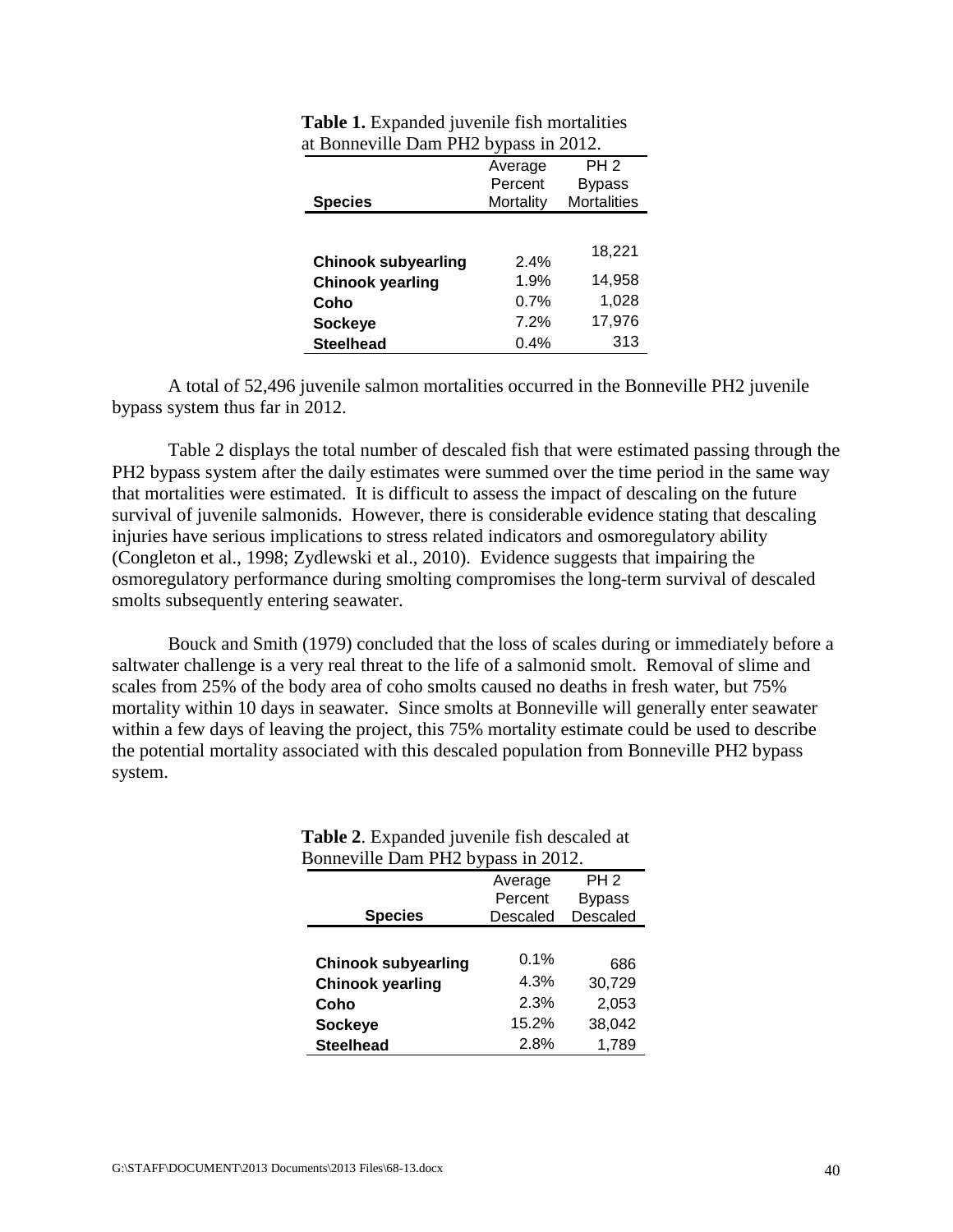Therefore, using the 75% mortality estimate and applying it to the total number of descaled fish yields the possibility that an estimated 54,974 additional juvenile salmonid mortalities could be attributed to the passage through the Bonneville PH2 bypass.

#### **Conversion to Adult Equivalents**

The Bonneville to Bonneville smolt to adult return estimates were calculated for PIT tagged spring Chinook and steelhead smolts arriving at Bonneville dam for seven years between 2000 and 2009; with the exception of 2001, 2004 and 2005. These years were not included because: 1) there were relatively few detections of fish at BON in those years and, 2) the smolt hydrosystem experiences (i.e., number of bypass events) was higher in those years due to the elimination of spill. In these analyses, adult returns are all adults, including jacks. The SARs for wild and hatchery combined spring Chinook ranged from 1 to 4.1%, with an average of 2.1% and, for wild and hatchery combined steelhead the SARs ranged from 1.4 to 6.0%, with an average of 3.2%. (Table 3 and 4, Steve Haeseker, USFWS, personal communication).

| Wild and hatchery Chinook |        |         |       |  |
|---------------------------|--------|---------|-------|--|
| Year                      | Smolts | Adults  | SAR   |  |
| 2000                      | 10436  | 382     | 0.037 |  |
| 2002                      | 15363  | 231     | 0.015 |  |
| 2003                      | 15551  | 123     | 0.008 |  |
| 2006                      | 8385   | 113     | 0.013 |  |
| 2007                      | 17373  | 222     | 0.013 |  |
| 2008                      | 8135   | 336     | 0.041 |  |
| 2009                      | 15971  | 274     | 0.017 |  |
|                           |        |         |       |  |
|                           |        | Average | 0.021 |  |

**Table 3.** Estimated smolt to adult return rates for PIT tagged juvenile wild and hatchery Chinook detected at Bonneville Dam.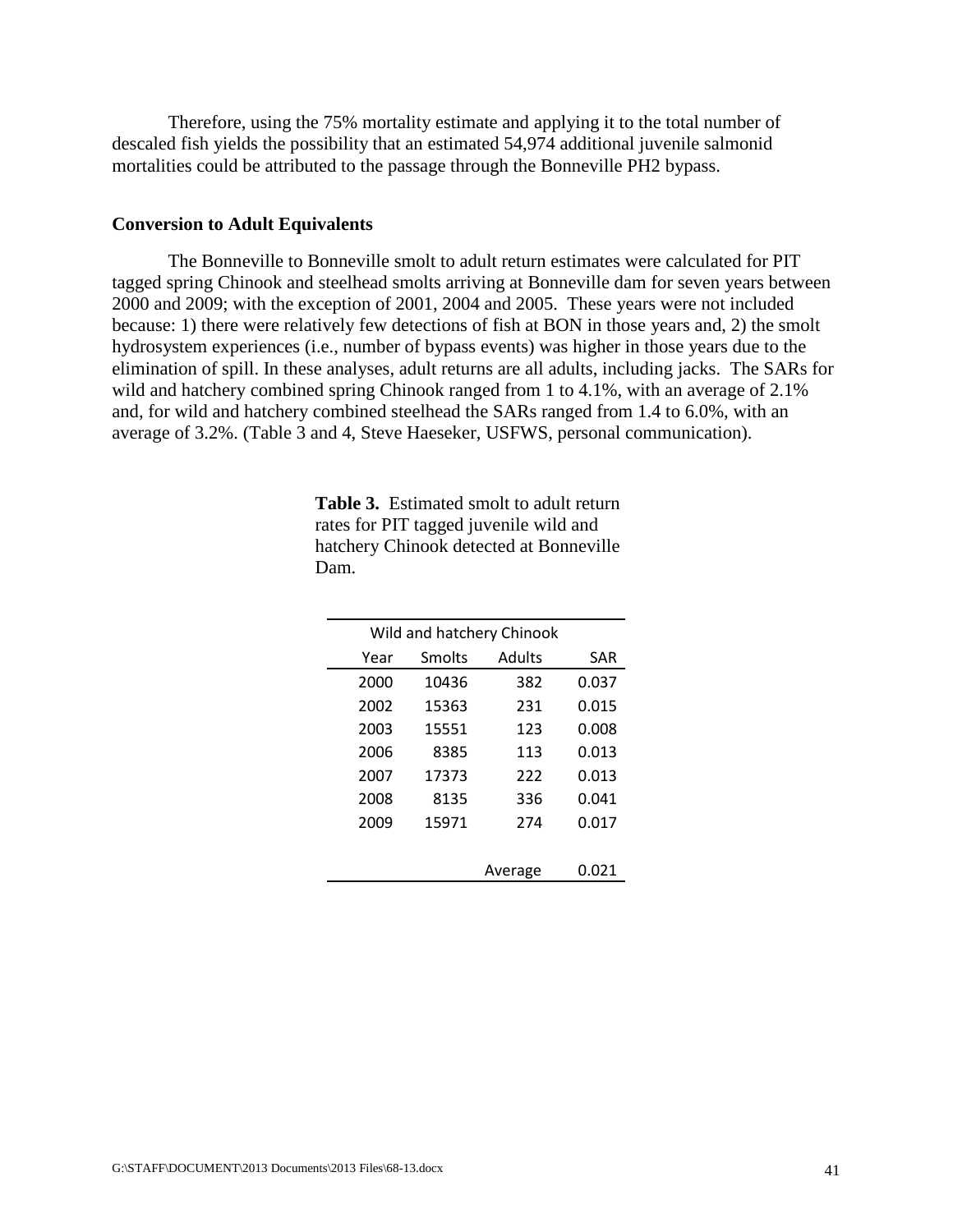| Wild and hatchery steelhead |        |         |            |  |
|-----------------------------|--------|---------|------------|--|
| Year                        | Smolts | Adults  | <b>SAR</b> |  |
| 2000                        | 2957   | 115     | 0.039      |  |
| 2002                        | 3335   | 87      | 0.026      |  |
| 2003                        | 3801   | 52      | 0.014      |  |
| 2006                        | 1201   | 30      | 0.025      |  |
| 2007                        | 2170   | 68      | 0.031      |  |
| 2008                        | 11491  | 687     | 0.060      |  |
| 2009                        | 16232  | 473     | 0.029      |  |
|                             |        |         |            |  |
|                             |        | Average | 0.032      |  |
|                             |        |         |            |  |

**Table 4.** Estimated smolt to adult return rates for PIT tagged juvenile wild and hatchery Chinook detected at Bonneville Dam.

For this analysis the average Chinook SAR was applied to yearling Chinook, subyearling Chinook, coho and sockeye and the combined steelhead SAR was applied to the juvenile population of steelhead. Table 5 shows the loss of fish in terms of adult equivalents that would be expected based on the juvenile mortality estimates at Bonneville PH2.

| <b>Species</b>             | Juvenile<br><b>Mortalities</b> | Adult<br>Equivalents |
|----------------------------|--------------------------------|----------------------|
| <b>Subyearling Chinook</b> | 18,221                         | 383                  |
| <b>Yearling Chinook</b>    | 14,958                         | 314                  |
| Coho                       | 1,028                          | 22                   |
| <b>Sockeye</b>             | 17,976                         | 377                  |
| <b>Steelhead</b>           | 313                            | 10                   |
| <b>Total</b>               |                                | 1,106                |

**Table 5.** Expanded juvenile fish mortalities to adult equivalents at Bonneville Dam PH2 bypass in 2012.

A total of 1106 adult equivalents could be lost from the returning adult population to Bonneville Dam of spring/summer and fall Chinook, coho, sockeye and steelhead combined based on the juvenile mortalities at this project through May 30, 2012. The impact of juvenile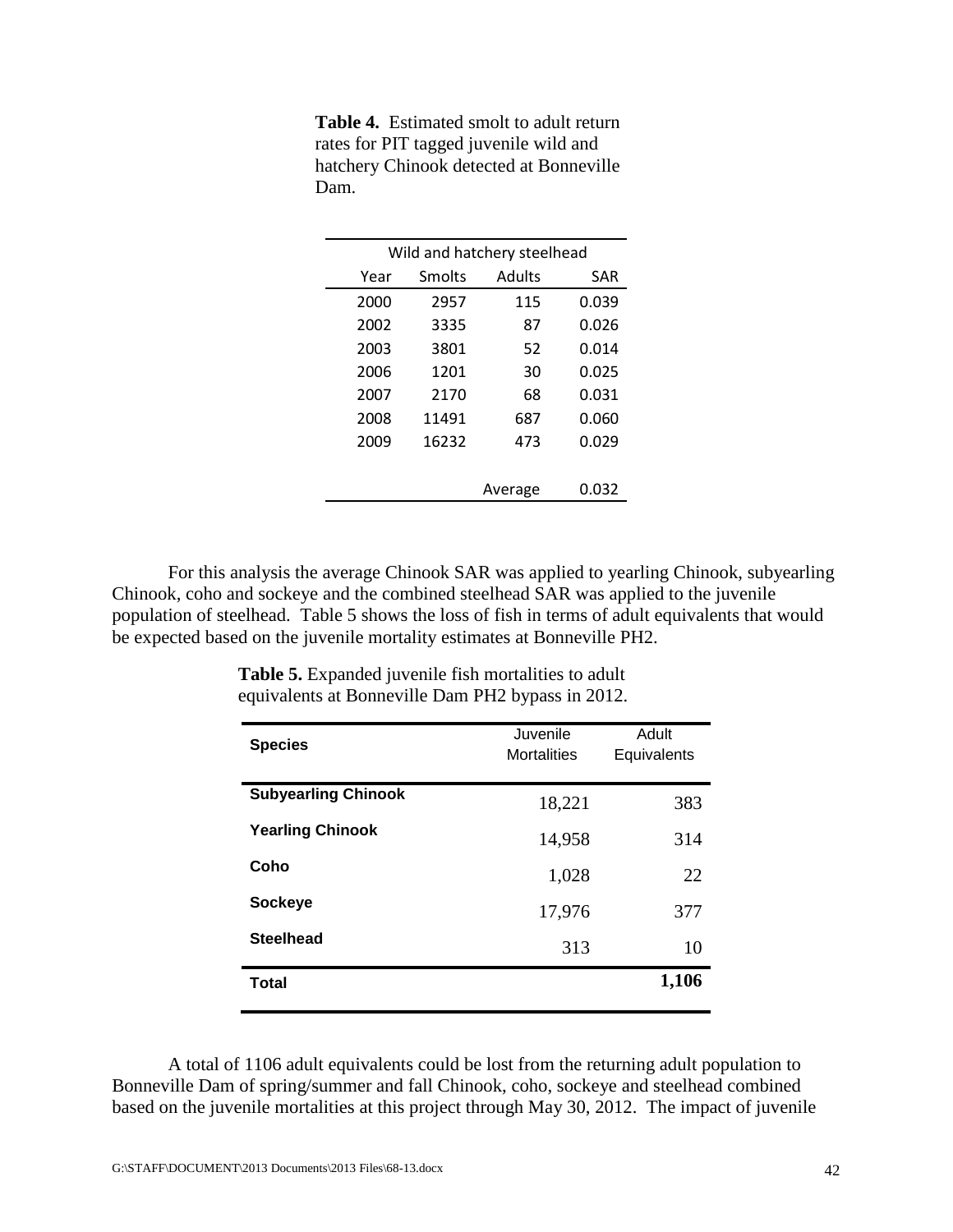passage at Bonneville PH2 bypass system will have the greatest impact on the returning adult populations of Chinook and sockeye.

Table 6 shows the loss of fish in terms of adult equivalents that would be expected based on the juvenile descaling estimates at Bonneville PH2 bypass system, with a conversion rate of 75% mortalities based on Bouck and Smith (1979). The same average smolt to adult conversion rates were then applied to the juvenile mortalities to yields the adult equivalents.

| <b>Species</b>             | <b>Juvenile</b><br><b>Mortalities</b> | <b>Adult</b><br><b>Equivalents</b> |  |
|----------------------------|---------------------------------------|------------------------------------|--|
| <b>Subyearling Chinook</b> | 686                                   | 11                                 |  |
| <b>Yearling Chinook</b>    | 30,729                                | 484                                |  |
| Coho                       | 2,053                                 | 32                                 |  |
| <b>Sockeye</b>             | 38,042                                | 599                                |  |
| <b>Steelhead</b>           | 1,789                                 | 43                                 |  |
| <b>Total</b>               |                                       | 1,169                              |  |

**Table 6.** The number juvenile fish descaled expanded to adult equivalents at Bonneville Dam PH2 bypass in 2012, using a 75% conversion of descaling to mortality.

A total of 1,169 adult equivalents could be lost from the returning adult population to Bonneville Dam of spring/summer and fall Chinook, coho, sockeye and steelhead combined based on the juvenile descaling rates and projected mortalities at this project through May 30, 2012. The impact of juvenile passage at Bonneville PH2 bypass system will have the greatest impact on the returning adult populations of spring/summer Chinook and sockeye due to the high decaling rates on these populations.

To put the number of adult equivalents that will not return to Bonneville Dam based on the juvenile mortality data in 2012 from PH2 bypass system passage, we used the percentage of adult salmonids consumed by sea lions below Bonneville Dam in 2012. Although the data are still preliminary the *Columbia Basin Bulletin (June 1, 2012)*, reports that it appears the overall predation expanded estimate will be about 1.3 percent of the January 1 through May 31 salmonid run. The expected final adjusted estimate (for unidentified prey and night time predation) will be slightly higher. While the juvenile salmon represents more species, if we were for illustrative purposes to take the total number of adult equivalents from both mortalities and descaling (2,275) at the Bonneville PH2 juvenile bypass system and divide it to the total number of salmonid adults that have passed Bonneville Dam through May  $30<sup>th</sup>$  (169,219) it would also equal 1.3% of the 2012 adult salmon run to May 30, 2012.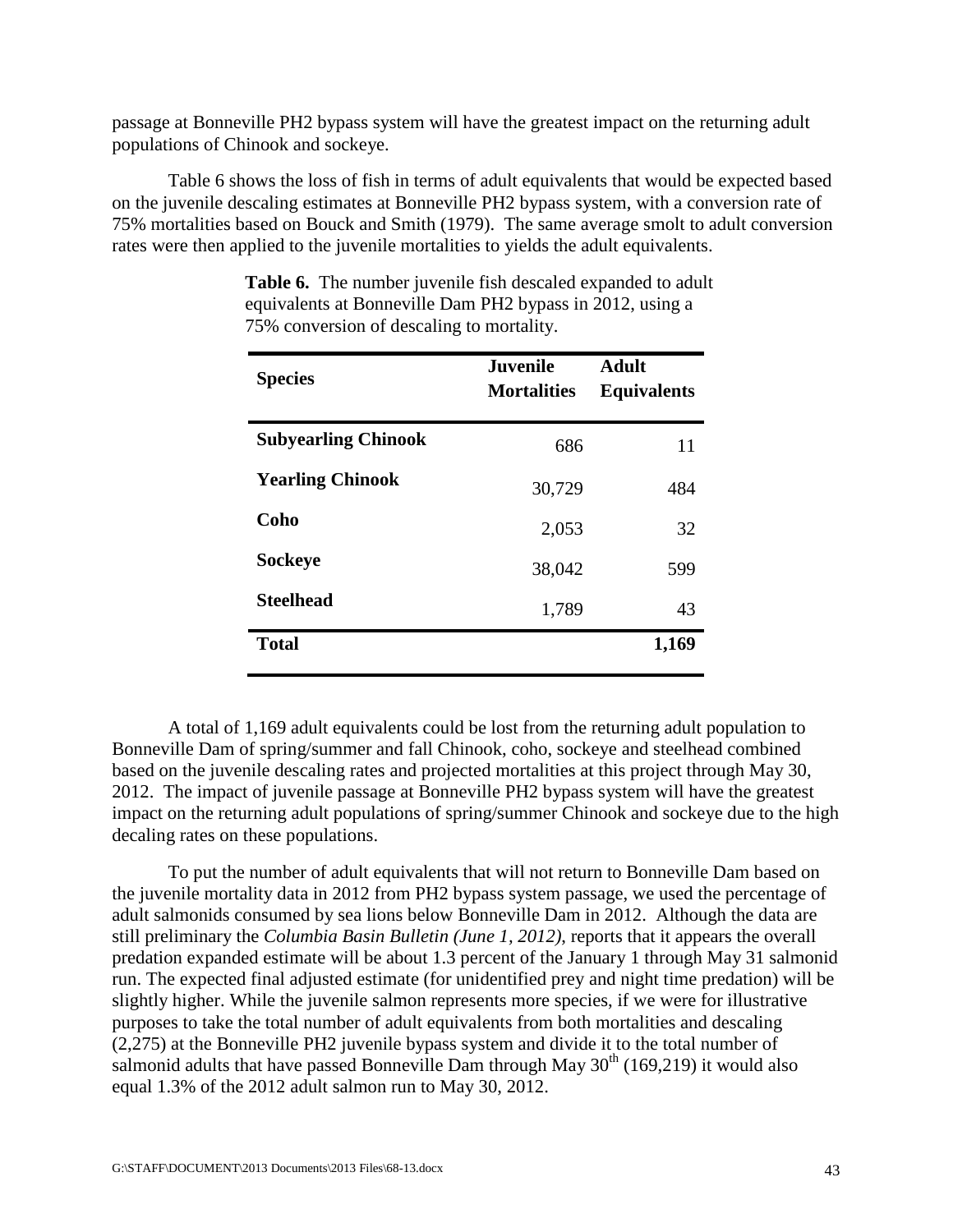#### **Total Dissolved Gas Effects**

You also requested that we attempt to quantify what the change in total dissolved gas levels would have been if the COE did not reject the recommendation based on the need to provide a flow neutral implementation of operations. You also asked if we could translate those effects into estimated juvenile mortalities that might have occurred from such an operation of increased spill levels. It is difficult to estimate the exact change in flow that would have had to be added to spill in order to operate PH2 at the middle and lower end of the 1% efficiency range, since it is dependent on the project head (the difference in elevation between the forebay and tailwater). A lower head characterizes the condition when there is high flow through the project and at a lower head; it requires that less water be spilled. We chose to do the analysis based on the information shared by the COE at the Technical Management Team call on May  $30<sup>th</sup>$ , operating at the mid-point of the 50% range requires a reduction in flow of 25 Kcfs, while operating to the 25% of the 1% operating range reduces flow through the powerhouse by 36 Kcfs. These data are for a lower flow than occurred in late April to mid-May, but should mean that the analysis is very conservative.

The analysis used the Cascade Island tailrace gage to measure water quality compliance. We recognize that the COE uses both the Camas/Washougal and Cascade Island tailrace gage to measure compliance, however, neither the State of Oregon nor the State of Washington require the use of the Camas/Washougal gage. The use of the Camas/Washougal gage as mimicking the next downstream forebay is recognized as being problematic because other factors, such as temperature and biological processes that produce oxygen, affect the concentration of TDG at this gage. While reductions of spill upstream will decrease the TDG at this gage, the spill itself is not responsible for the excursions beyond 115%.

Using the data from 2012 through May  $31<sup>st</sup>$  was developed an exponential regression model to predict the Cascade Island gage TDG from spill at Bonneville Dam. The Cascade gage has not been operational for most of the time period considered this year, but the COE is providing estimated modeled TDG. Using the COE data we developed the following equation  $(R^2 = 0.65)$ :

 $TDG = 112.71e^{(0.0005*BonSpill)},$ 

The actual and predicted TDG under the various operations are shown in Table 7. As can be observed in Table 7 and in Figure 1 the majority of time spill at Bonneville was already in excess of the BIOP spill levels for most of the time period considered. The increases in spill of 25 and 36 Kcfs did cause the tailrace TDG to exceed the 120% level on more days in the 61 day period, but rarely did the TDG levels exceed the 125%. Again, these are conservative estimates and are based on the reductions stated by the COE on the  $\overline{M}$ ay 30<sup>th</sup> TMT conference call. On average, the TDG increase was 1.4% at 25 Kcfs additional spill to 2.2% with an additional 36 Kcfs spill.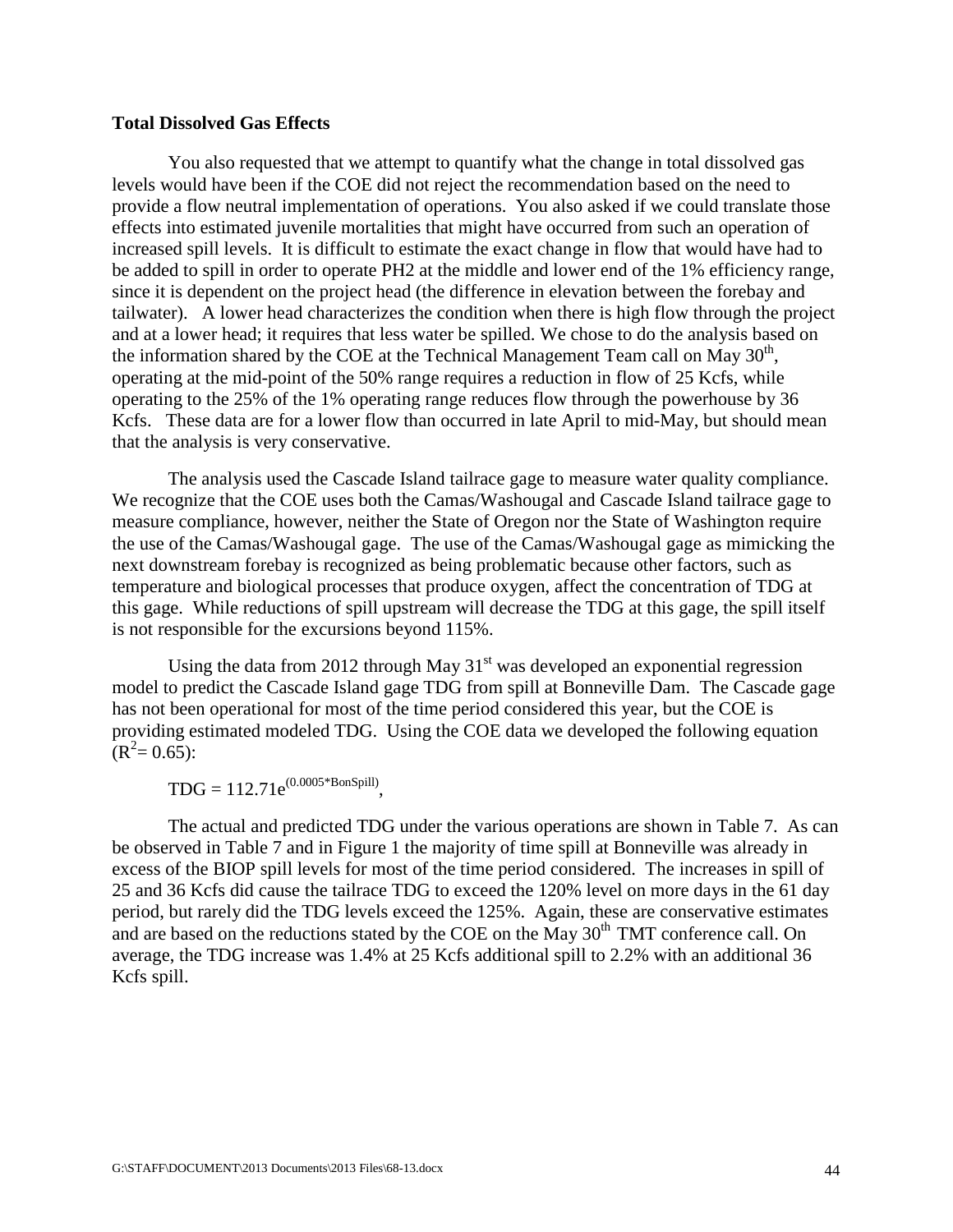**Table 7**. Actual versus estimated spill and TDG for conditions that might have occurred if the Bonneville PH2 was operated at the mid or lower end of the 1% efficiency range.

| <b>Operation</b>    | <b>Spill</b>            | <b>TDG</b>          | <b>Number of Days Cascade</b><br><b>Island Gage Exceeded out</b><br>of 61 Days: |      |      |
|---------------------|-------------------------|---------------------|---------------------------------------------------------------------------------|------|------|
|                     |                         |                     | 120%                                                                            | 125% | 130% |
| Actual              | 130.4 Kcfs              | 122.3%              | 42                                                                              | 10   | 3    |
|                     | Range: 74.6-229.1 Kcfs  | Range: 117.1-131.2% |                                                                                 |      |      |
| $+25$ Kcfs<br>Spill | 155.4 Kcfs              | 123.8%              | 60                                                                              | 12   | 3    |
|                     | Range: 99.6-254.1 Kcfs  | Range: 119.7-131.3% |                                                                                 |      |      |
| $+36$ Kcfs<br>Spill | 166.4 Kcfs              | 124.6%              | 61                                                                              | 16   | 4    |
|                     | Range: 110.6-265.1 Kcfs | Range: 120.4-132.1% |                                                                                 |      |      |



**Figure 1.** Actual spill compared to the Biological Opinion level of 100 Kcfs, and actual total dissolved gas concentrations compared to the modeled concentrations for two increased levels of spill.

The increased spill from the operation of Bonneville PH2 to the 25% or 50% of the 1% efficiency range would likely have caused no additional mortality to the juvenile fish population passing Bonneville Dam from gas bubble trauma. The gas bubble trauma monitoring program has demonstrated that few fish are observed with signs of GBT until TDG levels approach and are sustained for a period of time at levels above 130%. The operation as described above would